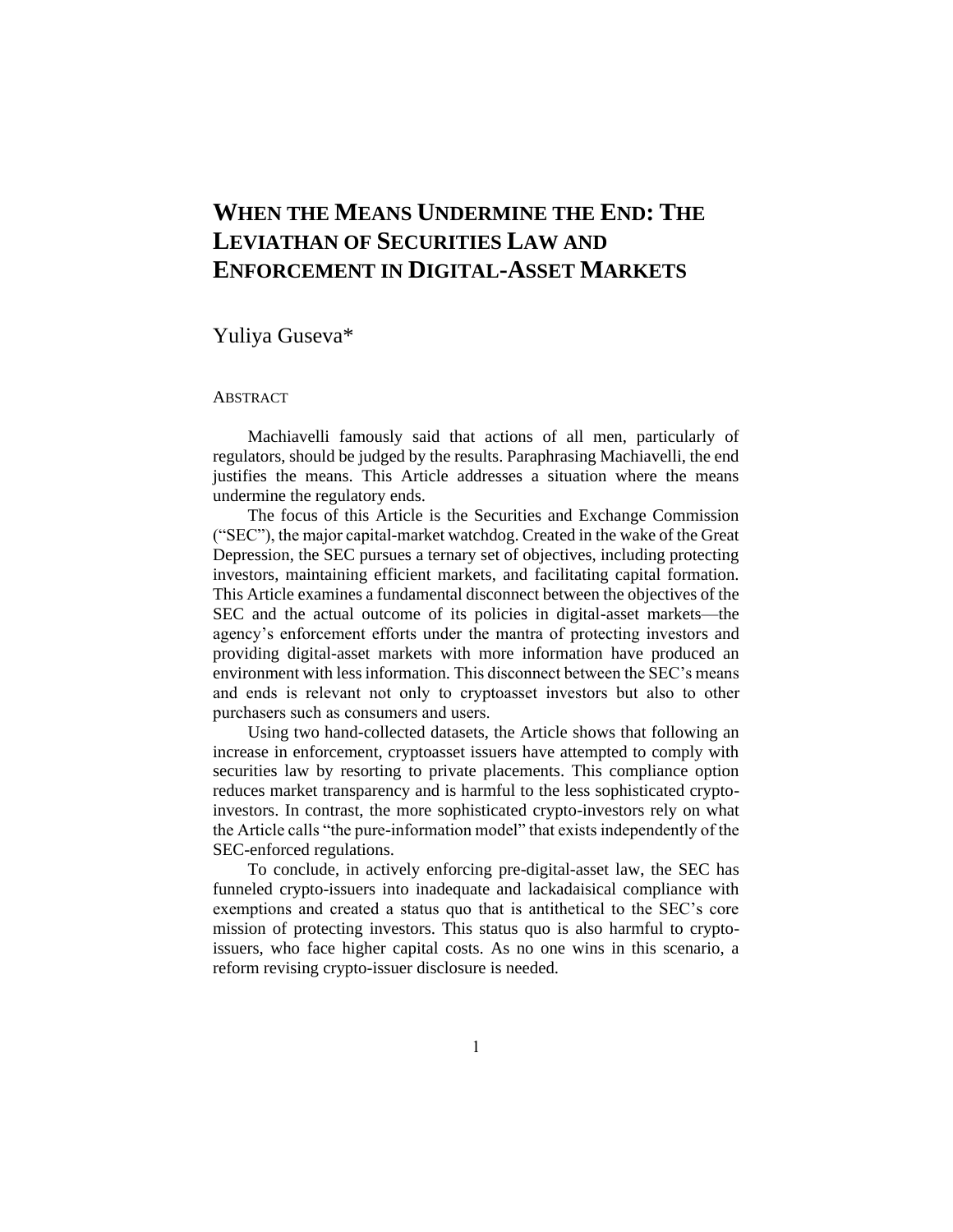| B. EVOLVING TRENDS IN PUBLIC AND PRIVATE OFFERINGS 4 |  |
|------------------------------------------------------|--|
| C. THE THREE YEARS OF SEC ENFORCEMENT AND ISSUER     |  |
|                                                      |  |
| D. A PREDICTABLE CONCLUSION OR WHY CRYPTO-ISSUERS    |  |
|                                                      |  |
| E. ISSUERS' PREFERENCES: PRIVATE PLACEMENTS43        |  |
| F. THE FUNDAMENTAL DISCONNECT BETWEEN THE STATUTORY  |  |
|                                                      |  |
|                                                      |  |

#### A. INTRODUCTION

The famous quote from Machiavelli's *The Prince* states that "in the actions of all men, and especially of princes [i.e., the regulators], one judges by the result."<sup>1</sup> In short, the end justifies the means. In this Article, I address a situation where the means *undermine* the regulatory ends. This dilemma between the ends and the means may materialize when large bureaucratic institutions with sprawling divisions in charge of various aspects of their respective statutory missions enforce the law without ensuring that enforcement actually comports with the missions.

The focus of our analysis will be the Securities and Exchange Commission ("SEC" or "Commission"), a leading capital-market watchdog performing a plethora of functions ranging from the oversight of securities exchanges, corporate reporting, and investment companies to enforcement

<sup>\*</sup> Professor of Law, Rutgers Law School. This paper could not have been written without the invaluable input from many scholars. I am particularly grateful to Ilya Beylin, Matthew Bruckner, Carol Goforth, Douglas Eakeley, Tamar Frankel, Edward Greene, Joan MacLeod Heminway, Chrystin Ondersma, Jeff Schwartz, Leslie Silverman, David A. Wishnick, and David Yermack for their critiques and comments on the various drafts of this article. I also would like to thank the participants of the following workshops and conferences for their suggestions: 2020 and 2021 Annual Conferences of the European Association of Law and Economics; 2020 & 2021 National Business Law Scholars Conferences; 2021 Annual SASE Meeting; 2021 Workshop on Regulating Digital Markets Enforcement and Remedies, Tilburg University; 18th Annual STOREP Conference; Corporate and Securities Law in Society Workshops; Rutgers Fintech and Blockchain Collaboratory; DC Fintech Week 2020, the Georgetown Law Center; NYU Pollack Center for Law and Business, Corporate Governance Series; University Blockchain Research Initiative, UC Berkeley; 7<sup>th</sup> and 8<sup>th</sup> International Workshops on Economic Analysis of Litigation; 2019 Annual Corporate and Securities Litigation Workshop; 30th Anniversary of SASE Meeting, Fathomless Futures: Algorithmic and Imagined; Conference on the Governance of Emerging Technologies and Science; and Rutgers Law School Faculty Workshops. Many thanks to Allison Berdichevsky, Ann Lee, Melissa Perez, and Kristen Scully for their research assistance. This empirical research project has been generously supported by the University Blockchain Research Initiative, the Ripple Impact Fund, and the Silicon Valley Community Foundation. <sup>1</sup> NICCOLO MACHIAVELLI, THE PRINCE (1513, ed. 2021).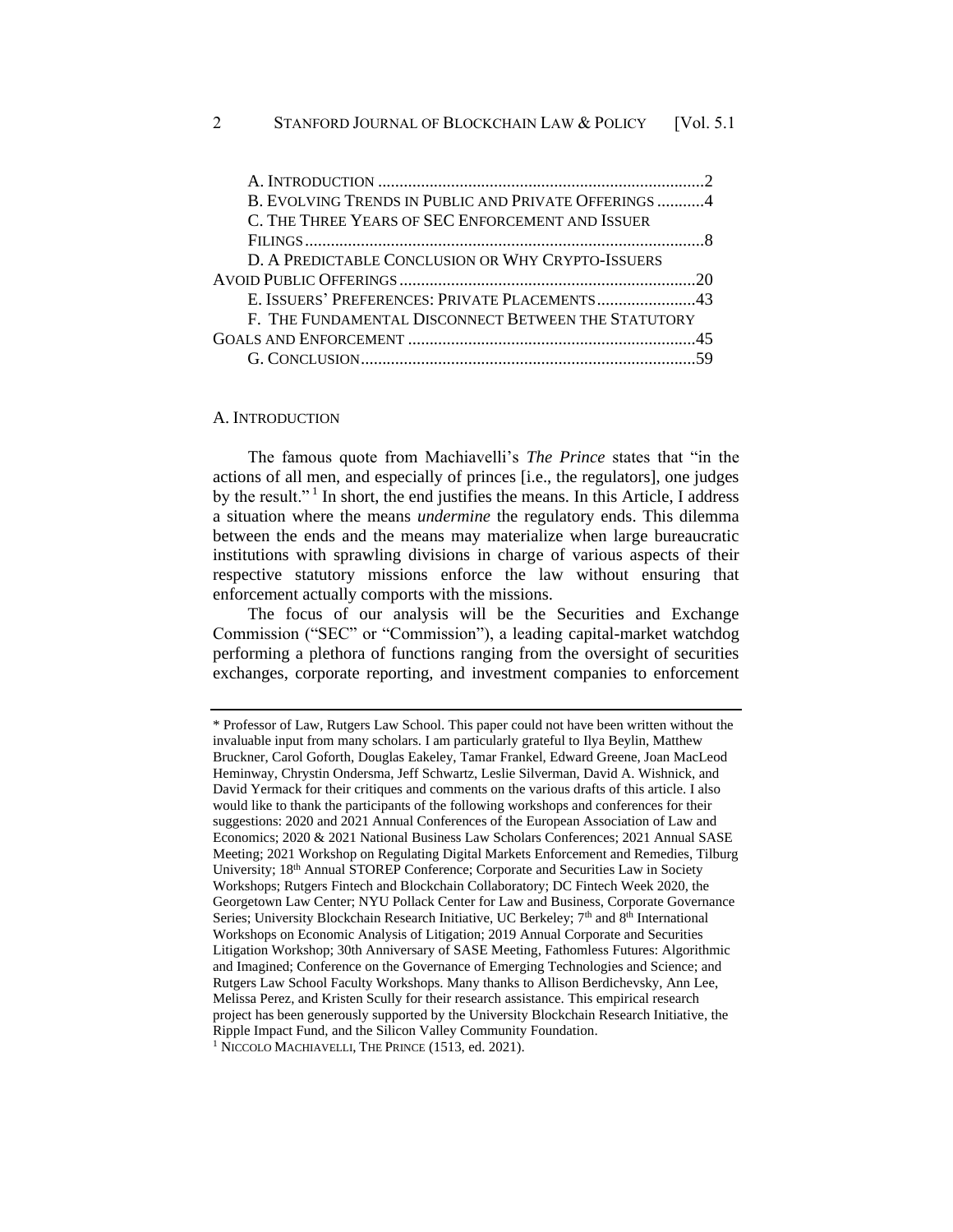and many others.<sup>2</sup> Created in the wake of the Great Depression, the SEC pursues a ternary set of regulatory objectives of protecting investors, maintaining fair and efficient markets, and facilitating capital formation.<sup>3</sup> Unfortunately, a fundamental disconnect may materialize between the SEC's statutory objectives and the ways various divisions, particularly the Division of Enforcement, implement its overarching goals. This Article examines a crucial example of this harmful "schism" in the digital-asset (also "cryptoasset") markets.<sup>4</sup>

<span id="page-2-0"></span>Representing the fourth piece in my tetralogy of papers examining the regulation of cryptoassets, this Article contributes to the rich scholarship on financial innovation, enforcement, and digital-asset revolution<sup>5</sup> and underscores the detrimental effect of the disconnect between the ends and the means on both investors and innovators. Namely, recent crypto-enforcement under the mantra of protecting investors and providing them with material information about digital-asset securities has resulted in a market environment with *less* information. This outcome is harmful to various purchasers of cryptoassets regardless of their intent: some intend to use the purchased assets and related services, while others acquire cryptoassets in search of profitable investment opportunities.

Many cryptoasset issuers (also "crypto-issuers") rely on private placement exemptions that pose additional risks in crypto. My empirical analysis of two hand-collected datasets covering SEC enforcement and crypto-issuer filings in 2017-2021 supports this conclusion. It is likely that the SEC's active enforcement of pre-crypto securities law has created a status quo that is antithetical to the Commission's core mission of protecting investors, particularly the less sophisticated ones.

This disconnect could have been easily revealed *ex ante* if the SEC had employed basic game theory and predictive analysis. Using the process of backward induction and cost-benefit analysis,<sup>6</sup> this Article shows that an

5 *Infra* notes 42-44, 114-18, 132-37. 6 *Infra* Section D.

<sup>2</sup> U.S. SEC. & EXCH. COMM'N, SEC DIVISIONS HOMEPAGES,

https://www.sec.gov/divisions.shtml (last updated July 6, 2021).

<sup>3</sup> U.S. SEC. & EXCH. COMM'N, WHAT WE DO, https://www.sec.gov/about/what-we-do (last updated Dec. 18, 2020).

<sup>&</sup>lt;sup>4</sup> In this Article, "digital assets" will mean cryptoassets such as coins and tokens. A cryptoasset is "an asset that is issued and transferred using distributed ledger or blockchain technology, including, but not limited to, so-called 'virtual currencies,' 'coins,' and 'tokens."" U.S. SEC. & EXCH. COMM'N, THE STRATEGIC HUB FOR INNOVATION AND FINANCIAL TECHNOLOGY, FRAMEWORK FOR "INVESTMENT CONTRACT" ANALYSIS OF DIGITAL ASSETS. (Apr. 3, 2019) n.2, https://www.sec.gov/files/dlt-framework.pdf [hereinafter The SEC Framework]. Classifications and terminology vary. *See, e.g.,* Yuliya Guseva, *A Conceptual Framework for Digital-Asset Securities: Coins and Tokens as Debt and Equity,* 80 MD. L. REV. 166 (2021) [hereinafter Guseva, *A Conceptual Framework*]; Ana Claudia Moxoto et al., *Initial Coin Offering (ICO): A Systematic Review of the Literature*, Proceedings of the 54th Hawaii International Conference on System Sciences 4178 (2021) (on file with the author).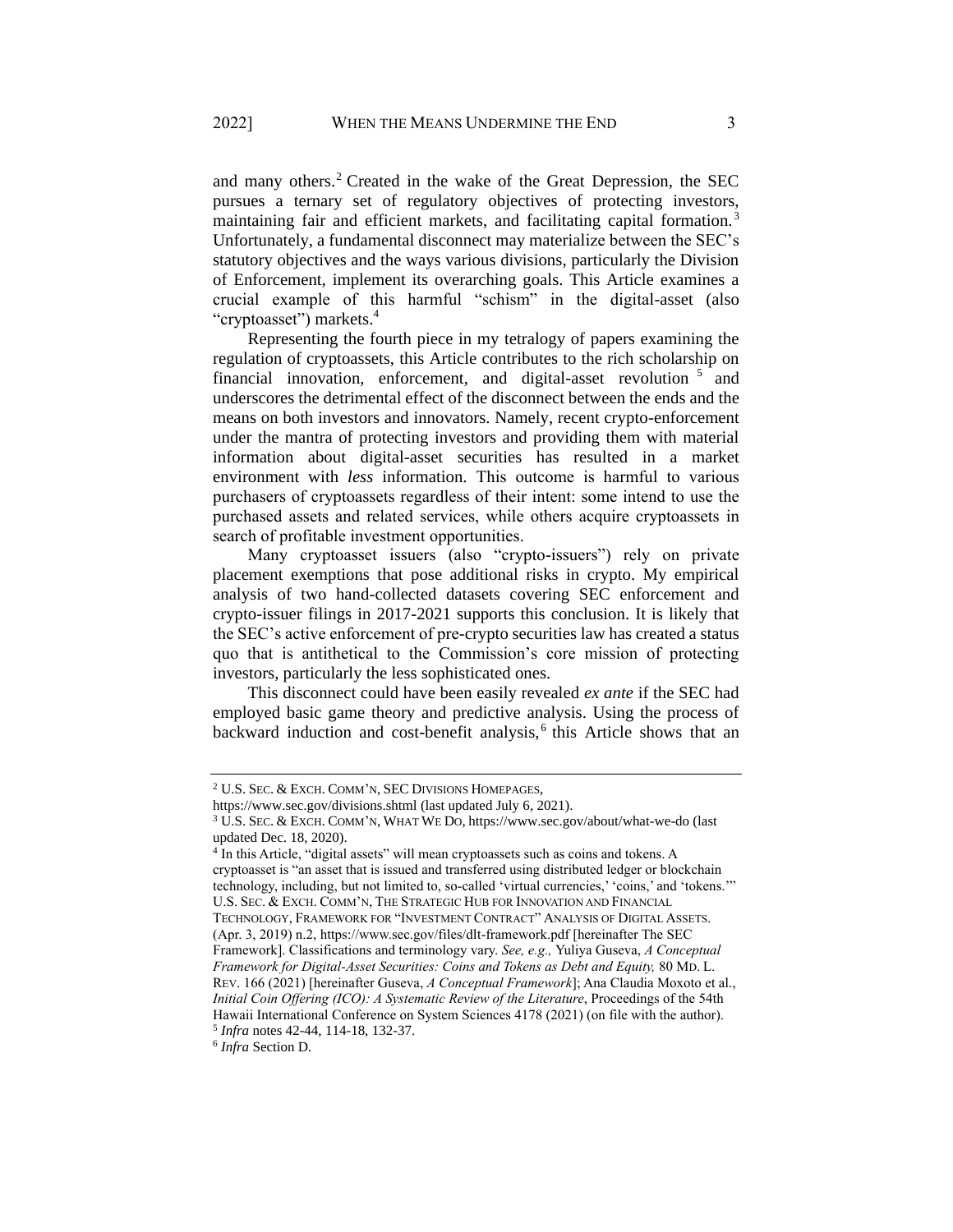information-less crypto-market was a foreseeable, although unintended, consequence of enforcement of the current securities laws. Put differently, how crypto-firms would react to enforcement and whether their response would inure to the benefit of investors, whose protection is one of the elemental statutory precepts of the Commission, were two easily predictable outcomes.

<span id="page-3-0"></span>To resolve these issues, a formal rule is needed. Although in April 2021 one of the SEC Commissioners—Commissioner Hester Peirce—proposed a new rule on digital assets,  $7$  the Commission has not engaged in active rulemaking to date. Indeed, it is not individual Commissioners, but the Chair of the SEC who determines the overall agenda. Former Chairman Clayton seemed satisfied with a regulation-via-enforcement approach.<sup>8</sup> On August 3, 2021, Chairman Gensler staked out his position grounded in the need for strong investor protection and an expanded statutory authority of the SEC over cryptoasset markets.<sup>9</sup>

While this paper agrees (and indeed emphatically argues) that both investors and innovators would be better off if the Commission promulgated even a basic rule on digital assets, it also aims to assist the regulator in designing a new approach without the unintended consequences and flaws of the current policies. Quoting Chair Gensler, "[a]t the heart of trust in markets is investor protection."<sup>10</sup> It is paramount for the regulators to avoid the fundamental disconnect between the typical means of investor protection (i.e., enforcement of unsuitable pre-crypto regulations) and actually protecting cryptoasset investors and achieving other objectives of the Commission. Regulatory routes that are contrary to the lofty ideals of protecting consumers and simultaneously facilitating capital formation, market efficiency, and transparency benefit neither the consumers nor the crypto-innovators and markets in general.

This Article develops as follows: Part B reviews the federal securities statutes and the prevalence of private placements *vis-a-vis* public offerings. Part C provides empirical analysis on crypto-offerings and cryptoenforcement from 2017 to 2021. Parts D and E explain why private placements are a predictable outcome of enforcement. Part F highlights the fundamental "fissure" between the Commission's mission and the actual

<sup>7</sup> Hester M. Peirce, Comm'r, SEC, Token Safe Harbor Proposal 2.0 (Apr. 13, 2020),

https://www.sec.gov/news/public-statement/peirce-statement-token-safe-harbor-proposal-2.0 [hereinafter The Proposal]. As this article was going to print, a bill essentially replicating the Commissioner's proposal was introduced in Congress. *See, e.g.,* House Fin. Serv. Comm., McHenry Introduces Legislation to Provide Legal Clarity & Certainty for Digital Asset Projects, Press Release, Oct. 5, 2021, https://republicans-

financialservices.house.gov/news/documentsingle.aspx?DocumentID=408154. <sup>8</sup> *See generally* Guseva, *Game Theory*, *infra* not[e 46.](#page-8-0) 

<sup>9</sup> Gary Gensler, Chair, SEC, Remarks Before the Aspen Security Forum (Aug. 3, 2021), https://www.sec.gov/news/public-statement/gensler-aspen-security-forum-2021-08-03. <sup>10</sup> *Id.*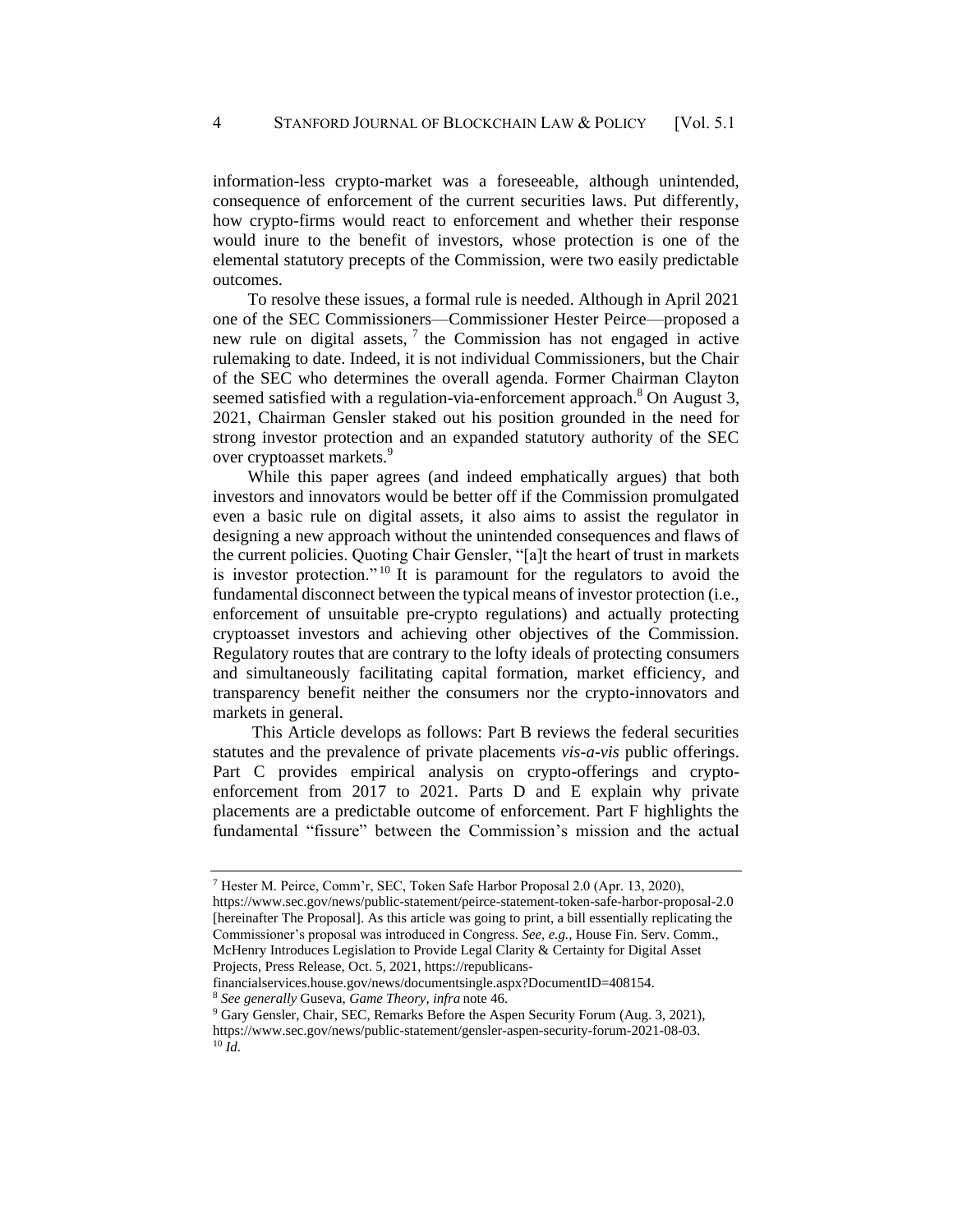enforcement outcomes and discusses the need for better information disclosure, formal rulemaking, and investor protection. Part G presents conclusions.

#### B. EVOLVING TRENDS IN PUBLIC AND PRIVATE OFFERINGS

As a method of protecting cryptoasset purchasers, conventional securities law has limited tools at its disposal. The basic edifice of securities law consists of the Securities Act of  $1933<sup>11</sup>$  (also "the '33 Act") and the Securities Exchange Act of 1934<sup>12</sup> (also "the '34 Act" or "Exchange Act"). The former is primarily concerned with investor protection: the '33 Act applies in primary offerings, imposes essentially strict liability for material misstatements and omissions in public offering documents, and mandates gun-jumping and disclosure rules in public distributions of securities.<sup>13</sup> The last-mentioned goals were aptly encapsulated by President Roosevelt in his message to Congress in 1933:

> <span id="page-4-2"></span><span id="page-4-1"></span>There is… an obligation upon us to insist that every issue of new securities to be sold in interstate commerce shall be accompanied by full publicity and information, and that no essentially important element attending the issue shall be concealed from the buying public. $^{14}$

The Securities Exchange Act, which was enacted a year after the '33 Act for various political reasons,  $15$  differs in some respects. The '34 Act's solicitude is disclosure through periodic reporting by registered and reporting companies and, ultimately, market efficiency accompanied by an antifraud liability (i.e., not strict liability) regime. $16$ 

Modern firms have been slowly moving away from public markets and, hence, the core Securities Act provisions. For instance, public markets were once dominated by initial public offerings ("IPOs") viewed as a rite of passage and a token of corporate prestige.<sup>17</sup> Today, many firms stay private

<span id="page-4-0"></span><sup>11</sup> 15 U.S.C. §§ 77a *et seq*.

<sup>12</sup> 15 U.S.C. §§ 78a *et seq*.

<sup>13</sup> *See, e.g.,* Alan R. Palmiter, *Toward Disclosure Choice in Securities Offerings,* 1999 COLUM. BUS. L. REV. 1, 9-11.

<sup>&</sup>lt;sup>14</sup> Franklin D. Roosevelt, President, Message to Congress on Federal Supervision of Investment Securities (Mar. 29, 1933) (Gerhard Peters & John T. Woolley, The American Presidency Project ), [https://www.presidency.ucsb.edu/documents/message-congress-federal](https://www.presidency.ucsb.edu/documents/message-congress-federal-supervision-investment-securities)[supervision-investment-securities.](https://www.presidency.ucsb.edu/documents/message-congress-federal-supervision-investment-securities)

<sup>15</sup> *See, e.g.,* A. C. Pritchard, *Revisiting "Truth in Securities" Revisited: Abolishing IPOs and Harnessing Private Markets in the Public Good*, 36 SEATTLE U. L. REV. 999, 1004-05 (2013) [hereinafter Pritchard, *Revisiting*].

<sup>16</sup> *Id.* at 1012; 17 C.F.R. § 240.10b-5 (2021).

<sup>17</sup> Robert B. Thompson & Donald C. Langevoort, *Redrawing the Public-Private Boundaries in Entrepreneurial Capital Raising,* 98 CORNELL L. REV. 1573, 1580 (2013).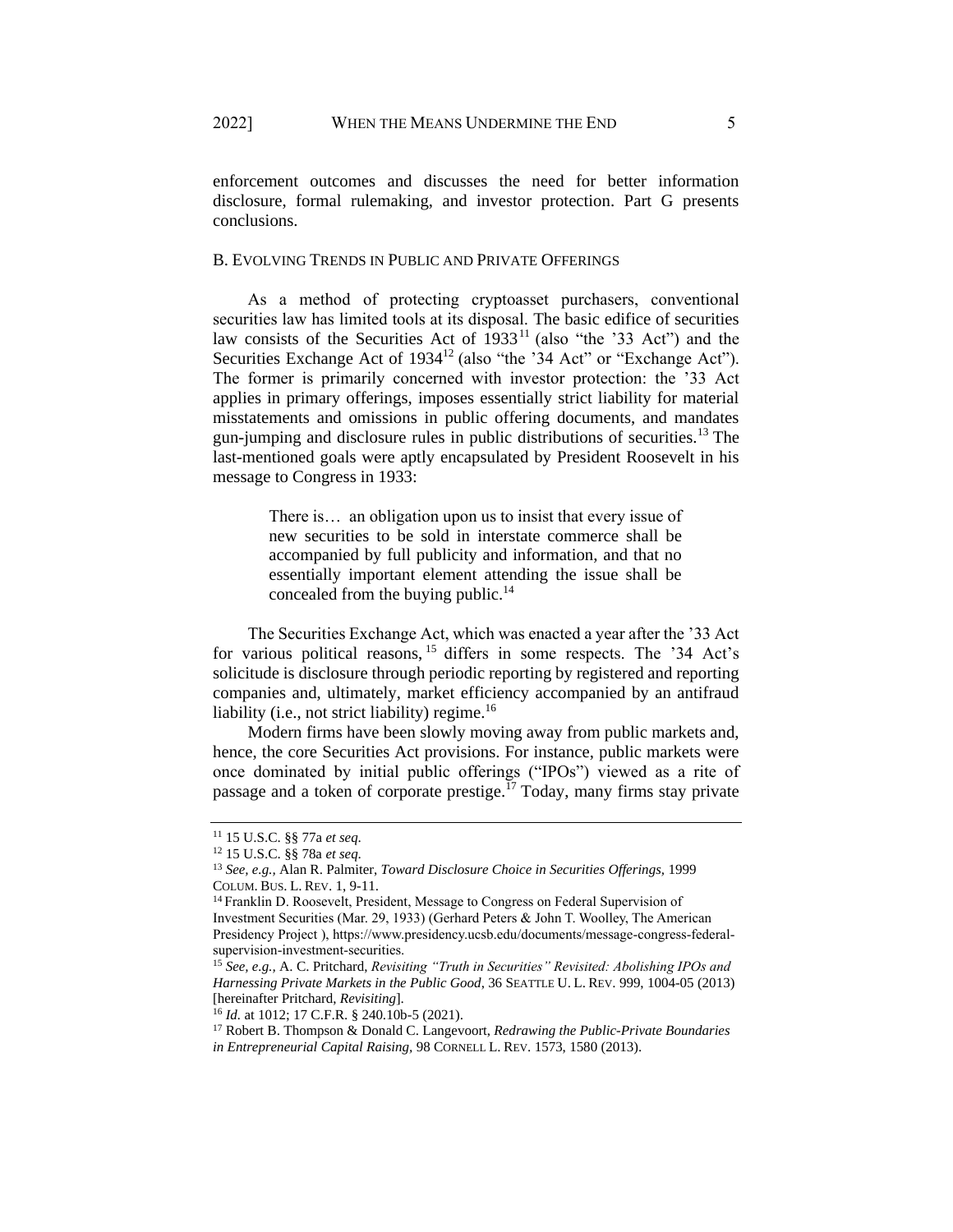<span id="page-5-1"></span>longer and raise capital through exemptions from the registration provisions of the Securities Act.<sup>18</sup> Other mechanisms such as reverse mergers were also tried, often by foreign firms, as a way to go public in the U.S.<sup>19</sup> In 2020-2021, special purpose acquisition companies ("SPACs") garnered headlines for the same reason.<sup>20</sup>

All of these techniques have something in common. For one, investors receive less information about issuers compared with the disclosures in IPOs. In IPOs, firms file Form  $S-1<sup>21</sup>$  that provides a comprehensive overview of the companies, their management teams, and financials. Second, issuers going public have to exercise caution in wording their disclosures lest they face strict liability under the Securities Act for material misstatements and omissions in registration statements.<sup>22</sup> As sellers of securities, they also may be subject to liability for material misrepresentations and omissions in prospectuses under the standard that is essentially similar to negligence.<sup>23</sup> In addition, there is the risk of fraud liability under Securities Act Section 17 and Exchange Act Section 10(b) and Rule  $10b-5$ .<sup>24</sup> This expected liability and limited safe harbors<sup>25</sup> force the offerings' "wordsmiths" to tread carefully.<sup>26</sup> The byproduct of this edifice is higher costs of registered public offerings.

<span id="page-5-0"></span>Third, despite this disclosure and liability regime, IPO market prices are not fully efficient and informative.<sup>27</sup> Issuers typically engage reputational intermediaries such as investment banks<sup>28</sup> to assist with offerings and provide some assurance to the market that the securities should be valued at least at

<sup>18</sup> For a discussion of the evolution of Regulation D, see *id.* at 1610-18. For a general overview of the public/private divide and related informational trends, see, e.g., Elisabeth de Fontenay, *The Deregulation of Private Capital and the Decline of the Public Company*, 68 HASTINGS L.J. 445 (2017).

<sup>19</sup> Thompson & Langevoort, *supra* not[e 17,](#page-4-0) at 1576-77.

<sup>20</sup> *See, e.g., The Making of an Electric-Vehicle Fiasco,* WALL ST. J. (June 14, 2021), https://www.wsj.com/articles/the-making-of-an-electric-vehicle-fiasco-11623710171?mod=article\_inline.

<sup>21</sup> U.S. Sec. & Exch. Comm'n, Form S-1, https://www.sec.gov/files/forms-1.pdf.

<sup>22</sup> 15 U.S.C. § 77k.

<sup>23</sup> 15 U.S.C. § 77l(a)(2). *See* Thompson & Langevoort, *supra* not[e 17,](#page-4-0) at 1587.

<sup>24</sup> 15 U.S.C. § 78j(b); 17 C.F.R § 240.10b-5 (2021); 15 U.S.C. § 77q

<sup>&</sup>lt;sup>25</sup> For example, the Private Securities Litigation Reform Act's safe harbor for forwardlooking statements is inapplicable in IPOs. 15 U.S.C.  $\S 77z-2(b)(2)$ . The bespeaks caution doctrine, however, may still apply.

<sup>&</sup>lt;sup>26</sup> This enhanced liability in primary offerings is explained by the congressional intent to strengthen the incentives of issuers to provide sufficient and accurate information to public investors. H.R. REP. NO. 73-85, at 3-6, 8-10 (1933).

<sup>27</sup> *See, e.g.,* Pritchard, *Revisiting, supra* note [15,](#page-4-1) at 1013-16.

<sup>28</sup> *See, e.g.,* Steven M. Davidoff et al., *The SEC v. Goldman Sachs: Reputation, Trust, and Fiduciary Duties in Investment Banking,* 37 J. CORP. L. 529, 541 (2012) ("The investment bank's historic *raison d'être* was to resolve conflict in situations where the formal law was ineffective. It did so by staking its reputation on promises to both parties to a

transaction. Because both parties trusted it, the investment bank received fees for making these promises and, because it valued the fees that sprang from its continued trustworthiness, it worked hard to make meaningful promises, and to maintain its reputation.").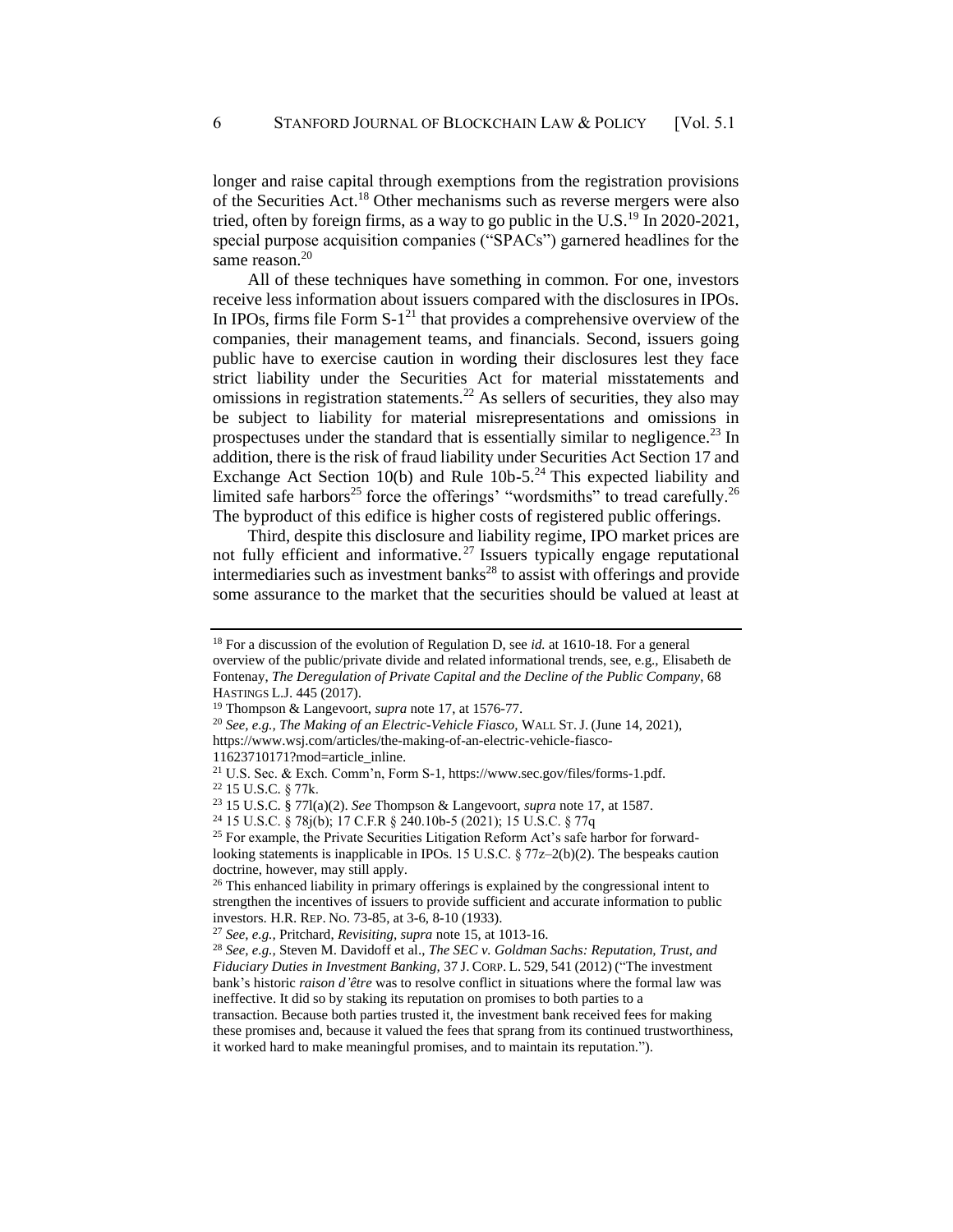the offering price. Despite the well-founded doubts concerning the accuracy of underwriters' valuations and incentives, as well as underpricing, <sup>29</sup> the market has traditionally regarded investment bankers as gatekeepers and reputational intermediaries.<sup>30</sup>

<span id="page-6-1"></span>These features of public offerings are absent in other scenarios that do not follow this rite of passage under the Securities Act. Reverse mergers of 2007-2010, for instance, did not provide much information to investors, did not have adequate reputational intermediaries, and proved exceptionally risky, which prompted rule changes by securities exchanges.<sup>31</sup> SPACs, which exhibit trends similar to those in reverse mergers, also pose risks, do not provide IPO-like disclosures, and tend to underperform public offerings.<sup>32</sup> Investors in SPACs essentially sign a blank check that signifies their trust in the reputation and acumen of the promoters of SPACs.

The third relevant phenomenon is private placements where information asymmetry is probably even wider and risks greater. These placements will be the main topic of our discussion. Not only scholars but also the SEC itself, even though it has designed and recently expanded the private placement exemptions,<sup>33</sup> understand that these placements may be fraught with danger, particularly for smaller institutions and retail investors.<sup>34</sup> We may argue whether the exemptions from the Securities Act are net-beneficial *per se*, whether they expose investors to unnecessary risks, or if the exemptions provide issuers with cost-effective means of raising capital and are thus valuable. Indeed, the SEC announced in June 2021 that it would review private placements in light of these concerns.<sup>35</sup> The fact of the matter is that investors in private placements are exposed to greater risks, asset variability,

<span id="page-6-0"></span><sup>29</sup> *See, e.g.,* Pritchard, *Revisiting, supra* note [15,](#page-4-1) at 1013-16.

<sup>&</sup>lt;sup>30</sup> Gatekeepers are "private actors that can prevent companies' misconduct in a specific market." Elisabeth de Fontenay, *Private Equity Firms as Gatekeepers*, 136 REV. BANKING & FIN. L. 115, 136 (2013) (citing Reinier H. Kraakman, *Gatekeepers: The Anatomy of a Third-Party Enforcement Strategy*, 2 J.L. ECON. & ORG. 53, 54 (1986)). For a sample of this rich scholarship, see, e.g., John C. Coffee, Jr., *Gatekeeper Failure and Reform: The Challenge of Fashioning Relevant Reforms,* 84 B.U. L. REV. 301, 308-12 (2004) (outlining the types of gatekeepers); Bernard S. Black, *The Legal and Institutional Preconditions for Strong Securities Markets,* 48 UCLA L. REV. 781, 788 (2001) (discussing gatekeepers and related problems, including "bogus investment bankers" and information asymmetry in the market for reputational intermediaries); Davidoff et al., *supra* note [28;](#page-5-0) *infra* note [293.](#page-52-0)

<sup>31</sup> *See, e.g.,* Thompson & Langevoort, *supra* note [17,](#page-4-0) at 1588-98.

<sup>32</sup> Ivana Naumovska, *The SPAC Bubble is About to Burst*, HARVARD BUSINESS REVIEW, Feb. 18, 2021, https://hbr.org/2021/02/the-spac-bubble-is-about-to-burst.

<sup>33</sup> *Infra* Part E.

<sup>34</sup> *Id*. *See also* Thompson & Langevoort, *supra* not[e 17,](#page-4-0) at 1609-23.

<sup>35</sup> U.S. SEC. & EXCH. COMM'N, RULEMAKING LIST (June 11, 2021),

https://www.sec.gov/news/press-release/2021-99.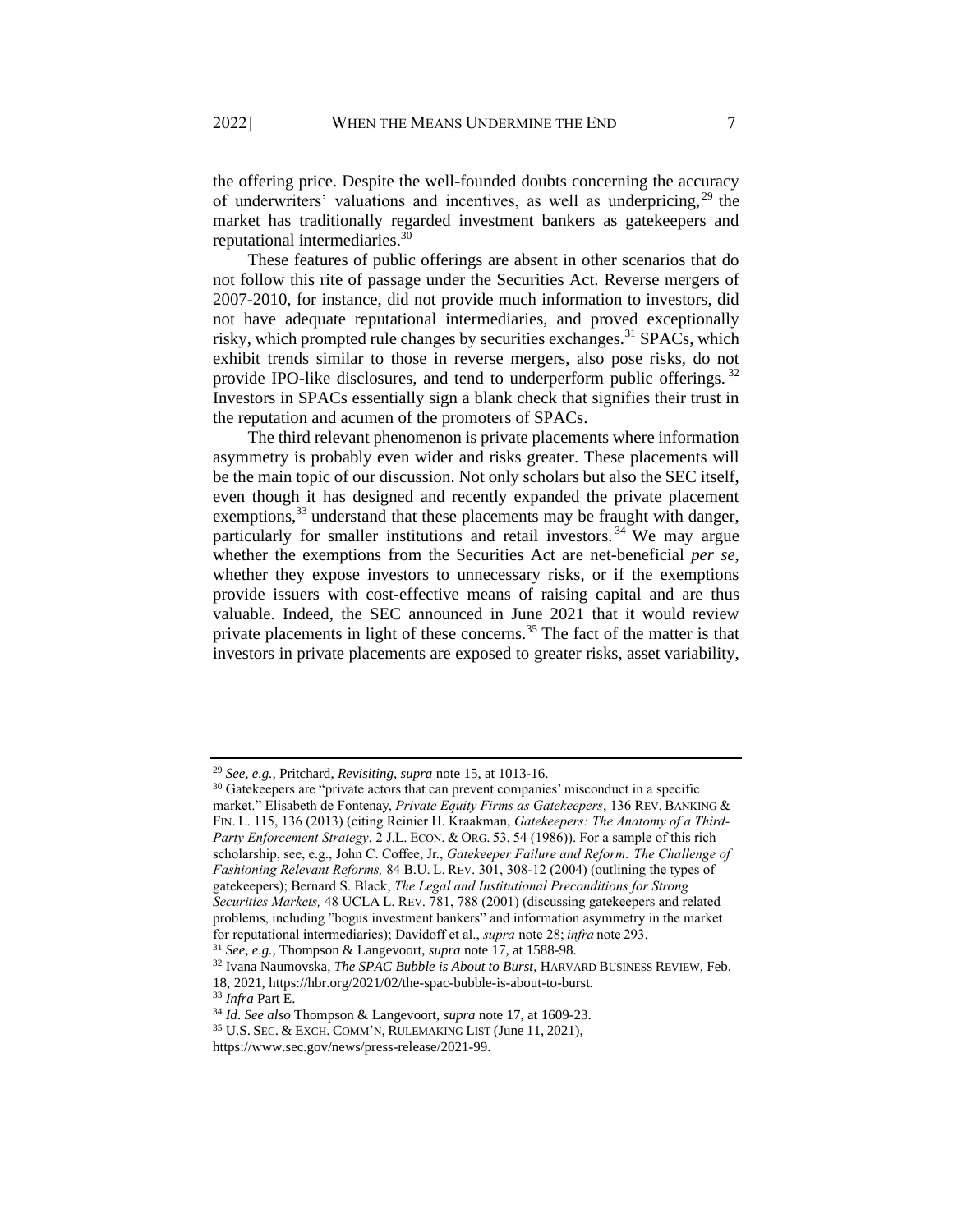<span id="page-7-2"></span>and adverse selection (unless investors can negotiate for more disclosure from issuers) than investors in registered public offerings.<sup>36</sup>

<span id="page-7-1"></span>Disclosure under the most popular private exemption, Regulation  $D<sub>1</sub><sup>37</sup>$  is essentially voluntary when all participating purchasers are accredited, which they often are.<sup>38</sup> If there is less issuer information than in registered offerings, it is harder for the market to ensure that security prices are informative, particularly when securities are illiquid and trading thin and inefficient, as is the case with restricted, privately placed securities.<sup>39</sup> In addition, private placements are not subject to the full scope of the Securities Act liability regime. $40$ 

Despite these risks, reduced liability under the Securities Act, and possible adverse selection, private placements have become the norm in the capital-raising arena.<sup>41</sup> The next Part demonstrates that the major trends in digital-asset offerings do not differ from those in legacy capital markets crypto-firms increasingly raise capital through private placements. The main distinction is that in crypto-markets this trend may be explained, at least in part, by SEC enforcement. Let us now review how this has happened in crypto.

## C. THE THREE YEARS OF SEC ENFORCEMENT AND ISSUER FILINGS

<span id="page-7-0"></span>Digital assets exist on the border with or outside the perimeter of legacy capital markets and institutions and embody a sizeable aspect of the fintech revolution.<sup>42</sup> These novel instruments create unprecedented opportunities for

<sup>36</sup> U.S. Sec. & Exch. Comm'n, Release No. 33-10734, 125-129 (Dec. 18, 2019) [hereinafter Release No. 33-10734], https://www.sec.gov/rules/proposed/2019/33-10734.pdf (acknowledging these disadvantages and also mentioning the insufficient bargaining power of often dispersed investors, project variability, the lack of comparability among Regulation D investments, agency costs, insufficient disclosure, and difficulties in monitoring the management).

<sup>37</sup> 17 C.F.R. §230.500 *et seq*. (2021). It has become "the most widely used transactional exemptions for securities offerings by issuers." U.S. SEC. & EXCH. COMM'N, REPORT ON THE REVIEW OF THE DEFINITION OF "ACCREDITED INVESTOR" 1 (2015),

https://www.sec.gov/files/review-definition-of-accredited-investor-12-18-2015.pdf [hereinafter Accredited Investor]. *See also* U.S. SEC. & EXCH. COMM'N, REPORT TO THE COMMISSION, REGULATION A LOOKBACK STUDY AND OFFERING LIMIT REVIEW ANALYSIS 34 (Mar. 4, 2020), https://www.sec.gov/smallbusiness/exemptofferings/rega/2020Report [hereinafter Lookback Study].

<sup>38</sup> *See infra* Part E.

<sup>39</sup> 17 C.F.R. §230.502(d) (2021). *But see* Thompson & Langevoort, *supra* not[e 17,](#page-4-0) at 1614 (observing that technology may facilitate the market for restricted securities sold in private placements).

<sup>40</sup> *See infra* Part E.

<sup>41</sup> *See infra* Parts C & E.

<sup>&</sup>lt;sup>42</sup> Fintech generally means an industry maximizing efficiency in financial systems.

Christophe Williams, *What is Fintech?,* WHARTON FINTECH (Feb. 16, 2016). It may also refer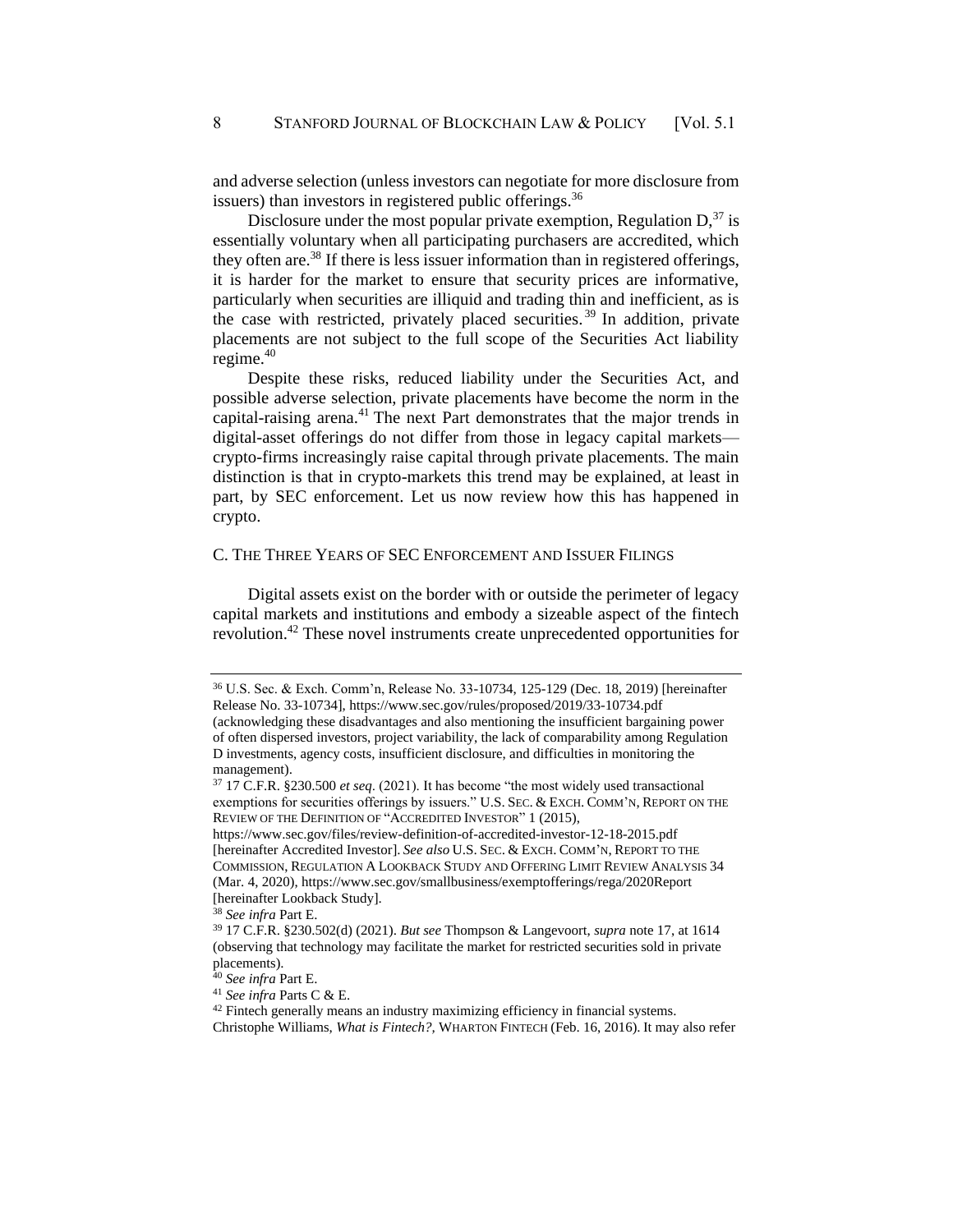<span id="page-8-1"></span>entrepreneurs and enable them to raise capital at low cost.<sup>43</sup> They also offer numerous financial services and attract not only persons seeking new ways to invest but also those who use cryptoassets to obtain access to goods and services. Despite the surrounding controversies, opaque asset quality, and crypto-market volatility,<sup>44</sup> digital assets may evolve into a fundamental pillar of future finance.<sup>45</sup>

<span id="page-8-2"></span><span id="page-8-0"></span>Many countries have already acknowledged this potential of digital assets and either brought them within the ambit of securities and commodities regulation or developed targeted rules on crypto. <sup>46</sup> The recent successful examples are the European Union's MiCAR<sup>47</sup> and Switzerland's law on digital-asset securities (also "security tokens").<sup>48</sup> European companies have already availed themselves of these new cost-effective opportunities.<sup>49</sup>

content/EN/TXT/?uri=CELEX%3A52020PC0593.

to "the use of technology to deliver financial solutions." Douglas W. Arner et al., *The Evolution of Fintech: A New Post-Crisis Paradigm?* 47 GEO. J. INT'L L. 1271, 1272 (2016). Brummer and Yadav underscore the following features of fintech: automation, the use of algorithms, the proliferation of smaller startups, the disintermediation of traditional finance, and big data. Chris Brummer & Yesha Yadav, *Fintech and the Innovation Trilemma*, 107 GEO. L.J. 235, 264-82 (2019). For examples of the multiple benefits of technology, see generally Jonathan Rohr & Aaron Wright, *Blockchain-Based Token Sales, Initial Coin Offerings, and the Democratization of Public Capital Markets,* 70 HASTINGS L.J. 463 (2019). <sup>43</sup> This capital-raising boom began with unregulated initial coin offerings ("ICOs") and has moved since to offerings of digital-asset securities or security tokens. *See, e.g.,* Guseva, *A Conceptual Framework, supra* not[e 4,](#page-2-0) a 176-77; COINTELEGRAPH, THE SECURITY TOKEN REPORT 9-27 (2021) [hereinafter COINTELEGRAPH REPORT]; Samuel N. Weinstein, *Blockchain Neutrality,* 55 GA. L. REV. 499, 504 (2021) ("Blockchain-based capital markets threaten Wall Street banks' and Silicon Valley venture capitalists' (VCs) market dominance."). <sup>44</sup> *See, e.g.,* Dirk A. Zetzsche et al., *The ICO Gold Rush: It's a Scam, It's a Bubble, It's a Super Challenge for Regulators*, 60 HARV. INT'L L.J. 267, 278-79, 287-89 (2019) [hereinafter Zetzsche et al., *The ICO Gold Rush*]; *Crypto is "Rat Poison," a Third of Mainstream* 

*Investment Firms Tell JPM,* REUTERS (June 23, 2021),

https://www.reuters.com/business/finance/crypto-is-rat-poison-third-mainstream-investmentfirms-tell-jpm-2021-06-23.

<sup>45</sup> *See, e.g.,* Rohr & Wright, *supra* not[e 42;](#page-7-0) Taylor Locke, *Crypto is "The Future of Finance": Why Gen Z is Ditching Traditional Investments – But With Caution,* CNBC (June 22, 2021), https://www.cnbc.com/2021/06/22/gen-z-investing-in-cryptocurrency-btc-eth-andmeme-stocks-amc-gme.html.

<sup>46</sup> For an overview of foreign jurisdictions, see, e.g., Yuliya Guseva, *The SEC, Digital Assets, and Game Theory*, 46 J. CORP. L. 629 (2021) [hereinafter Guseva, *Game Theory*]; American Bar Association, *Digital and Digitized Assets: Federal and State Jurisdictional Issues*, 39- 200, 289-338 (Dec. 2020),

https://www.americanbar.org/content/dam/aba/administrative/business\_law/idpps\_whitepaper .pdf. *See also Regulation of Cryptocurrency Around the World*, LIBRARY OF CONGRESS

<sup>(2018),</sup> https://www.loc.gov/law/help/cryptocurrency/world-survey.php.

 $^{47}$  PROPOSAL FOR A REGULATION OF THE EUROPEAN PARLIAMENT AND OF THE COUNCIL ON MARKETS IN CRYPTO-ASSETS, AND AMENDING DIRECTIVE (EU) 2019/1937, COM/2020/593 final (Sept. 24, 2020), https://eur-lex.europa.eu/legal-

<sup>48</sup> For an analysis, see PwC, *Security Tokens, Issuance and Trading Platforms According to Swiss and EEA Regulatory Initiatives*, in COINTELEGRAPH REPORT, *supra* not[e 43,](#page-8-1) at 77-83. <sup>49</sup> COINTELEGRAPH REPORT, *supra* not[e 43,](#page-8-1) at 21, 25.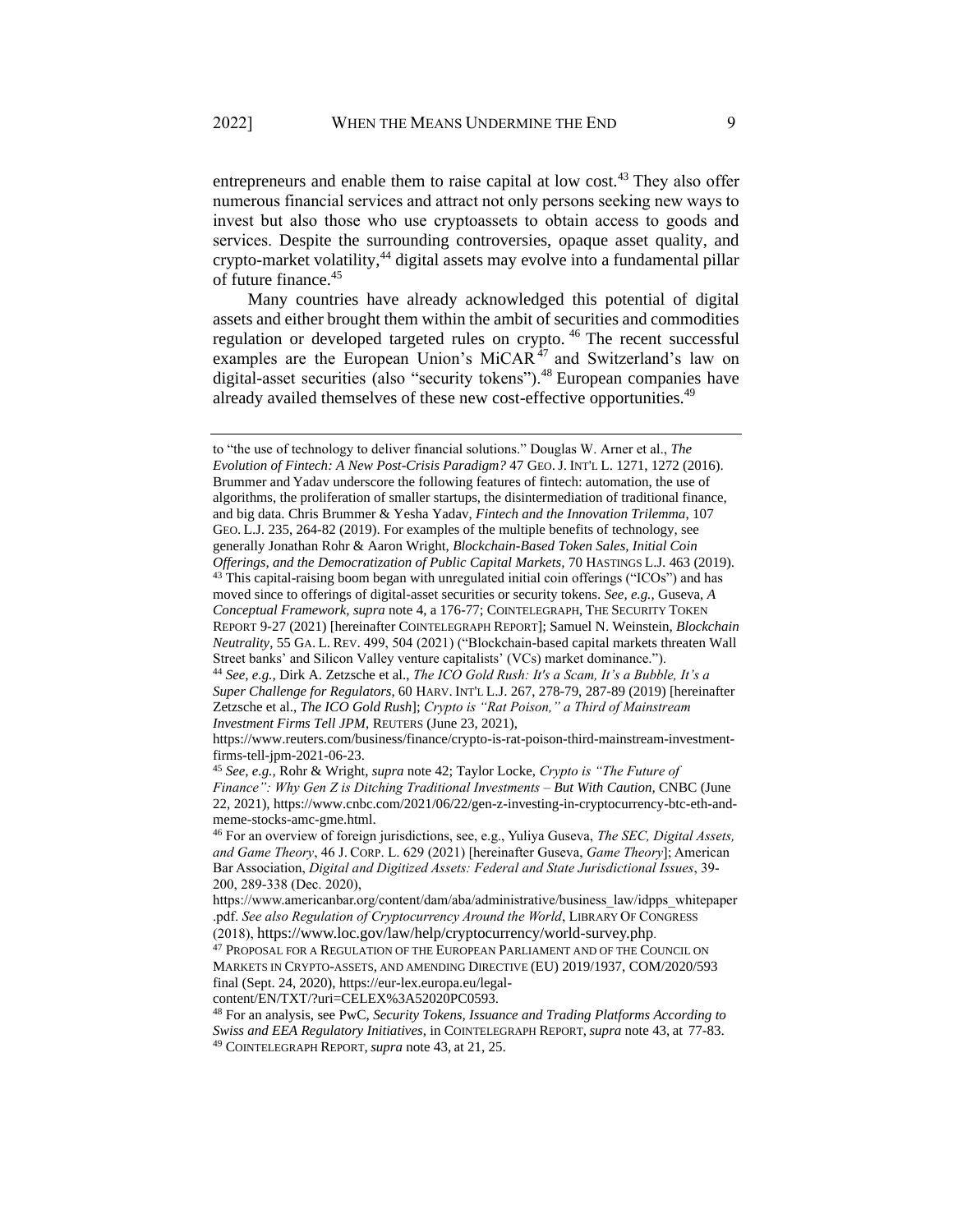<span id="page-9-0"></span>In contrast to Europe, the United States has yet to provide a regulation tailored to crypto-markets.<sup>50</sup> Instead, its main financial market regulators rely on and enforce the existing pre-crypto securities and commodity regulations. <sup>51</sup> The SEC in particular has been a remarkable national and international leader in terms of the magnitude and scope of its cryptoenforcement.<sup>52</sup> Since mid-2017, the SEC has been essentially regulating digital-asset markets via enforcement.<sup>53</sup>

This Section suggests that there may be a temporal nexus between extensive crypto-enforcement by the SEC and an increase in cryptoasset offerings under the exemptions from the Securities Act. This connection indicates that the SEC may have nudged cryptoasset developers toward compliance with the exemptions.<sup>54</sup> As discussed further in this Article, in doing so, the SEC has not fully taken into account the differences in the nature of either the persons who purchase cryptoassets or the assets *per se*.

The SEC's enforcement efforts were massive and conducted on a global scale.<sup>55</sup> In *The SEC and Game Theory*<sup>56</sup> and in *Global Crypto-Enforcement,*<sup>57</sup> my co-authors and I researched all crypto-related actions brought by the SEC

<sup>54</sup> *Infra* Part E.

<sup>&</sup>lt;sup>50</sup> Several bills have been introduced in Congress over the past two years. The bills included, *inter alia,* Securities Clarity Act, H.R. 8378, 116th Cong. (2020); Token Taxonomy Act of 2019, H.R. 2144, 116th Cong. (2019); Crypto-Currency Act of 2020, H.R. 6154, 116th Cong. (2020). As of the date of this writing, Congress has yet to take action on crypto.

<sup>51</sup> *See* Douglas Eakeley & Yuliya Guseva, with Leo Choi & Katarina Gonzalez, *Crypto-Enforcement Around the World*, 94 SOUTH. CAL. L REV. POSTSCRIPT 99 (2021). For a related discussion and critiques of applying securities law to cryptoassets, see, e.g., Eric C. Chaffee, *Securities Regulation in Virtual Space*, 74 WASH. & LEE L. REV. 1387 (2017); Lewis Rinaudo Cohen, *Ain't Misbehavin': An Examination of Broadway Tickets and Blockchain Tokens*, 65 WAYNE L. REV. 81 (2019); Shlomit Azgad-Tromer, *Crypto Securities: On the Risks of Investments in Blockchain-Based Assets and the Dilemmas of Securities Regulation*, AM. U. L. REV. 69 (2018); Wulf A. Kaal, *Initial Coin Offerings: The Top 25 Jurisdictions and Their Comparative Regulatory Responses (As of May 2018)*, 1 STAN. J. BLOCKCHAIN L. & POL'Y 41 (2018); Kevin Werbach, *Trust, but Verify: Why the Blockchain Needs the Law*, 33 BERKELEY TECH. L.J. 487 (2018); Kelsey Bolin, *Decentralized Public Ledger Systems and Securities Law: New Applications of Blockchain Technology and the Revitalization of Section 11 and 12(a)(2) of the Securities Act of 1933*, 95 WASH. U. L. REV. 955 (2018); Rohr & Wright, *supra* not[e 42,](#page-7-0) at 485-511; Carol Goforth, *Securities Treatment of Tokenized Offerings Under U.S. Law,* 46 PEPP. L. REV. 405*,* 437-57 *(2019);* Usha R. Rodrigues, *Embrace the SEC*, 61 WASH. U. J.L. & POL'Y 133 (2020).

<sup>52</sup> Eakeley & Guseva, *supra* not[e 51,](#page-9-0) at 99-100; Guseva, *Game Theory*, *supra* not[e 46,](#page-8-0) at 644- 50.

<sup>53</sup> This focus on enforcement, theoretically, is in line with the SEC's budget needs. "Reported SEC enforcement figures regularly grab newspaper headlines and capture the attention of Congress both during budget appropriation season and in post-scandal testimonies." Urska Velikonja, *Reporting Agency Performance: Behind the SEC's Enforcement Statistics*, 101 CORNELL L. REV. 901, 920 (2016).

<sup>55</sup> *See generally* Eakeley & Guseva, *supra* not[e 51.](#page-9-0)

<sup>56</sup> Guseva, *Game Theory, supra* note [46.](#page-8-0)

<sup>57</sup> Eakeley & Guseva, *supra* not[e 51.](#page-9-0)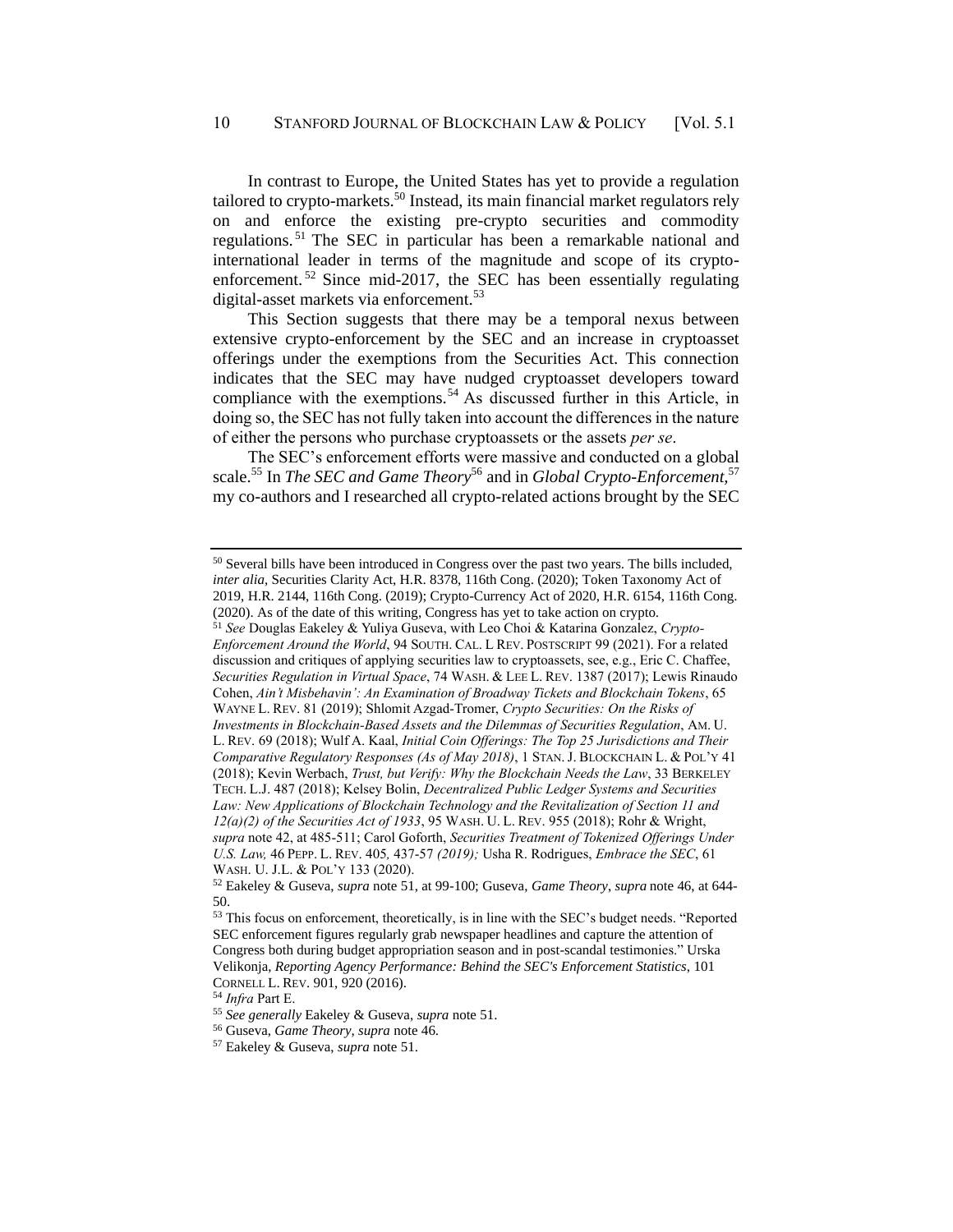between mid-2017 and the end of December 2020, as well as foreign enforcement.

The SEC undeniably was a global champion.<sup>58</sup> It did not lose a single case against crypto-firms, and most enforcement actions resulted in settlements, demonstrating the strength of the Commission *vis-a-vis* individual crypto-defendants and respondents.<sup>59</sup> The SEC targeted domestic and foreign crypto-issuers and market actors such as exchanges and other gatekeepers. The penalties and disgorgement awards that the SEC obtained in court and in administrative proceedings were considerable.<sup>60</sup>

The enforcement actions followed two general trends: prosecuting bad actors and enforcing the registration provisions of the Securities Act (and the Exchange Act in cases involving broker-dealers and unregistered exchanges). In the first subgroup, the SEC initiated actions against malevolent, fraudulent parties. In a typical case, defendant engaged in an initial coin offering ("ICO") to raise capital and misrepresented the future possibilities (and/or omitted specific contractual details) of its crypto-project.<sup>61</sup> In 41 out of the 87 cases in the database, the charges involved the antifraud provisions of the Exchange Act and the Securities Act.<sup>62</sup> Fraud generates real economic costs, and these enforcement actions were indubitably justified by the need to curb the animal spirits of predatory innovators.

<span id="page-10-0"></span>Yet, as many as 24 cases, i.e., more than a quarter, concerned primarily registration violations under the Securities Act, namely Section  $5<sup>63</sup>$  In those cases, *non-fraudulent* issuers and other parties sought capital for various cryptoasset projects (or assisted with asset trading). The total civil penalties and disgorgement in those cases reached approximately \$1.4 billion.<sup>64</sup>

In the Section 5 crypto-actions, the SEC habitually emphasized that because the cryptoasset issuers did not follow the Securities Act's registration requirements, investors were deprived of material information (i.e., the information that a reasonable investor would likely view as significant and

<sup>58</sup> *Id.*

<sup>59</sup> Guseva, *Game Theory, supra* note [46,](#page-8-0) at 644-50.

<sup>60</sup> *Id.*

<sup>61</sup> *Id. See also* U.S. SEC. & EXCH. COMM'N, INVESTOR BULLETIN: INITIAL COIN OFFERINGS (July 25, 2017), [https://www.sec.gov/oiea/investor-alerts-and-bulletins/ib\\_coinofferings](https://www.sec.gov/oiea/investor-alerts-and-bulletins/ib_coinofferings) [hereinafter SEC, INITIAL COIN OFFERINGS]; Shaanan Cohney et al., *Coin-Operated Capitalism*, 119 COL. L. REV. 591, 597-98, 609 (2019); Zetzsche et al., *The ICO Gold Rush, supra* not[e 44.](#page-8-2) 

<sup>62</sup> 15 U.S.C. § 78j; 17 C.F.R. § 240.10b-5 (2021); 15 U.S.C. § 77q.

<sup>63</sup> 15 U.S.C. § 77e.

<sup>64</sup> Telegram accounted for about \$1.2 billion in this total. U.S. Sec. & Exch. Comm'n, Telegram to Return \$1.2 Billion to Investors and Pay \$18.5 Million Penalty to Settle SEC Charges, Press Release No. 2020-146 (June 26, 2020), https://www.sec.gov/news/pressrelease/2020-146.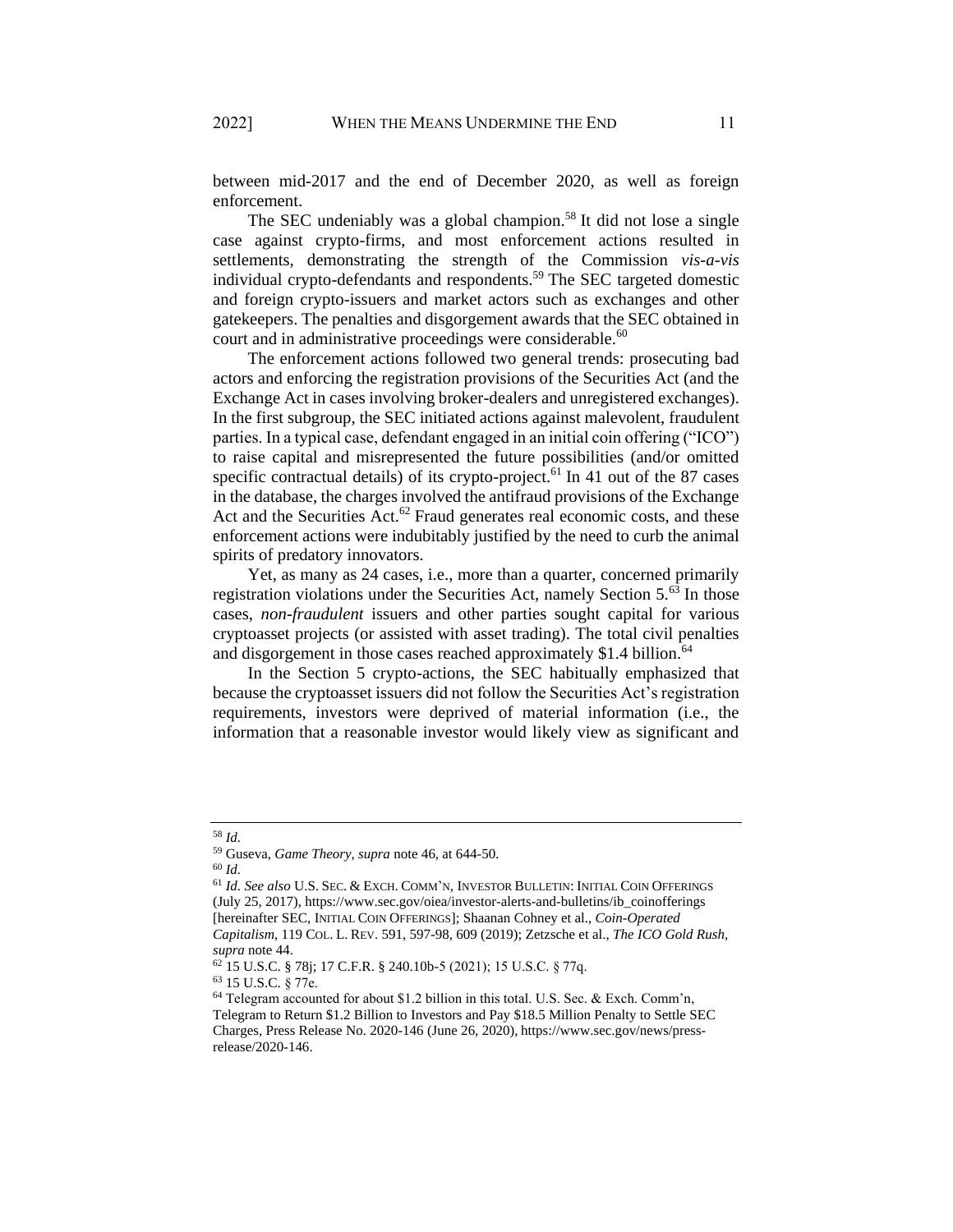altering the total mix of available information) $65$  that would have enabled them to make informed decisions.

Recall that the SEC's mission and, consequently, enforcement are built on investor protection and disclosure. Indeed, it is commonly assumed that the SEC tends to overemphasize consumer protection and harm prevention.<sup>66</sup> True to form, SEC Staff reiterated these objectives in digital-asset cases.<sup>67</sup> In the application for a temporary restraining order against Telegram, for instance, the SEC underscored that because the issuer did not register the offering, investors were deprived of material information.<sup>68</sup> The complaint filed against Ripple Labs in December 2020 also suggested that "[b]ecause Ripple never filed a registration statement, it never provided investors with the material information…,"<sup>69</sup> and that "[r]egistration statements relating to an offering of securities… provide public investors with material information about the issuer and the offering…."<sup>70</sup>

<span id="page-11-0"></span>The global cryptoasset market, however, did not seem to either agree with this assumption or appreciate that last-mentioned aspect of the SEC's regulation via enforcement. In *National Crypto-Enforcement and International Consequences*, my co-authors and I run event studies around the dates of enforcement actions using a sample of  $2800$  cryptocurrencies.<sup>71</sup> Our preliminary findings indicate that the cumulative abnormal returns were negative starting around mid-2019. This is precisely when the SEC turned its attention to the violations of the registration provisions of the Securities Act.

Before 2019, there were only eight cases brought solely under Section 5 of the Securities Act, and three out of those cases concerned not developersissuers but unregistered broker-dealers and an investment fund. By contrast, after mid-2019, there were as many as 16 cases under Section 5, and the issuers of cryptoassets were targeted in 14 of them. In short, *National Crypto-*

<sup>65</sup> TSC Industries, Inc. v. Northway, Inc., 426 U.S. 438, 449 (1976). *See also* 17 C.F.R. § 230.405 (2021) (defining materiality).

<sup>66</sup> *See, e.g.,* Weinstein, *supra* note [43,](#page-8-1) at 512-13, 548-49.

<sup>67</sup> *See, e.g.,* U.S. Sec. & Exch. Comm'n, SEC Orders Blockchain Company to Pay \$24 Million Penalty for Unregistered ICO, Press Release No. 2019-202 (Sept. 30, 2019), https://www.sec.gov/news/press-release/2019-202 ("The SEC remains committed to bringing enforcement cases when investors are deprived of material information they need to make informed investment decisions" (citing Steven Peikin)); U.S. Sec. & Exch. Comm'n, SEC Halts Alleged \$1.7 Billion Unregistered Digital Token Offering, Press Release No. 2019-212 (Oct. 11, 2019), https://www.sec.gov/news/press-release/2019-212.

<sup>68</sup> Complaint ¶ 48, U.S. Sec. & Exch. Comm'n v. Telegram Grp. Inc., 448 F.Supp.3d 352 (S.D.N.Y. Oct. 11, 2020) (No. 19-cv-9439(PKC)) (*available at*

https://www.sec.gov/litigation/complaints/2019/comp-pr2019-212.pdf).

 $69$  Complaint  $\P$  2, U.S. Sec. & Exch. Comm'n v. Ripple Labs, Inc. (S.D.N.Y. Dec. 22, 2020) (No. 20-cv-10832) [hereinafter Ripple Complaint] (*available at* 

https://www.sec.gov/litigation/complaints/2020/comp-pr2020-338.pdf). <sup>70</sup> *Id*. ¶ 26.

<sup>71</sup> Yuliya Guseva, Irena Hutton & Hang Miao, *National Crypto-Enforcement and International Consequences* (2021) (unpublished manuscript). As of the date of this writing, my co-authors and I continue working on *National Crypto-Enforcement*.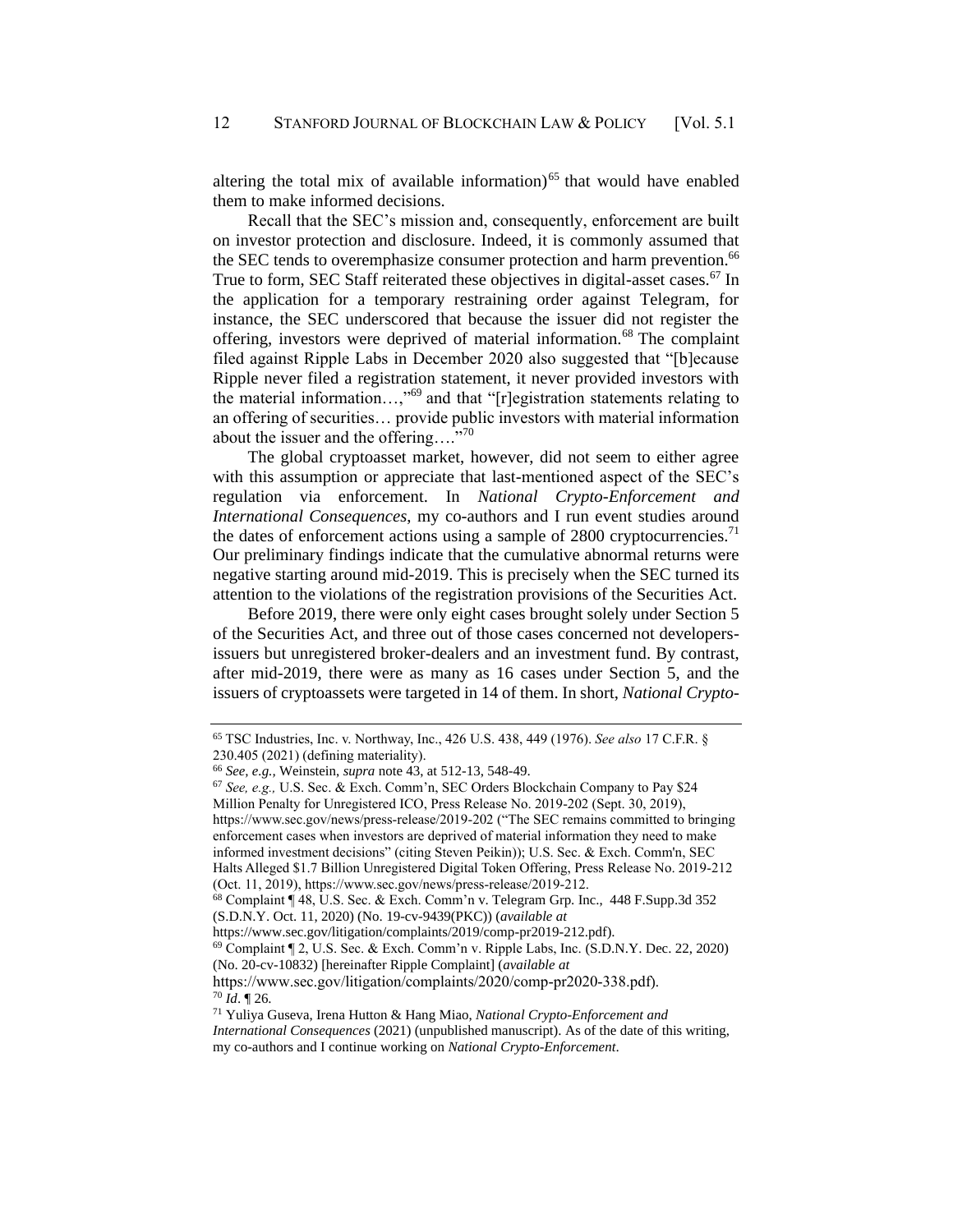*Enforcement and International Consequences* suggests that early SEC antifraud enforcement in digital-asset offerings was a welcome intervention, whereas the actions focused mainly on Securities Act registration and disclosure violations had a negative effect on cryptocurrency prices.

Based on these three studies, one should not be surprised that cryptoissuers have responded with some form of compliance, have relocated (or threatened to move) to other countries<sup>72</sup> with more accommodating regimes in pursuit of regulatory certainty and arbitrage profits,  $73$  geofenced U.S. markets and investors,  $^{74}$  or discontinued their projects. <sup>75</sup> The following analysis centers on the firms that stayed in the U.S. and illustrates a temporal nexus between enforcement and attempted issuer compliance, namely, lighttouch compliance with Regulation D.

To establish how crypto-issuers changed their behavior following SEC enforcement, I searched the following SEC forms:

- D (the short form filed after private placements pursuant to Regulation D),  $^{76}$
- 1-A (the comparatively detailed form filed before Regulation A offerings, which I refer to as "mini-public" offerings), $^{77}$
- F-1 (the form used by foreign private issuers registering securities under the Securities Act), $^{78}$
- S-1 (the document filed mainly in IPOs and in public offerings by smaller firms),  $\frac{79}{9}$
- and S-3 (the form used mainly in seasoned offerings by larger reporting issuers registering securities under the Securities Act). $80$

The timeframe of the research covers the period from January 2017 through July 2021. The following search terms were used: cryptocurrency,

<sup>72</sup> Daniel Palmer, *Ripple Eyeing Move to London Over XRP-Friendly Stance, CEO Says*, COINDESK (Oct. 23, 2020), https://www.coindesk.com/ripple-eyeing-move-to-london-overxrp-friendly-stance-ceo-says.

<sup>73</sup> On migration and regulatory arbitrage, see, e.g., Ilya Beylin, *Designing Regulation for Mobile Financial Markets,* 10 UC IRVINE L. REV. 497, 501-05, 536 (2020); Chris Brummer, *How International Law Works (and How It Doesn't),* 99 GEO. L. J. 257, 267 (2011); Frank Partnoy, *Financial Derivatives and the Costs of Regulatory Arbitrage*, 22 J. CORP. L. 211, 211 n.1 (1997).

<sup>74</sup> *See, e.g.,* Carol Goforth, *Regulation of Crypto: Who is the Securities and Exchange Commission Protecting?*, 58 AM. BUS. L.J. 643 (2021). *See also* Brand Voice, *Binance Finally Blocks United States Users*, YAHOO! FINANCE (Nov. 17, 2020),

https://finance.yahoo.com/news/binance-finally-blocks-united-states-115803718.html. <sup>75</sup> *See, e.g.,* Commissioner Hester M. Peirce, Not Braking and Breaking, July 21, 2020, https://www.sec.gov/news/speech/peirce-not-braking-and-breaking-2020-07-21.

<sup>76</sup> U.S. Sec. & Exch. Comm'n, Form D, https://www.sec.gov/about/forms/formd.pdf.

<sup>77</sup> U.S. Sec. & Exch. Comm'n, Form 1-A, https://www.sec.gov/files/form1-a.pdf.

<sup>78</sup> U.S. Sec. & Exch. Comm'n, Form F-1, https://www.sec.gov/about/forms/formf-1.pdf.

<sup>79</sup> U.S. Sec. & Exch. Comm'n, Form S-1, https://www.sec.gov/files/forms-1.pdf.

<sup>80</sup> U.S. Sec. & Exch. Comm'n, Form S-3, https://www.sec.gov/files/forms-3.pdf.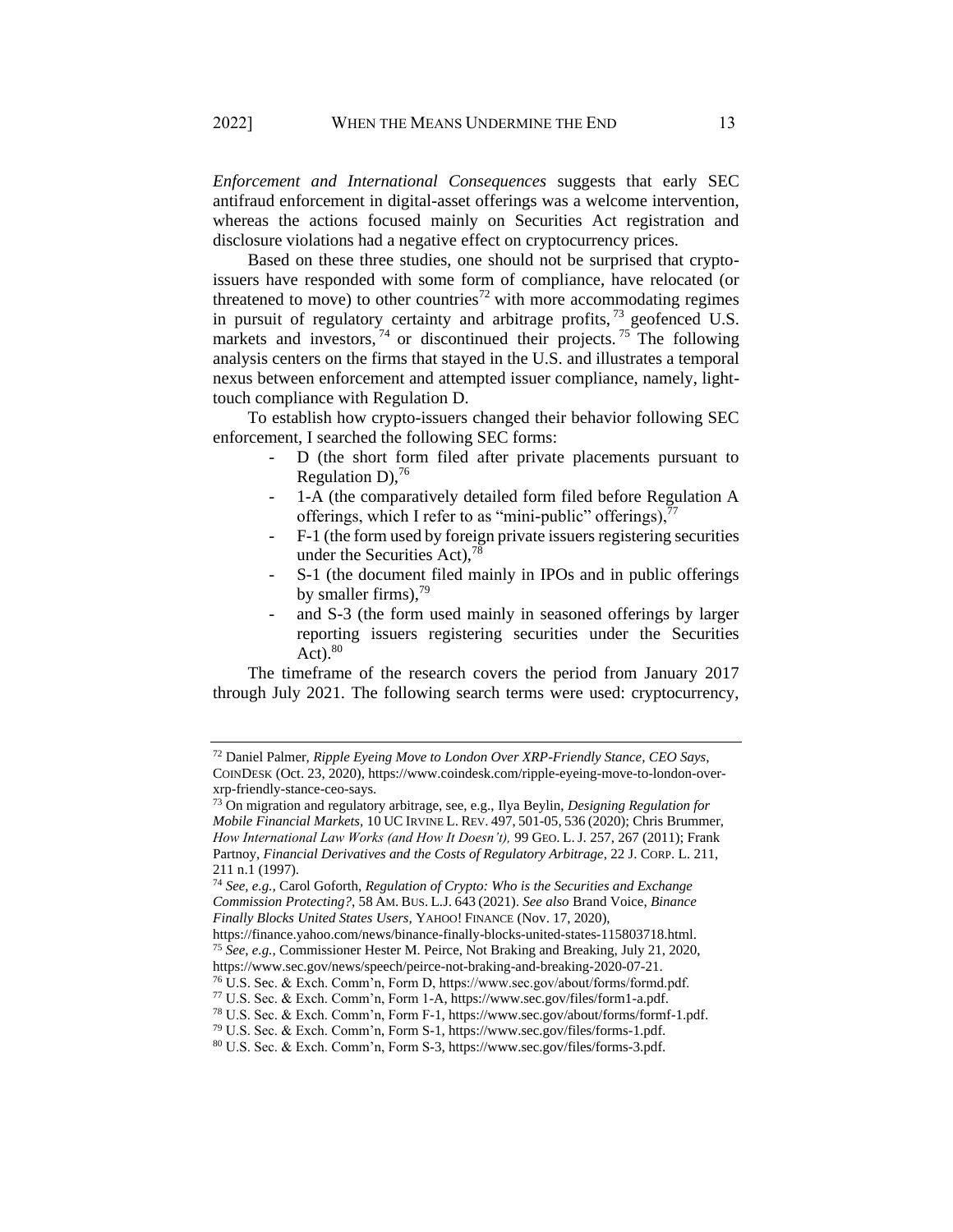initial coin offering, coin, security token, digital asset, token, and SAFT ("Simple Agreement for Future Tokens"). My research assistants and I searched EDGAR and Bloomberg Law's EDGAR database. Our primary objective was to identify firms that solicited capital from investors. For this reason, we excluded all funds and pooled investment vehicles from the results.

The search generated 338 results, including forms filed for:

1) cryptoassets labelled "coins" and "tokens,"

2) investment contracts under SAFTs or similar agreements which gave investors the right to receive tokens at a later date, and

3) "conventional" securities such as common or preferred shares of stock in tokenized form, as well as securities convertible into security tokens at a later date.

Since this analysis focuses on cryptoasset offerings and present and future right to receive cryptoassets, I excluded the third category (i.e., tokenized "conventional" securities) from the data. A list of the most important offerings of "conventional" securities is included in Part D. Overall, the total number of forms in the final dataset was 275. To ensure consistency, I reviewed all forms, prospectuses, and offering circulars in the dataset.

An additional factor to consider was that the technology and its applications were evolving, and some developers had already changed their underlying projects in a way that might ward off regulatory scrutiny. "Yield farming" was an important example.<sup>81</sup> Yield farming allows decentralized finance projects increase their popularity, liquidity, and user base through offering cryptoasset-holders some form of return on their "deposits."<sup>82</sup> These emerging practices have yet to encounter formal interactions with the SEC. To the extent that they ever did (or would), their developers would file one of the forms required by the SEC, which should be captured by my research methodology.

Table 1 summarizes the data on all filings. The data exhibit a significant increase in Form D filings and several (mostly unsuccessful) $83$  attempts at registering securities with the SEC, as well as Regulation A offerings. In 2019, crypto-placements slowed down, which coincided with the general decrease in ICOs and other token offerings after the initial boom.

Table 1: Summary: Total Filings

<sup>81</sup> *See* Guseva, *Game Theory, supra* not[e 46,](#page-8-0) at 685. Yield farming is "a shorthand for clever strategies where putting crypto temporarily at the disposal of some startup's application earns its owner more cryptocurrency." Andrei-Dragos Popescu, *Transitions and Concepts Within Decentralized Finance (DeFi) Space* 47 (2020) (unpublished manuscript).

<sup>82</sup> *See generally* Guseva, *Game Theory, supra* note [46.](#page-8-0)

<sup>83</sup> *Infra* Sections D(1)-(3).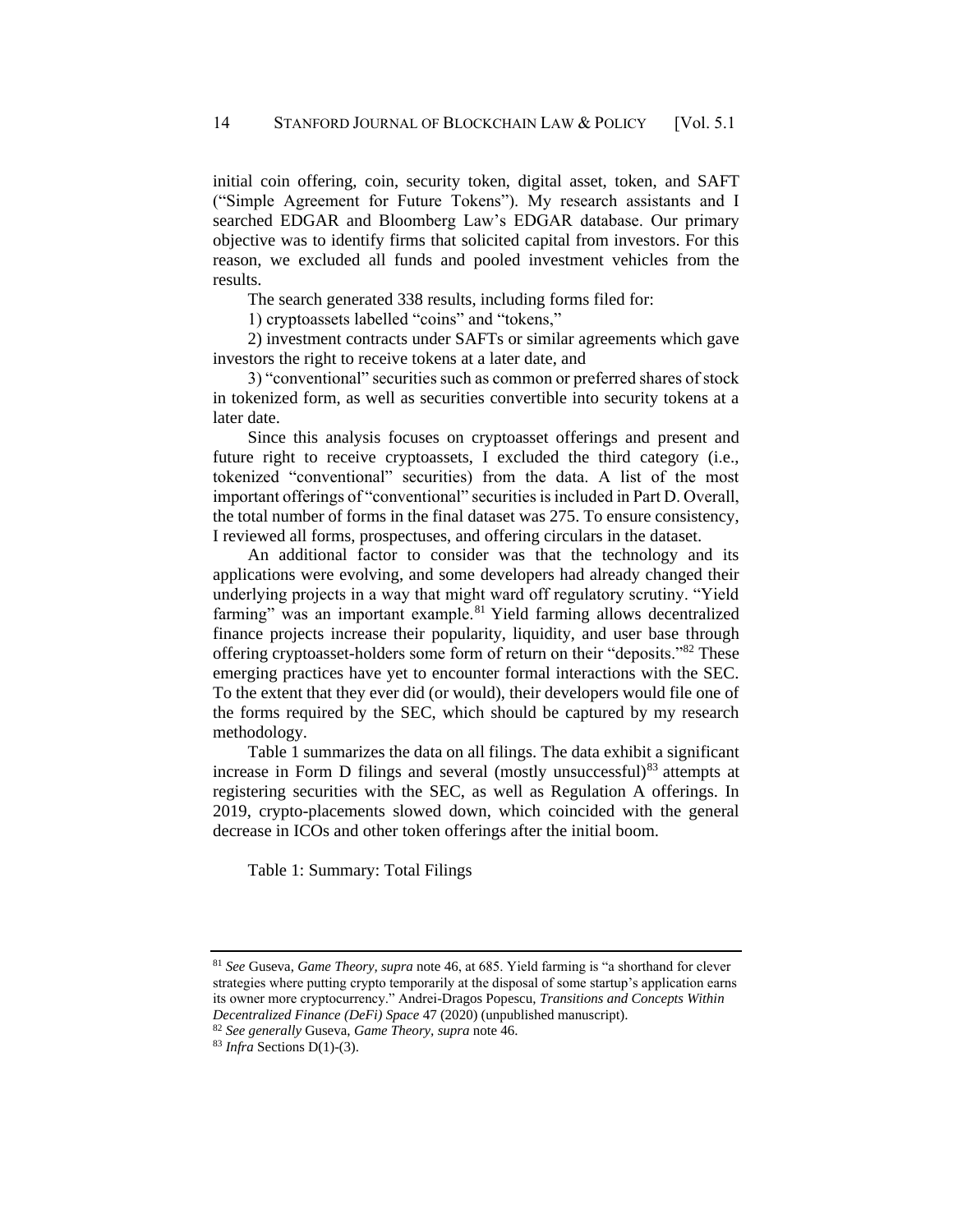| Year         |        | <b>Total</b>        |               | Avg / month              |
|--------------|--------|---------------------|---------------|--------------------------|
| <b>Filed</b> | Form D | Forms 1-A, F-1, S-1 | <b>Form D</b> | <b>Forms 1-A,F-1,S-1</b> |
| 2017         | 24     |                     | 2.00          | 0.00                     |
| 2018         | 151    |                     | 12.58         | 0.67                     |
| 2019         | 47     |                     | 3.92          | 0.33                     |
| 2020         | 23     |                     | 1.92          | 0.08                     |
| 2021         | 17     |                     | 2.43          | 0.00                     |
| <b>Total</b> | 262    | 13                  | 4.76          | 0.24                     |

How were these filings associated with the SEC's crypto-enforcement policies? There were two crucial events that link the filings to SEC enforcement. The first was July 25, 2017, the date of the Report of Investigation Pursuant to Section 21(a) of the Securities Exchange Act of 1934, commonly known as the "DAO Report."<sup>84</sup> In the DAO Report, the SEC communicated for the first time that digital assets could be securities and that this question should be examined under the 1946 *Howey* test.<sup>85</sup> The Supreme Court *Howey* test is exceptionally capacious and sweeps in multiple financial instruments, including many cryptoassets.<sup>86</sup>

Another important benchmark was the *Munchee* order.<sup>87</sup> In *Munchee,* the SEC issued a cease-and-desist order against Munchee, Inc., a crypto-issuer. Although the SEC did not impose a civil penalty on the firm, the issuer returned the \$15,000,000 it had raised to the investors, which *de facto* shut down the project.

As demonstrated below, the DAO Report and *Munchee* were potent policy signals concerning the future trajectory of enforcement. These signals were supported by the rising enforcement intensity at the end of 2017. Figure 1 measures this enforcement intensity by using the proxy of the average civil penalties, disgorgement orders, and prejudgment interest, as well as settlements where issuers agreed to pay rescissory damages and return funds to investors. For simplicity, I refer to these payments as the "losses" of defendants and respondents. Figure 1 breaks down enforcement intensity by quarter and indicates that the average enforcement "losses" increased sharply in the last quarter of 2017.

Fig. 1: Enforcement "Losses" by Quarter

<sup>84</sup> U.S. SEC. & EXCH. COMM'N, REPORT OF INVESTIGATION PURSUANT TO SECTION 21(A) OF THE SECURITIES EXCHANGE ACT OF 1934: THE DAO, Securities Exchange Act Release No. 81207 (July 25, 2017), https://www.sec.gov/litigation/investreport/34-81207.pdf [hereinafter The DAO Report].

 $85$  SEC v. W.J. Howey Co., 328 U.S. 293, 299 (1946) (defining the term "investment" contract" using flexible principles).

<sup>86</sup> *See, e.g.,* Guseva, *Game Theory, supra* not[e 46,](#page-8-0) at 634-40.

<sup>87</sup> In the Matter of Munchee Inc., Securities Act of 1933 Release No. 10445, 2017 WL

<sup>10605969 (</sup>Dec. 11, 2017).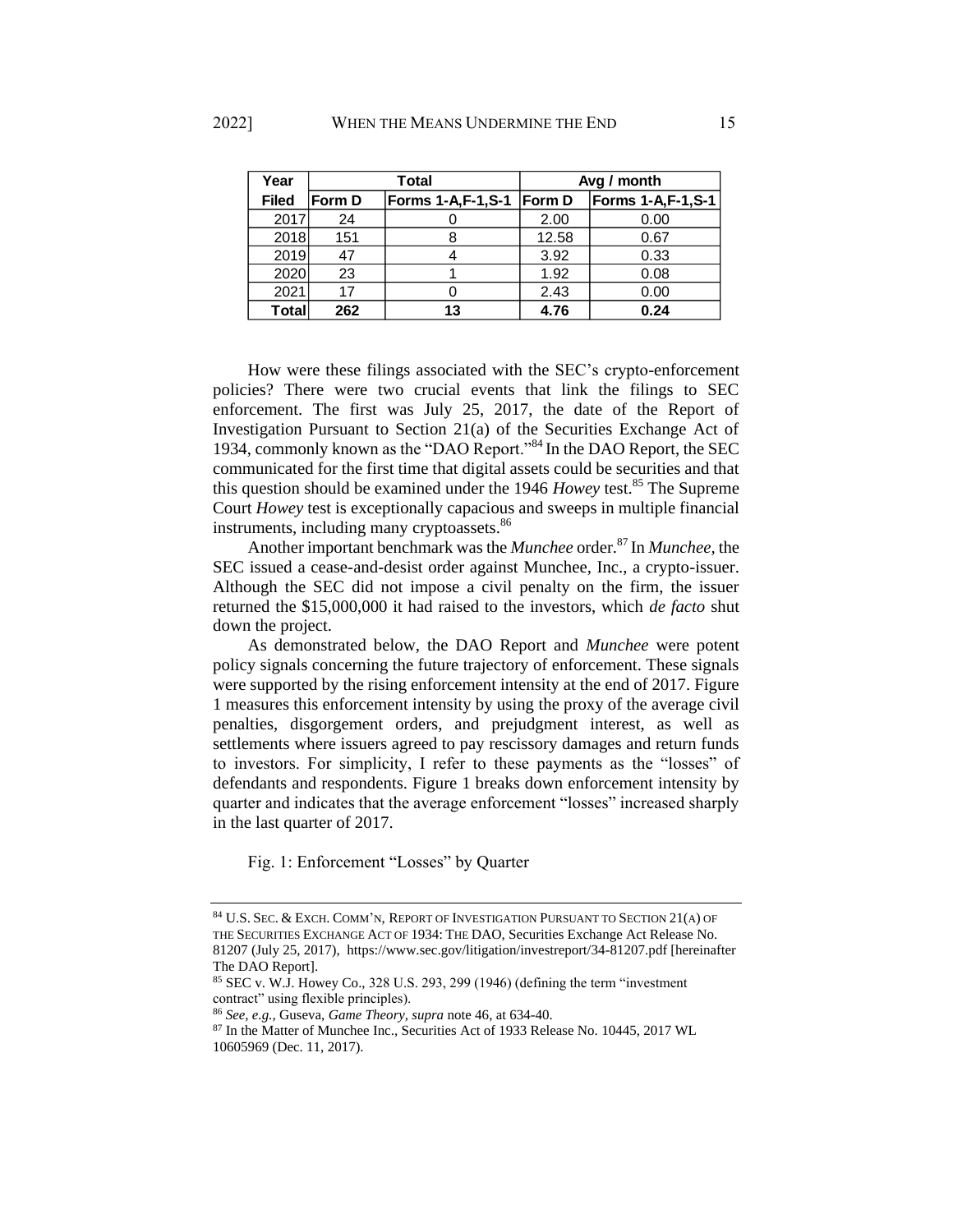

Although the largest increase in "losses" falls on 2020, a careful reading of the 2020 enforcement actions in the database indicates that those cases mostly concerned the violations that allegedly occurred in 2017-2019 or earlier. Self-evidently, there should be a positive amount of time between defendants' and respondents' actions and SEC enforcement.

Table 2 presents another summary of all enforcement actions initiated by the SEC between mid-2017 and December 2020 and contrasts it with the annual numbers of actions.<sup>88</sup> The Table excludes the *Telegram* case, which was an outlier that produced a record-high \$1.2 billion disgorgement award and a significant fine.<sup>89</sup>

The actions in Figure 1 and Table 2 cover not only ICO issuers but also the whole cryptocurrency ecosystem, including trading and offerings. The defendants and respondents were crypto-issuers, crypto-exchanges facilitating trading in tokens and coins, broker-dealers assisting with placements and trading, a rating agency, several funds investing in crypto and selling securities to investors, promoters of crypto-offerings, and three cryptorelated firms that engaged in cryptocurrency-related businesses and Ponzi schemes.

Table 2: SEC Actions and Average "Losses" (Penalties and Disgorgement) $90$ 

<sup>88</sup> The Table does not include trading suspensions and revocation of registration of securities. <sup>89</sup> Final Judgment as to Defendants Telegram Group Inc. and Ton Issuer Inc., U.S. Sec. & Exch. Comm'n v. Telegram Grp. Inc., No. 19-cv-9439(PKC), 2020 U.S. Dist. LEXIS

112329, at \*5–7 (S.D.N.Y. 2020). *See also* Guseva, *A Conceptual Framework, supra* note 4, at 188-97 (discussing the case).

 $90$  Table 2 does not include the cases which were pending as of December 2020.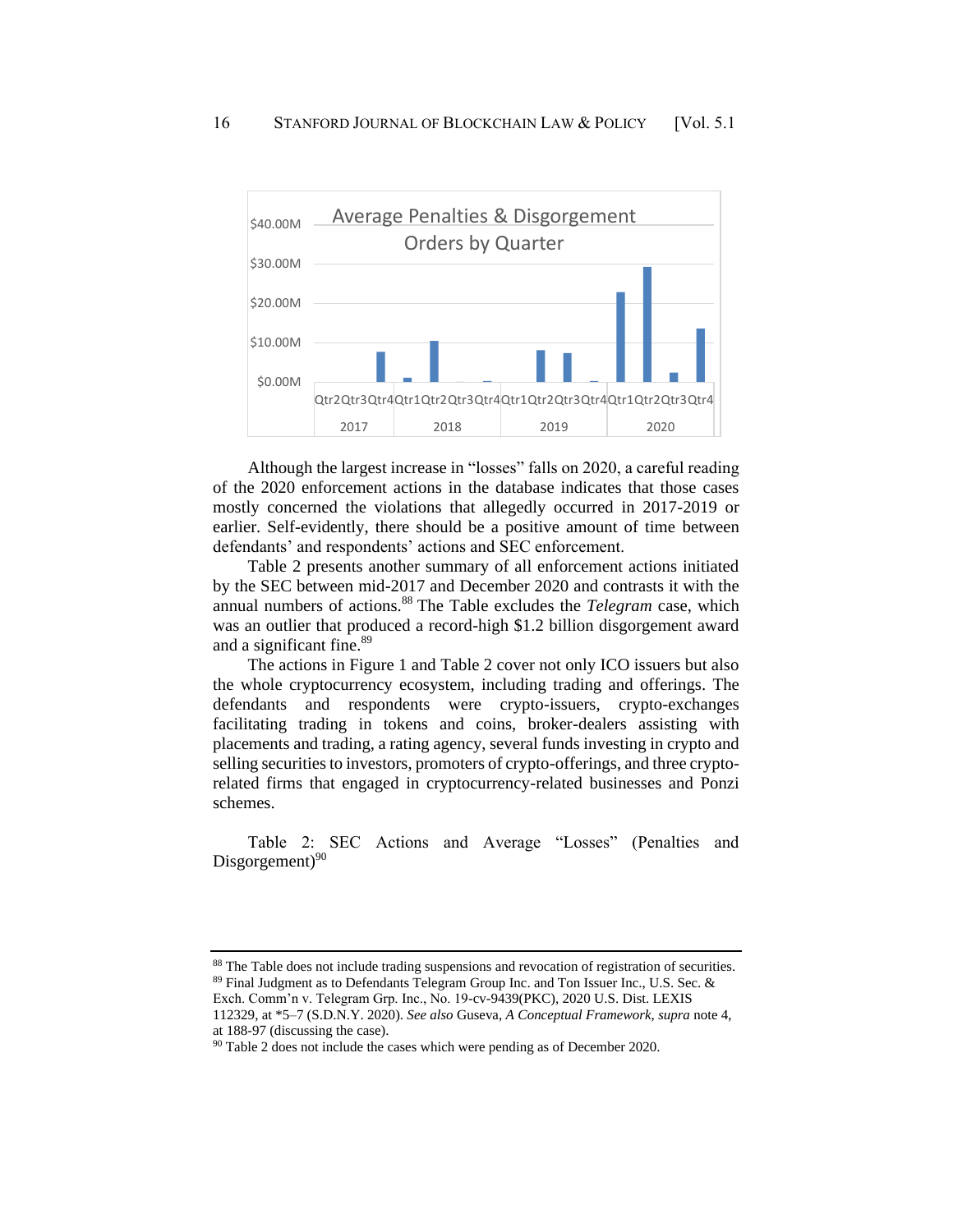| <b>Action</b><br>Year | <b>Actions</b> | "Losses": Penalties<br>& Disgorgement | Average      |
|-----------------------|----------------|---------------------------------------|--------------|
| 2017                  |                | \$23,227,711                          | \$4,645,542  |
| 2018                  | 15             | \$27,106,994                          | \$1,807,133  |
| 2019                  | 18             | \$108,059,078                         | \$6,003,282  |
| 2020                  | 10             | \$114,674,980                         | \$11,467,498 |
| Total                 | 48             | \$273,068,764                         | \$5,688,933  |

Table 2 makes clear that the average "losses," including penalties, disgorgement, undertakings to pay rescissory damages, and other undertakings usually agreed upon in settlement orders, rose considerably in 2019-2020. Nevertheless, the first spike, which was the possible trigger for issuer compliance and filings in 2018, was in 2017.

The overall increase in enforcement activity starting in the last quarter of 2017 preceded the rising trend in filings under Regulation D, *viz.*, an exemption from the registration regime of the Securities Act. Table 3 shows the average numbers and the changes in Form D filings from 2017 through 2020. There was a clear spike in the first half of 2018, which followed *Munchee*. During this period, the average number of filings increased 3.0 times the average for the whole sample and 2.1 standard deviations from the mean.

| Period              | Average FSt Dev |     |
|---------------------|-----------------|-----|
| 2017 H <sub>2</sub> | 4.8             | 4.2 |
| 2018 H1             | 16.3            | 3.5 |
| 2018 H <sub>2</sub> | 8.8             | 2.5 |
| 2019 H1             | 5.3             | 1.9 |
| 2019 H <sub>2</sub> | 2.5             | 1.4 |
| 2020 H1             | 1.6             | 1.8 |
| 2020 H <sub>2</sub> | 2.3             | 1.5 |

Table 3: Form D Filing Trends

Figure 2 more demonstrably illustrates this trend.

Fig. 2: Form D Filings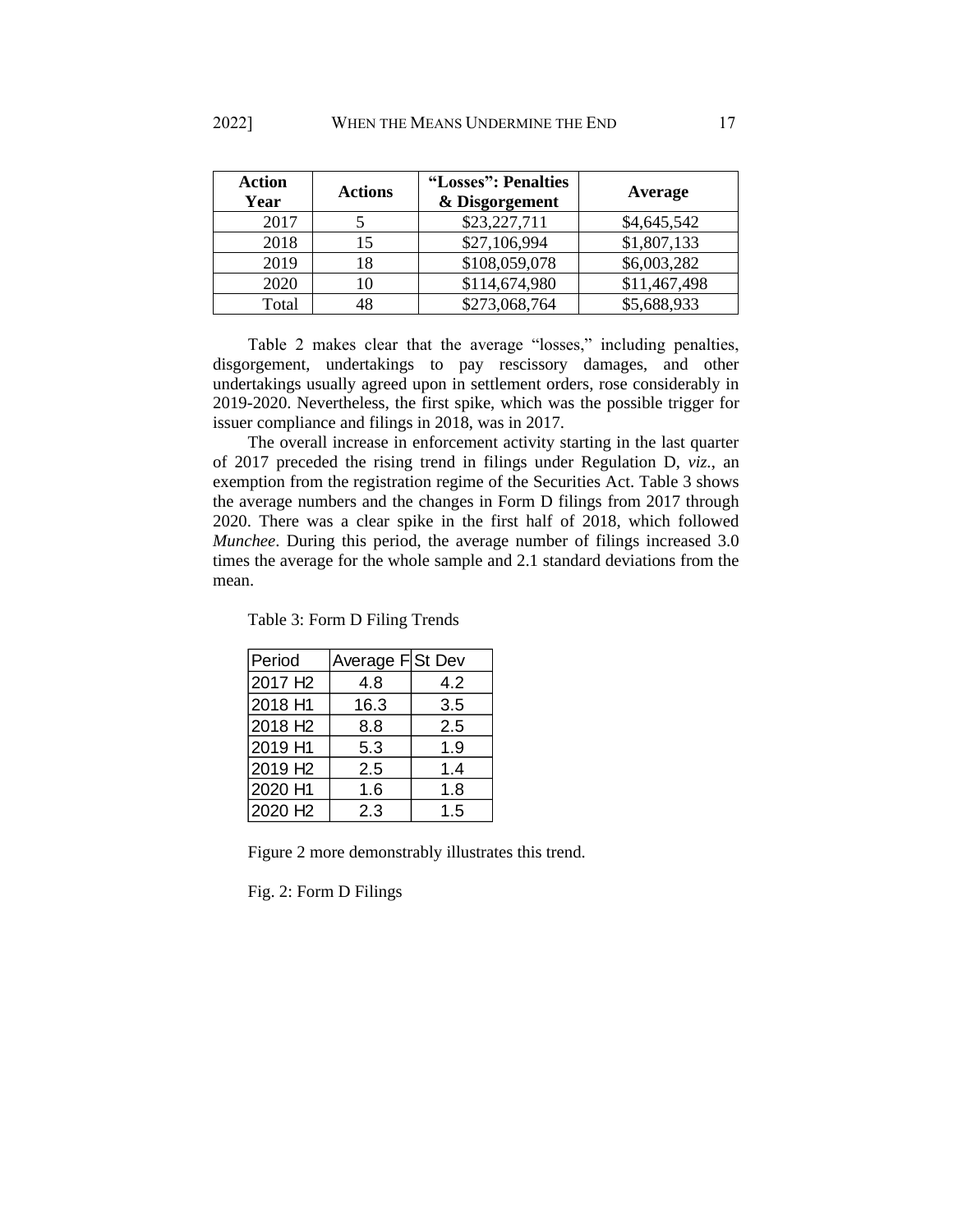

It is possible that in the hot crypto-offerings market issuers preferred to "hide" from the SEC in the light-touch regime of Regulation D. Even though the doctrinal questions about whether cryptoasset were securities and whether the SEC had jurisdiction remained unsettled, <sup>91</sup> the market opted to preemptively comply with securities law through exemptions instead of having to face off with the Commission.

Figure 3 not only substantiates this point but also shows that cryptoissuers were reluctant to pursue public offerings (Form S-1 and Form F-1 filings), as well as "mini-public" offerings under Regulation A (Form 1-A filings). Moreover, there were only one registration statement on Form F-1 which was declared effective by the SEC and three offering statements successfully qualified under Regulation A. Forms 1-A for offerings involving tokenized conventional securities have been excluded from this chart and will be discussed in Part D.

Fig. 3: Filing Trends and Successful Offerings on Forms 1-A and F-1

<sup>91</sup> For discussion of the doctrine, see generally Guseva, *Game Theory, supra* not[e 46;](#page-8-0) Chaffee, *supra* not[e 51;](#page-9-0) Cohen, *supra* not[e 51.](#page-9-0)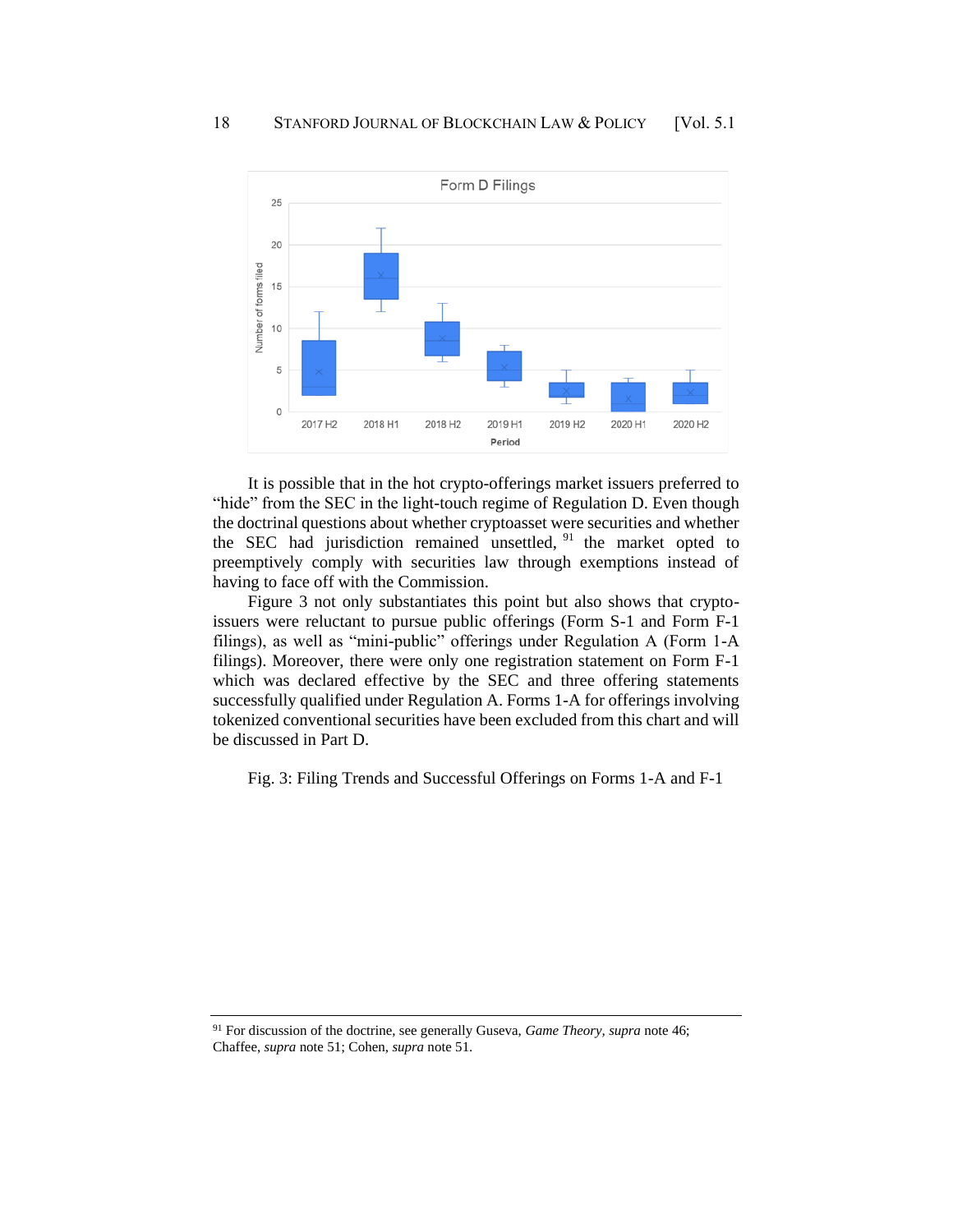

<span id="page-18-0"></span>Clearly, private placements have dominated the capital-raising landscape in crypto  $92$  —issuers have preferred private placements under various exemptions from the registration provisions of the Securities Act. There also seems to be a temporal nexus between this increase in private placements and the intensity of SEC crypto-enforcement.

Placing these two trends in juxtaposition to each other suggests that, since in private placements a significant part of the informational value added of the Securities Act is lost,  $93$  this status quo should be inherently at odds with the stated regulatory goals of the Commission. In fact, on several occasions the Commission reiterated that cryptoassets and their sales were risky.<sup>94</sup> Presumably, this means that the SEC must strive to promote a fair market providing more rather than less information to investors in cryptoassets. What happened? The next Part inquires whether the SEC could have anticipated (and prevented) this denouement.

 $92$  To a degree, this result is self-explanatory: although fintech is characterized by a diversity of players, including large companies such as Amazon, many technology companies are smaller entrepreneurs and startups. Yesha Yadav, *Fintech and International Financial Regulation,* 53 VAND. J.TRANSNAT'L L. 1109, 1132-33 (2020). Private placements are cheaper for these firms. This observation, however, does not change the outcome that Regulation D placements dominate crypto-offerings.

<sup>93</sup> *See supra* Part B.

<sup>94</sup> SEC, INITIAL COIN OFFERINGS, *supra* not[e 61;](#page-10-0) U.S. SEC. & EXCH. COMM'N, INITIAL EXCHANGE OFFERINGS (IEOS) – INVESTOR ALERT (Jan. 14, 2020) [hereinafter Investor Alert], https://www.sec.gov/oiea/investor-alerts-and-bulletins/ia\_initialexchangeofferings; U.S. SEC. & EXCH. COMM'N & U.S. COM. FUT. TR. COMM'N, WATCH OUT FOR FRAUDULENT DIGITAL ASSET AND "CRYPTO" TRADING WEBSITES – INVESTOR ALERT (Apr. 24, 2019), https://www.sec.gov/oiea/investor-alerts-and-bulletins/ia\_fraudulentdigitalasset; U.S. SEC. & EXCH. COMM'N, SPOTLIGHT ON INITIAL COIN OFFERINGS (ICOS), https://www.sec.gov/ICO (last updated July 14, 2021).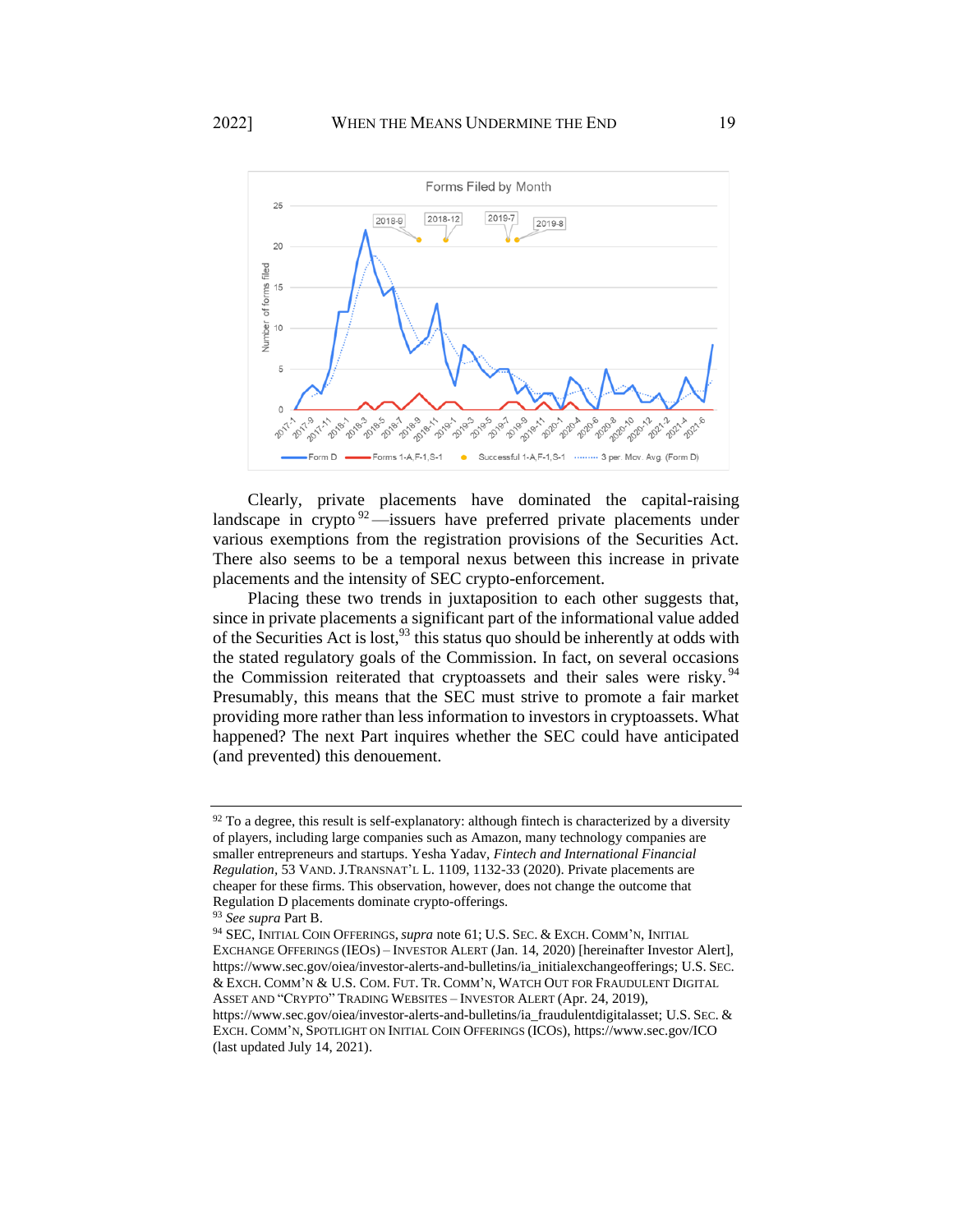D. A PREDICTABLE CONCLUSION OR WHY CRYPTO-ISSUERS AVOID PUBLIC **OFFERINGS** 

# 1. A Simple Predictive Analysis

<span id="page-19-0"></span>It is reasonable to assume that something within the sizeable polychromatic bureaucracy of the SEC triggered the law of unintended consequences—a concept not formalized in legal doctrine but developed by economists, including Adam Smith and Friedrich Hayek.<sup>95</sup> Regulators, naturally, possess imperfect knowledge of the welfare implications of their policies.<sup>96</sup> And yet, the shift toward private placements should have been foreseeable. That is, it could not have been a black (or even grey) swan if someone applied simple cost-benefit analysis $97$  and backward induction, i.e., backward reasoning anticipating the possible range of outcomes of the original moves and choosing the best course of action accordingly.<sup>98</sup>

<span id="page-19-1"></span>To predict the moves of market participants, the SEC could consider the participants' expected payoffs and incentives within the framework of the available regulatory options and their enforcement. Game theory (particularly its evolutionary branch) demonstrates how law shapes our expectations, actions, and choices.<sup>99</sup> For example, as rational market participants, firms should pursue the outcomes that generate better payoffs over those with lower payoffs.<sup>100</sup> Logically, firms would compare their expected payoffs under the

<sup>95</sup> *See, e.g.,* Elias L. Khalil, *Making Sense of Adam Smith's Invisible Hand: Beyond Pareto Optimality and Unintended Consequences,* 22 J. HIST. ECON. THOUGHT 29 (2000). <sup>96</sup> *See, e.g.,* Dan Awrey, *Complexity, Innovation, and the Regulation of Modern Financial Markets,* 2 HARV. BUS. L. REV. 235, 259, 276-77 (2012) [hereinafter Awrey, *Complexity*]. <sup>97</sup> The framework proposed here differs from the cost-benefit analysis of formal rules that financial regulators are supposed to run in rulemaking. Instead, it is about individual firms' decision-making and their costs and benefits. For a comprehensive review of the scholarship on cost-benefit analysis in rulemaking, see Richard L. Revesz, *Cost-Benefit Analysis and the Structure of the Administrative State: The Case of Financial Services Regulation*, 34 YALE J. REG. 545, 546-4, 7 nn.1-4, 552, n.36, 595-97 (2017). *See also* Donna M. Nagy, *The Costs of Mandatory Cost-Benefit Analysis in SEC Rulemaking*, 57 ARIZ. L. REV. 129 (2015); Richard H. Pildes & Cass R. Sunstein, *Reinventing The Regulatory State*, 62 U. CHI. L. REV. 1, 46-48 (1995) (discussing the common critiques of cost-benefit analysis); Robert H. Frank, *Why Is Cost-Benefit Analysis So Controversial?,* 29 J. LEGAL STUD. 913, 914 (same); Robert W. Hahn & Cass R. Sunstein, *A New Executive Order for Improving Federal Regulation? Deeper and Wider Cost-Benefit Analysis*, 150 U. PA. L. REV. 1489 (2002) (generally arguing for a greater commitment to cost-benefit analysis).

<sup>98</sup> AVINASH K. DIXIT & BARRY J.J. NALEBUFF, THE ART OF STRATEGY: A GAME THEORIST'S GUIDE TO SUCCESS IN BUSINESS AND LIFE 688-739 (2010).

<sup>&</sup>lt;sup>99</sup> DOUGLAS G. BAIRD ET AL., GAME THEORY AND THE LAW 17 (1994). ("The legal rule brings about changes even though it attaches consequences to actions that are never taken…"); Richard H. McAdams, *Focal Point Theory of Expressive Law*, 86 VA. L. REV. 1649, 1691 (2000); Richard H. McAdams, *Beyond the Prisoner's Dilemma: Coordination, Game Theory, and Law*, 82 S. CAL. L. REV. 209 (2009); Robert B. Ahdieh, *The Visible Hand: Coordination Functions of the Regulatory State*, 95 MINN. L. REV. 578 (2010).

<sup>100</sup> Baird et al., *supra* note 99, at 11.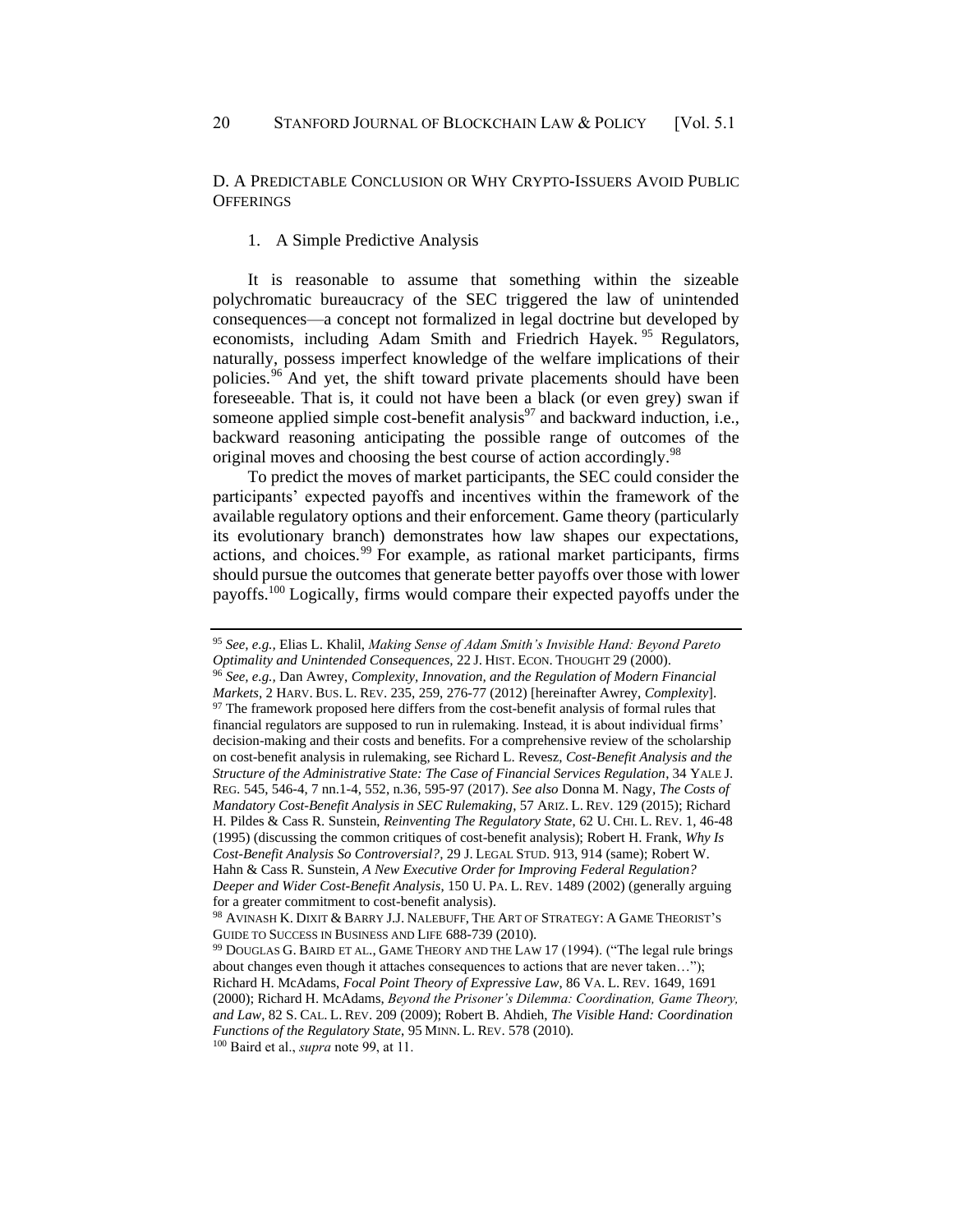available regulatory alternatives. <sup>101</sup> All issuers may choose between the following compliance routes: seeking financing through a public offering and registering securities with the SEC or relying on various exemptions under the Securities Act.<sup>102</sup> In the latter case, issuers may seek capital from wealthy investors and venture capital firms <sup>103</sup> and/or resort to exemptions from registration, such as Regulations  $D^{104}$  or  $A^{105}$ .

#### <span id="page-20-0"></span>2. The Costs and Risks of Registered Crypto-Offerings

As we have seen in the previous Part, registered crypto-offerings are a road almost never taken. A few crypto-issuers filed Forms S-1, and some thereafter withdrew them more than a year later. Only one foreign firm successfully issued digital-asset securities and filed Form F-1 in the four-year period. Often, crypto-issuers that became registered and reporting companies per the terms of their settlement agreements with the SEC did not follow up with Securities Act registration statements. Instead, they filed the simplified Exchange Act Form 10.<sup>106</sup>

Table 4: Forms S-1 and F-1 (January 2017-July 2021)<sup>107</sup>

| Company    | Form  | <b>Date Filed</b> | <b>Effective/Withdrawn</b> |
|------------|-------|-------------------|----------------------------|
| Praetorian | $S-1$ | 03-06-2018        | Withdrawn                  |
| Group Inc. |       |                   |                            |

<sup>101</sup> *Id.* at 17.

<sup>102</sup> 15 U.S.C. §§ 77c(b); 77d(a)(2). For a description of this basic dichotomy, see, e.g., Usha Rodrigues, *Financial Contracting with the Crowd*, 69 EMORY L.J. 397, 405-08 (2019) [hereinafter Rodrigues, *Financial Contracting*]. This Section skips crowdfunding, which can also be relied on in crypto-offerings. For an overview of crowdfunding, see, e.g., *id.* at 413- 18; Joan MacLeod Heminway, *Selling Crowdfunded Equity: A New Frontier*, 70 OKLA. L. REV. 189 (2017); David Groshoff, Alex Nguyen & Kurtis Urien, *Crowdfunding 6.0: Does the SEC's FinTechLaw Failure Reveal the Agency's True Mission to Protect — Solely Accredited — Investors?*, 9 OHIO ST. ENTREPRENEURIAL BUS. L.J. 277 (2014). For a review of exemptions, see Chris Brummer et al., *What Should be Disclosed in an ICO?* (Feb. 24, 2019) (unpublished manuscript) (*available at* https://ssrn.com/abstract=3293311); Rohr & Wright, *supra* not[e 42,](#page-7-0) 502-11, 520-21 (also suggesting new exemptions); Goforth, *supra* not[e 51,](#page-9-0) at 441-54.

<sup>103</sup> *See, e.g.*, JONATHAN CARDENAS, *The Rise of the Crypto Asset Investment Fund: An Overview of the Crypto Fund System*, *in* BLOCKCHAIN & CRYPTOCURRENCY REGULATION 149-

<sup>55 (</sup>Josias Dewey ed., 2019).

<sup>104</sup> 17 C.F.R. § 230.500 *et seq.* (2021).

<sup>105</sup> 17 C.F.R. § 230.251 *et seq.* (2021)*.*

<sup>106</sup> *See, e.g.,* ParagonCoin Limited, Form 10, 9 (Mar. 29, 2019),

https://www.sec.gov/Archives/edgar/data/1771087/000147793219001281/paragon\_1012g.ht m#BS; CarrierEQ, Inc., Form 10, 12 (Mar. 15, 2019),

https://www.sec.gov/Archives/edgar/data/1766352/000155335019000219/airfox\_1012g.htm. <sup>107</sup> My search also covered Form S-3 filings. The search generated no results.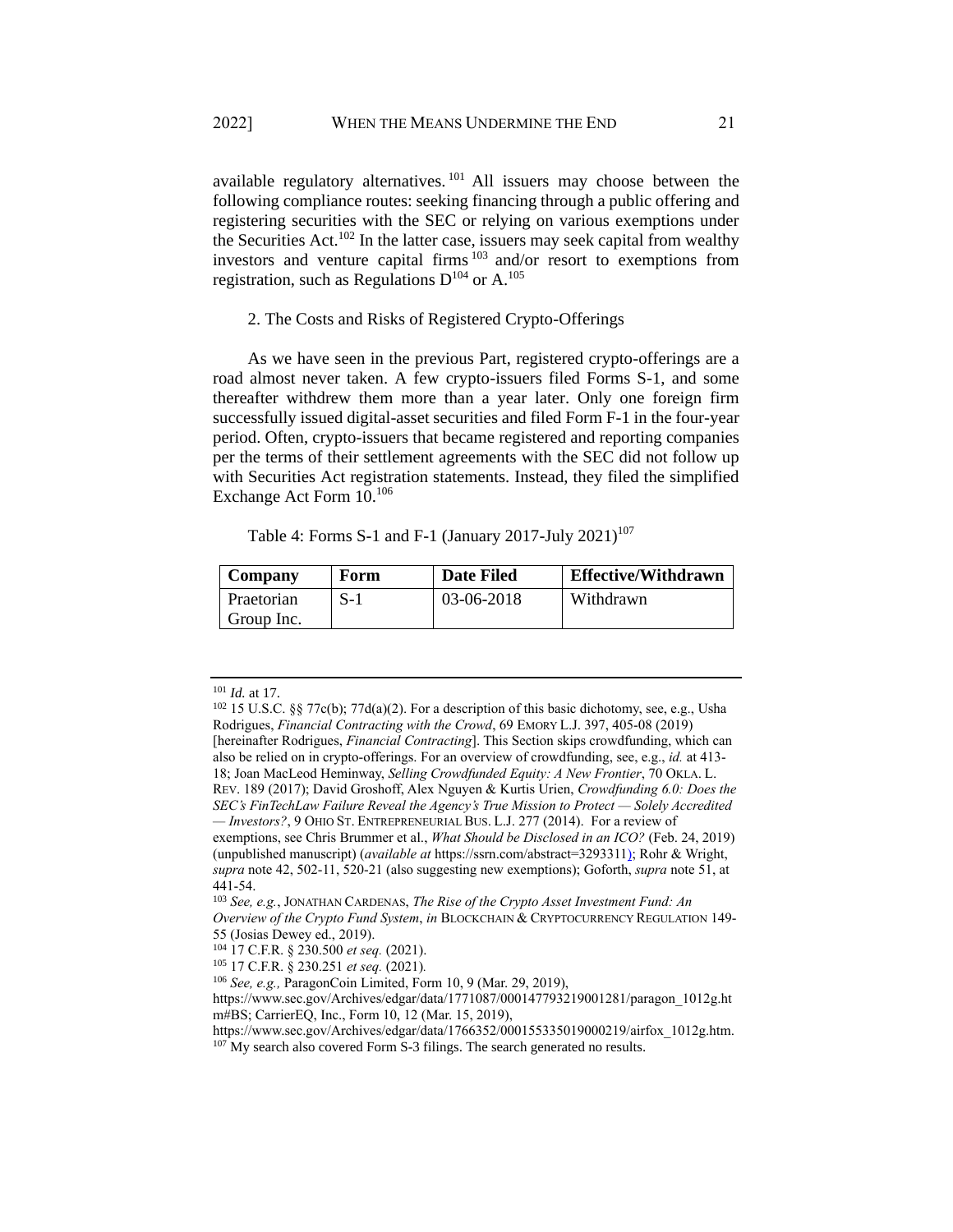| Monster        | $S-1$ | $05 - 25 - 2018$ | Withdrawn             |
|----------------|-------|------------------|-----------------------|
| Products, Inc. |       |                  |                       |
| INX Ltd.       | $F-1$ | 08-19-2019       | Effective: 08-21-2020 |
| Dakota Coin    | $S-1$ | $03 - 11 - 2020$ | Withdrawn             |
| Authority      |       |                  |                       |

<span id="page-21-1"></span>Issuers understand that when engaged in a public distribution of securities they would face multiple costs ranging from drafting, marketing, and approving offering documents by the SEC to resource allocation, the opportunity cost of time, and expected litigation costs. Digital-asset markets reduce some of these costs: crypto-offerings are disintermediated; <sup>108</sup> the suppliers of innovations are no longer traditional financial intermediaries<sup>109</sup> but smaller developers seeking decentralized access to investors and lower transaction costs; smart contracts<sup>110</sup> deliver digital assets to investors' wallets, obviating the need for transactional intermediaries; and the role of an investment banker changes. In a more democratized capital raise, global marketing and social media events<sup>111</sup> do not need investment bankers set up roadshows with their clientele.<sup>112</sup>

<span id="page-21-2"></span><span id="page-21-0"></span>One major regulatory obstacle, however, is the opportunity cost of time. The SEC itself acknowledges that "[a] lengthy waiting period prior to a registered offering combined with a potentially uncertain registration process are particular concerns for smaller issuers contemplating a registered public

<sup>108</sup> Disintermediation is a common consequence of technology. *See* Donald C. Langevoort, *Toward More Effective Risk Disclosure for Technology-Enhanced Investing*, 75 WASH. U. L.Q. 753, 756 (1997). For a discussion of disintermediation in fintech and ICOs, see Vanessa Villanueva Collao & Verity Winship, *The New ICO Intermediaries,* 5 ITALIAN L.J. 731, 732, 737-38 (2019); Yadav, *supra* note [92,](#page-18-0) at 1125, 1142-43.

<sup>&</sup>lt;sup>109</sup> "The [traditional] suppliers are, by and large, financial intermediaries such as commercial and investment banks...." Awrey, *Complexity, supra* note [96,](#page-19-0) at 262. Technology may change this status quo. *See, e.g.,* Weinstein, *supra* note [43,](#page-8-1) at 510 (suggesting that blockchain-related "funding models might endanger traditional sources of capital formation," cutting into Wall Street profits).

<sup>&</sup>lt;sup>110</sup> "A smart contract is computer code that is designed to write a state change to the underlying protocol upon the fulfillment of certain predetermined conditions." Carla L. Reyes, *If Rockefeller Were a Coder*, 87 GEO. WASH. L. REV. 373, n.23 (2019) [hereinafter Reyes, *Rockefeller*]). *See also* Florian Möslein, *Legal Boundaries of Blockchain Technologies: Smart Contracts as Self-Help?*, *in* DIGITAL REVOLUTION – NEW CHALLENGES

FOR LAW 313 (A. De Franceschi et al. eds., 2019) (defining a self-executing, complete smart contract).

<sup>&</sup>lt;sup>111</sup> For a discussion of social media as a direct channel of communication between issuers and investors, see, e.g., Moxoto et al., *supra* not[e 4,](#page-2-0) at 4181.

<sup>112</sup> Some conventional costs, such as underpricing, however, persist. *See, e.g.,* Moran Ofir & Ido Sadeh, *ICO vs. IPO: Empirical Findings, Information Asymmetry and the Appropriate Regulatory Framework* (2019), at 42-43, nn.293-306

https://papers.ssrn.com/sol3/papers.cfm?abstract\_id=3338067 (summarizing the findings on underpricing).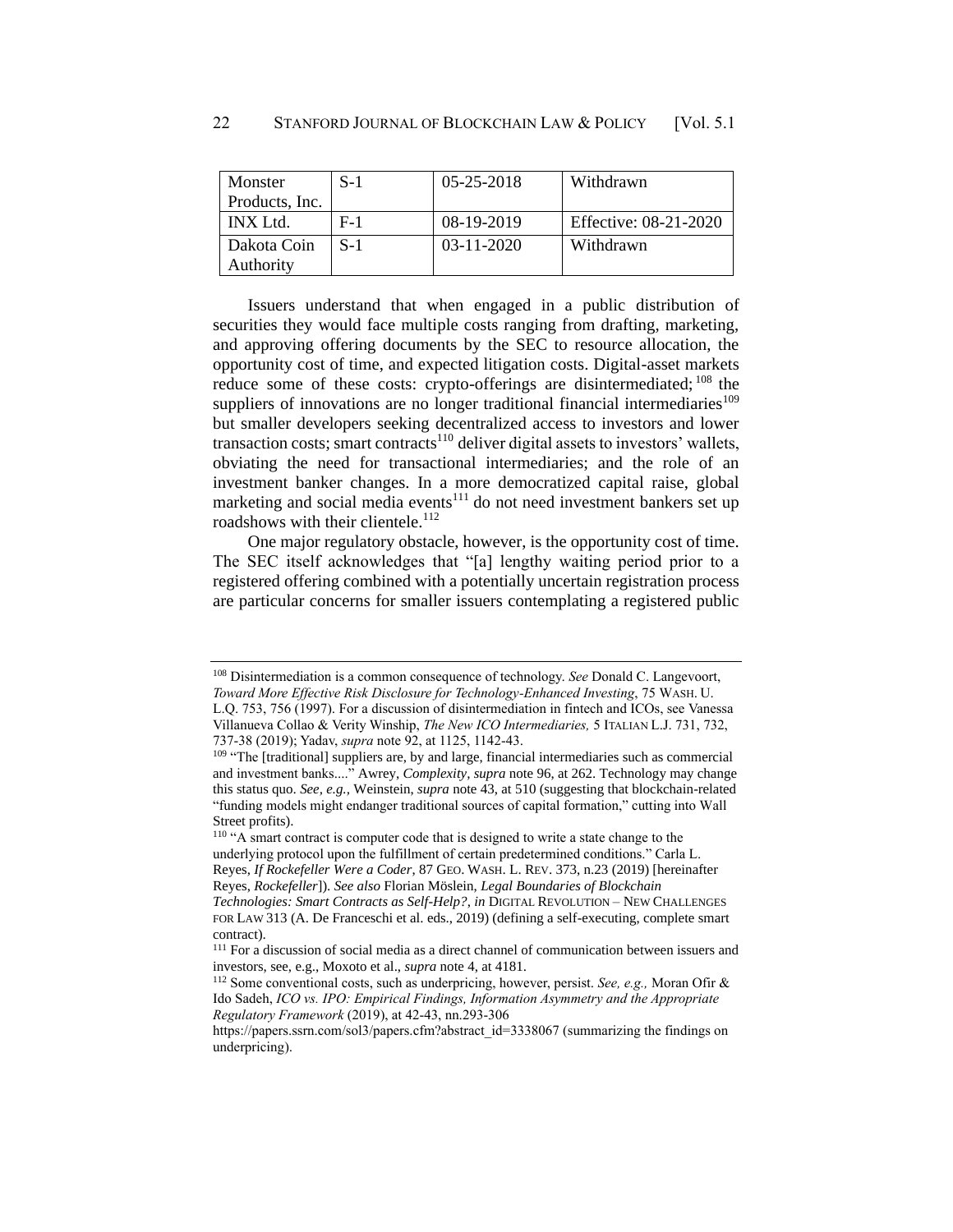<span id="page-22-1"></span>offering…." <sup>113</sup> Many crypto-issuers are indeed smaller firms. More importantly, the nature of cryptoassets further increases firms' opportunity costs of time and relevant risks.

<span id="page-22-3"></span><span id="page-22-0"></span>Open-source platforms and software allow modifications and inspection by the user community, while code disclosure through repositories such as GitHub is common.<sup>114</sup> As markets reward issuers that disclose their code,<sup>115</sup> the entrepreneurs have an incentive to be transparent. Technological development, however, is fast-moving and interdependent. This contraposition of publicity with the speed of innovations and technological interdependency suggests that a specific technology may become obsolete quickly, that hackers may learn about the weaknesses in the code and exploit them, <sup>116</sup> and that developers' competitive advantages may be eroded rapidly.<sup>117</sup>

<sup>114</sup> GITHUB, https://github.com/features/code-review. For the definition and description of open-source software and blockchain protocols, see, e.g., Carla L. Reyes, *(Un)Corporate Crypto-Governance*, 88 FORDHAM L. REV. 1875, 1876-79 (2020) [hereinafter Reyes, *(Un)Corporate*]; for a summary of disclosure practices in ICOs, see Ofir & Sadeh, *supra* note [112,](#page-21-0) at 24-29.

<span id="page-22-2"></span><sup>113</sup> U.S. Sec. & Exch. Comm'n, Release No. 33-10763, 51 (Mar. 4, 2020) [hereinafter Release No. 33-10763], https://www.sec.gov/rules/proposed/2020/33-10763.pdf. *See also* U.S. Sec. & Exch. Comm'n, Release No. 33-10884, 56 (Nov. 2, 2020) [hereinafter Release No. 33- 10884], https://www.sec.gov/rules/final/2020/33-10884.pdf.

<sup>115</sup> *See, e.g.,* Collao & Winship, *supra* note [108,](#page-21-1) at 737-38 ("An empirical study showed that about ninety percent of ICO codes were published before the ICO…. When the code is published, more money is raised."); Saman Adhami et al., *Why Do Businesses Go Crypto? An Empirical Analysis of Initial Coin* Offerings, 100 J. ECON. & BUS. 64 (2018); Evgeny Lyandres et al., *Do Tokens Behave like Securities? An Anatomy of Initial Coin Offerings* 20 (April 2019) (unpublished manuscript) (*available at*

https://www.idc.ac.il/en/schools/business/annual-conference/documents/2019-annualconference/do-tokens-behave-like-securities-lyandres.pdf); Chen Feng et al., *Initial Coin Offerings, Blockchain Technology, and White Paper Disclosures* (Mar. 25, 2019) (unpublished manuscript) (*available at*

https://papers.ssrn.com/sol3/papers.cfm?abstract\_id=3256289); Christian Fisch, *Initial Coin Offerings (ICOs) to Finance New Ventures*, 34 J. BUS. VENTURING 1 (2019); Abe De Jong et al., *What Determines Success in Initial Coin Offerings?* (Sept. 15, 2018) (unpublished manuscript) (*available at* https://ssrn.com/abstract=3250035).

<sup>116</sup> *See, e.g.,* Rodrigues, *infra* not[e 132,](#page-25-0) at 704 (noting that an "open letter purporting to be from the perpetrator of the June 17th [DAO] attack [explained as follows]: I have carefully examined the code of The DAO and decided to participate after finding the feature where splitting is rewarded with additional ether. I have made use of this feature and have rightfully claimed 3,641,694 ether, and would like to thank the DAO for this reward.").

<sup>117</sup> *See, e.g.,* Thomas Bourveau et al., *Initial Coin Offerings: Early Evidence on the Role of Disclosure in the Unregulated Crypto Market* 40 (July 2018) (unpublished manuscript) (*available at* https://www.marshall.usc.edu/sites/default/files/2019-

<sup>03/</sup>thomas bourveau icos.pdf); Collao & Winship, *supra* note [108,](#page-21-1) at 739 ("The code may not be released in cases where the originality of the project (the know how) is considered valuable, and needs to be protected by non-disclosing it."); Yadav, *supra* not[e 92,](#page-18-0) at 1145 ("Private firms may be unwilling to share information about themselves and their proprietary algorithms.").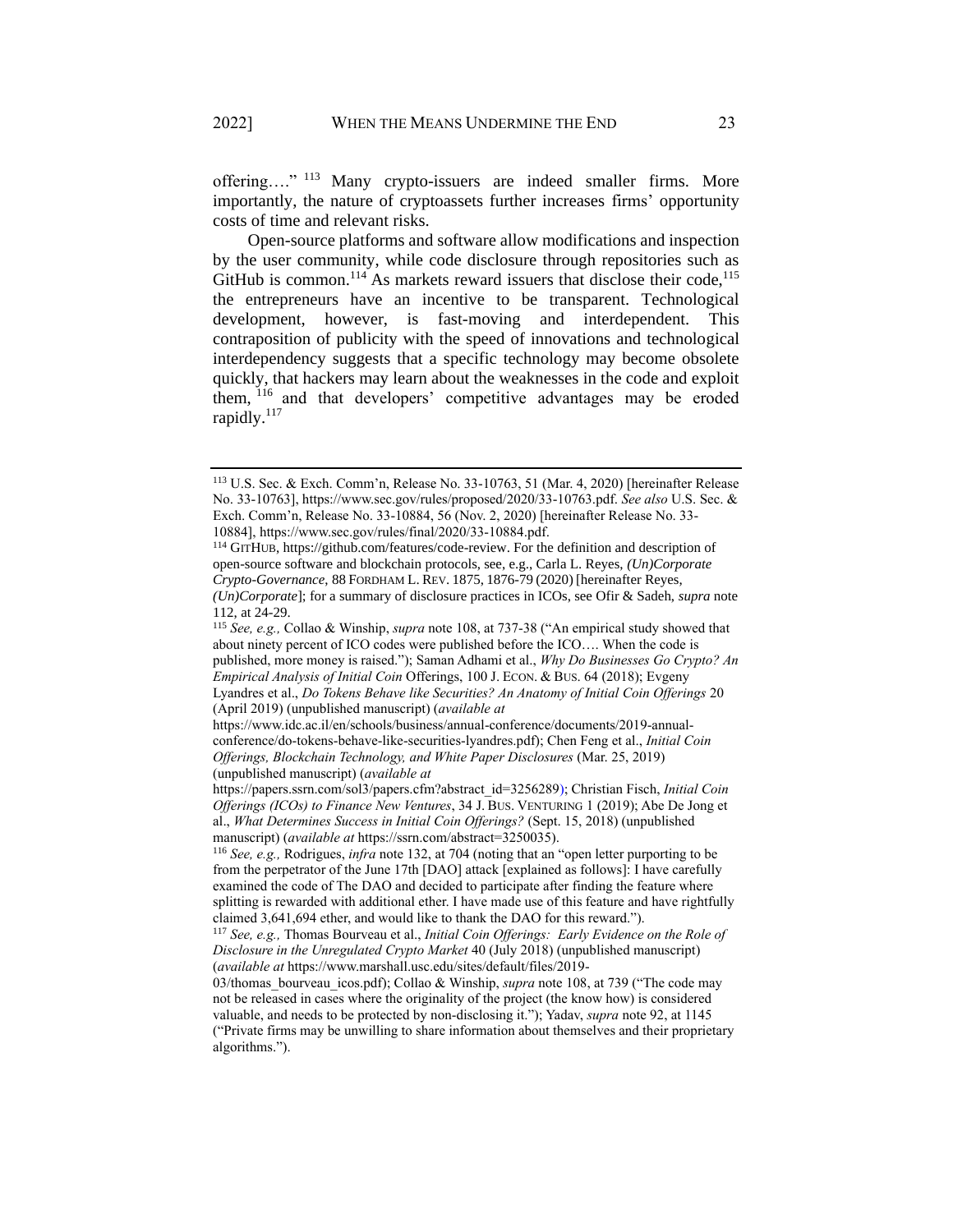Developers are thus faced with the problem of infinite appropriability which does not allow them to extract monopoly rents from technologies. $118$ These considerations should reinforce the need to raise capital quickly to stay ahead of the curve and to use the capital to accelerate the pace of innovations *ad infinitum*. 119

A typical timeline in a public offering, however, is comparatively long because the SEC Division of Corporation Finance routinely provides comments to issuers <sup>120</sup> before the SEC declares a registration statement effective.<sup>121</sup> While the SEC may not examine closely statements of every seasoned issuer, it does tend to review registration statements filed in the course of IPOs. In this sense, cryptoasset offerings may be just like IPOs closely scrutinized by the SEC.

After the offering, the issuer as well as its directors and officers, among other parties, would face the enhanced liability for material misstatements and omissions in the registration statement and prospectus under the Securities Act. <sup>122</sup> In technology-related offerings, this liability regime presents additional risks. When lawyers for a cryptoasset issuer describe the code, unintentional "slippage" between the code and the descriptions may trickle down into offering documents.<sup>123</sup>

<span id="page-23-0"></span>Securities law also mandates that issuers provide an accurate, complete, and comprehensible "plain English" depiction of their projects, businesses, and risks to investors.<sup>124</sup> There are even a twenty-year-old Handbook on plain English disclosure and a separate government initiative.<sup>125</sup> Translating a novel code into plain English may pose serious challenges to innovators and exacerbate the risk of inaccuracies. When this happens, the issuer becomes exposed to liability under the Securities Act.<sup>126</sup>

<sup>121</sup> U.S. SEC. & EXCH. COMM'N, FILING REVIEW PROCESS (Sept. 27, 2019),

<sup>122</sup> 15 U.S.C. §§ 77k, 77l(a)(2).

<sup>118</sup> Attempts to patent blockchain technology are, however, underway. Weinstein, *supra* note [43,](#page-8-1) at 587.

<sup>119</sup> For similar strategies in traditional markets, see Awrey, *Complexity, supra* not[e 96,](#page-19-0) at 263; Henry Hu, *New Financial Products, the Modern Process of Financial Innovation, and the Puzzle of Shareholder Welfare*, 69 TEX. L. REV. 1273, 1275 (1991).

<sup>&</sup>lt;sup>120</sup> Most issuers voluntarily waive their statutory right that the registration statement becomes effective automatically after 20 days. 15 U.S.C. § 77h(a); 17 CFR § 230.461 (2021).

https://www.sec.gov/divisions/corpfin/cffilingreview.htm.

<sup>123</sup> Professor Hu, for instance, described this "slippage" in other innovation-related contexts. Henry T. C. Hu, *Too Complex to Depict? Innovation, 'Pure Information,' and the SEC Disclosure Paradigm,* 90 TEX. L. REV. 1601, 1637 (2012).

<sup>124</sup> U.S. Sec. & Exch. Comm'n, Release No. 33-7497 (Jan. 28, 1998),

https://www.sec.gov/rules/final/33-7497.txt.

<sup>&</sup>lt;sup>125</sup> OFFICE OF INVESTOR EDUCATION AND ASSISTANCE, U.S. SEC. & EXCH. COMM'N, A PLAIN ENGLISH HANDBOOK (Aug. 1998), https://www.sec.gov/pdf/handbook.pdf; U.S. SEC. & EXCH. COMM'N, PLAIN WRITING INITIATIVE, https://www.sec.gov/plainwriting.shtml (modified Apr. 13, 2021).

<sup>126</sup> 15 U.S.C. §§ 77k, 77l(a)(2) & 77q.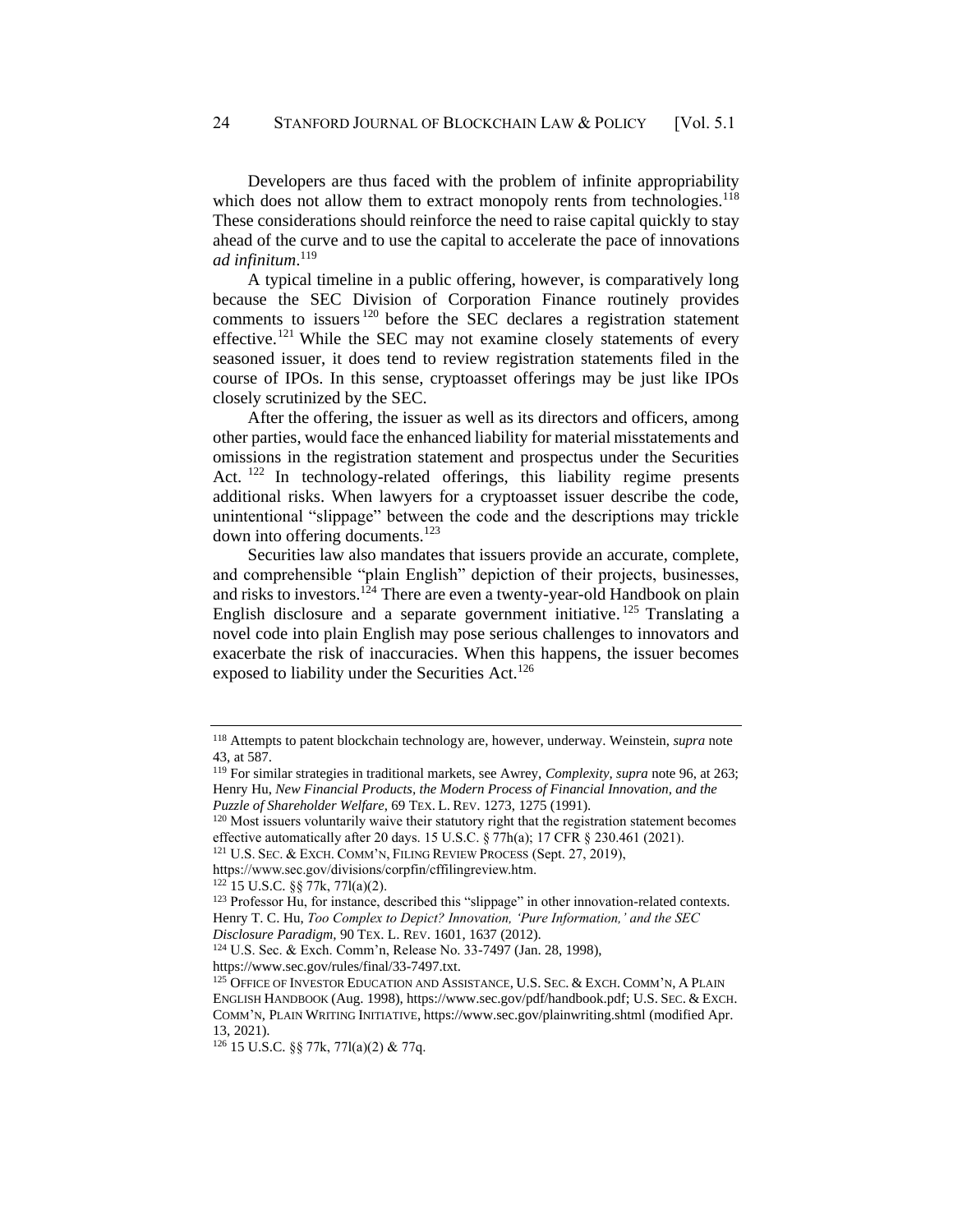This risk is greater if developers, regardless of how well-intentioned and diligent they are, misunderstand the multifaceted objective realities of a complex project and/or miss bugs in the code.<sup>127</sup> Moreover, as cryptoasset prices often are inordinately volatile, downward price movements, whether or not associated with issuer's underperformance and reckless representations, may trigger class actions.<sup>128</sup>

One may argue that firms whose securities are publicly traded, as well as firms offering securities, must internalize these costs. The *raison d'etre* for the disclosure and securities liability regimes is that the issuer is considered a low-cost information provider that can supply investors with valuable private information<sup>129</sup> and should be prevented from generating negative externalities (and passing them onto investors) by virtue of inadequate disclosure.<sup>130</sup>

<span id="page-24-1"></span><span id="page-24-0"></span>In crypto, however, the main information is already disclosed without interjecting the requirements of the Securities Act. Namely, the community can review the main assets of issuers, i.e., their code, before making investment decisions. As mentioned above, technology ensures information transparency and immutability; the code is often open source and publicly released beforehand; smart contracts are designed to be self-executable; and

<sup>127</sup> *See, e.g.,* Hu, *supra* not[e 123,](#page-23-0) at 1608-09 (observing that "it can be difficult for even the most well-intentioned of [issuers] to craft good depictions of reality, especially when the reality is highly complex." *Id.* at 1608); Yadav, *supra* note [92,](#page-18-0) at 1119 (stating, in the context of complex financial innovations, that "[e]ven diligent firms may not properly understand the risks that they are taking on" if "the costs of such research [are] prohibitive…."); Rodrigues, *Financial Contracting, supra* not[e 102,](#page-20-0) at 438 (describing developers' failures to perform on their promises as "sins of omission rather than commission, borne of haste rather than fraudulent intent").

<sup>128</sup> *See, e.g.*, Balestra v. ATBCOIN LLC, 380 F. Supp. 3d 340, 347-48 (S.D.N.Y. 2019) (when "the blockchain [proved to be] not capable of the technological feats Defendants advertised," and the price of the assets at issue fell about 85%, purchasers filed a class action lawsuit under Securities Act Section 12(a)").

<sup>129</sup> In theory, issuer reports should enable investors to make informed decisions. *See, e.g.,*  U.S. Sec. & Exch. Comm'n, SEC Release No. 33-10668, 3, 6, n.11, 19-20 (Aug. 8, 2019) [hereinafter Release No. 33-10668], https://www.sec.gov/rules/proposed/2019/33-10668.pdf; U.S. Sec. & Exch. Comm'n, SEC Release No. 33-10825, 6 (Aug. 26, 2020),

https://www.sec.gov/rules/final/2020/33-10825.pdf. Colleen Honigsberg, Robert J. Jackson, Jr. & Yu-ting Forester Wong, *Mandatory Disclosure and Individual Investors: Evidence from the JOBS Act*, 93 WASH. U. L. REV. 293, 300-05 (2015) (discussing how mandatory disclosure encourages individual investors to participate in the market and comparing it with the disclosure overload research).

<sup>130</sup> *See generally* Merritt Fox, *Regulating the Offering of Truly New Securities: First Principles*, 66 DUKE L. J. 673, 694-95 (2016) [hereinafter Fox, *Truly New Securities*]; Merritt B. Fox, *Retaining Mandatory Securities Disclosure: Why Issuer Choice Is Not Investor Empowerment*, 85 VA. L. REV. 1335 (1999) [hereinafter Fox, *Retaining Mandatory Securities Disclosure*].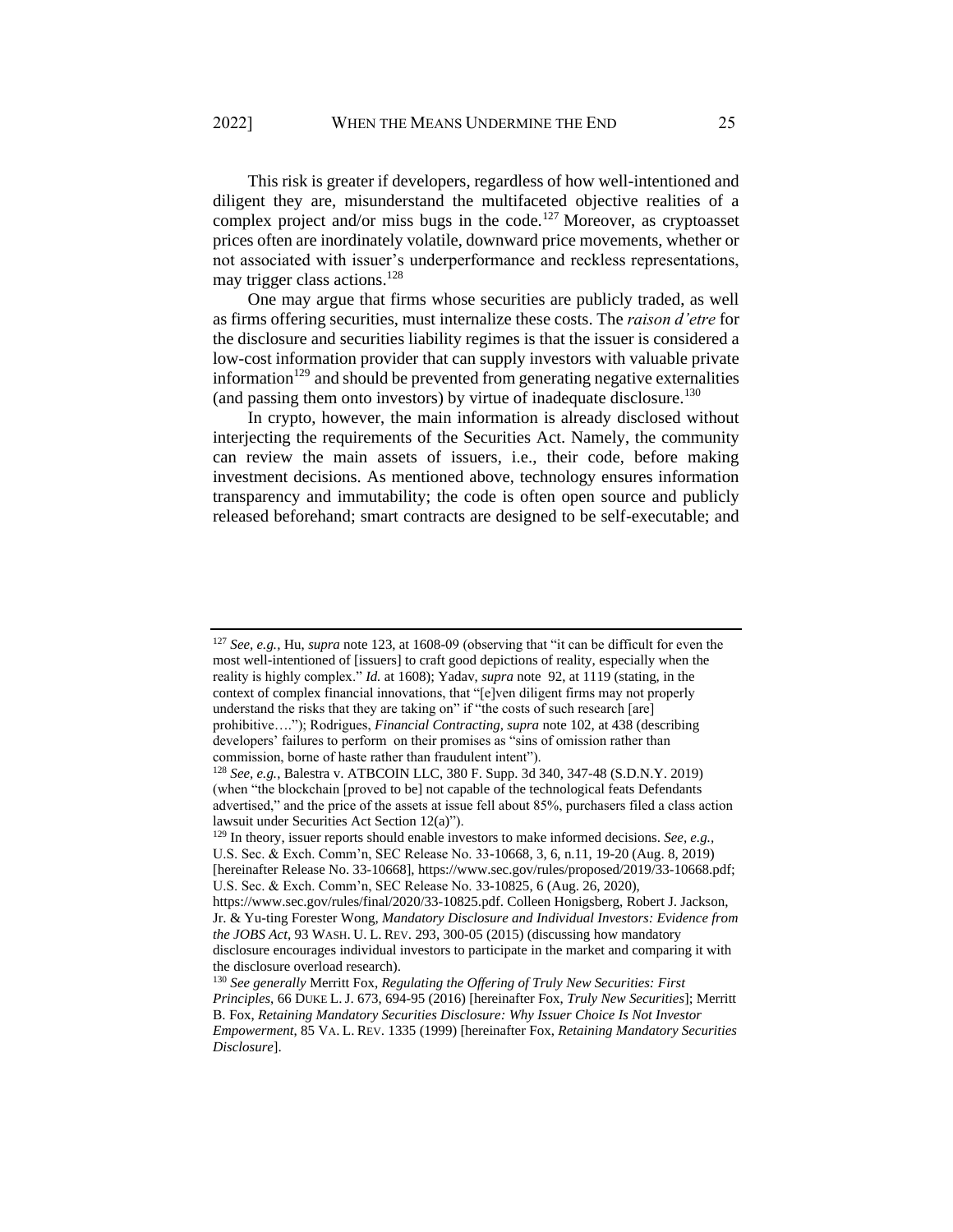<span id="page-25-0"></span>applications and organizations built on blockchain $131$  aim to be decentralized and autonomous.<sup>132</sup>

There are also crypto-gatekeepers that offer open-source protocols for token issuance, advisory services, and audits.<sup>133</sup> Zeppelin, providing audits of smart contracts, system architecture, and codebase,  $\frac{134}{134}$  is an apposite example. Ethereum Foundation suggests multiple sources assisting in application development, debugging, and testing of smart contracts, as well as actual issuance. <sup>135</sup> Through repositories such as GitHub, experts and market participants can review the code and assist firms and investors with assessing the code, testing, debugging, and improving code quality. Community members and researchers review codes, red-flag bugs, and detect

<sup>&</sup>lt;sup>131</sup> To recap, "[a] blockchain or distributed ledger is a peer-to-peer database spread across a network of computers that records all transactions in theoretically unchangeable, digitally recorded data packages. The system relies on cryptographic techniques for secure recording of transactions." Ripple Complaint, *supra* not[e 69,](#page-11-0) ¶ 33.

<sup>132</sup> *See, e.g.*, Vitalik Buterin, *A Next Generation Smart Contract & Decentralized Application Platform*, GITHUB (2019), https://ethereum.org/en/whitepaper; Reyes, *Rockefeller, supra* note [110,](#page-21-2) at 387-89 (discussing how smart contracts enable decentralization); Aaron Wright & Primavera De Filippi, *Decentralized Blockchain Technology and the Rise of Lex Cryptographia* 1 (2015), https://papers.ssrn.com/sol3/papers.cfm?abstract\_id=2580664 ("Blockchain technology has the potential to reduce the role of one of the most important economic and regulatory actors in our society—the middleman. By allowing people to transfer a unique piece of digital property or data to others, in a safe, secure, and immutable way, the technology can create: digital currencies that are not backed by any governmental body; self-enforcing digital contracts (called smart contracts), whose execution does not require any human intervention; decentralized marketplaces that aim to operate free from the reach of regulation; decentralized communications platforms that will be increasingly hard to wiretap; and Internet-enabled assets that can be controlled just like digital property (called smart property)."); Adam J. Kolber, *Not-So-Smart Blockchain Contracts and Artificial Responsibility*, 21 STAN. TECH. L. REV. 198, 210-11 (2018); Usha R. Rodrigues, *Law and the Blockchain*, 104 IOWA L. REV. 679, 710-11 (2019) (observing that "the blockchain preserves all transactions in the network, allowing anyone to inspect and analyze them. All transactions linked to a particular address are visible on the blockchain, which is public and transparent."); *id.,* 697 ("Blockchain technology, also called distributed ledger technology ('DLT'), offers four primary and related benefits: it is decentralized, it is transparent, it is (or at least can be) anonymous, and it is nearly impossible to manipulate"); Reyes, *Rockefeller, supra* note [110,](#page-21-2)  at 379-89, 414-18 (discussing DLT's transparency and immutability, smart contracts, and decentralized autonomous organizations).

<sup>133</sup> *See generally* Collao & Winship, *supra* note [108.](#page-21-1) News sources also discuss the rise of auditors and advisory firms. *See, e.g.,* Tatiana Koffman, *Your Official Guide to the Security Token Ecosystem*, MEDIUM (Apr. 13, 2018), https://medium.com/@tatianakoffman/yourofficial-guide-to-the-security-token-ecosystem-61a805673db7; Rachel McIntosh, *PwC's Henri Arslanian: Blockchain Auditors to Play 'Pivotal Role' in Crypto, FIN. MAGNATES (Jan.* 6, 2020), https://www.financemagnates.com/cryptocurrency/news/pwcs-henri-arslanianblockchain-auditors-to-play-pivotal-role-in-crypto.

<sup>134</sup> *Security Audits for Distributed Systems*, ZEPPELIN, https://openzeppelin.com/securityaudits.

<sup>135</sup> *See, e.g.*, *Ethereum Developer Portal*, ETHEREUM, https://ethereum.consensys.net.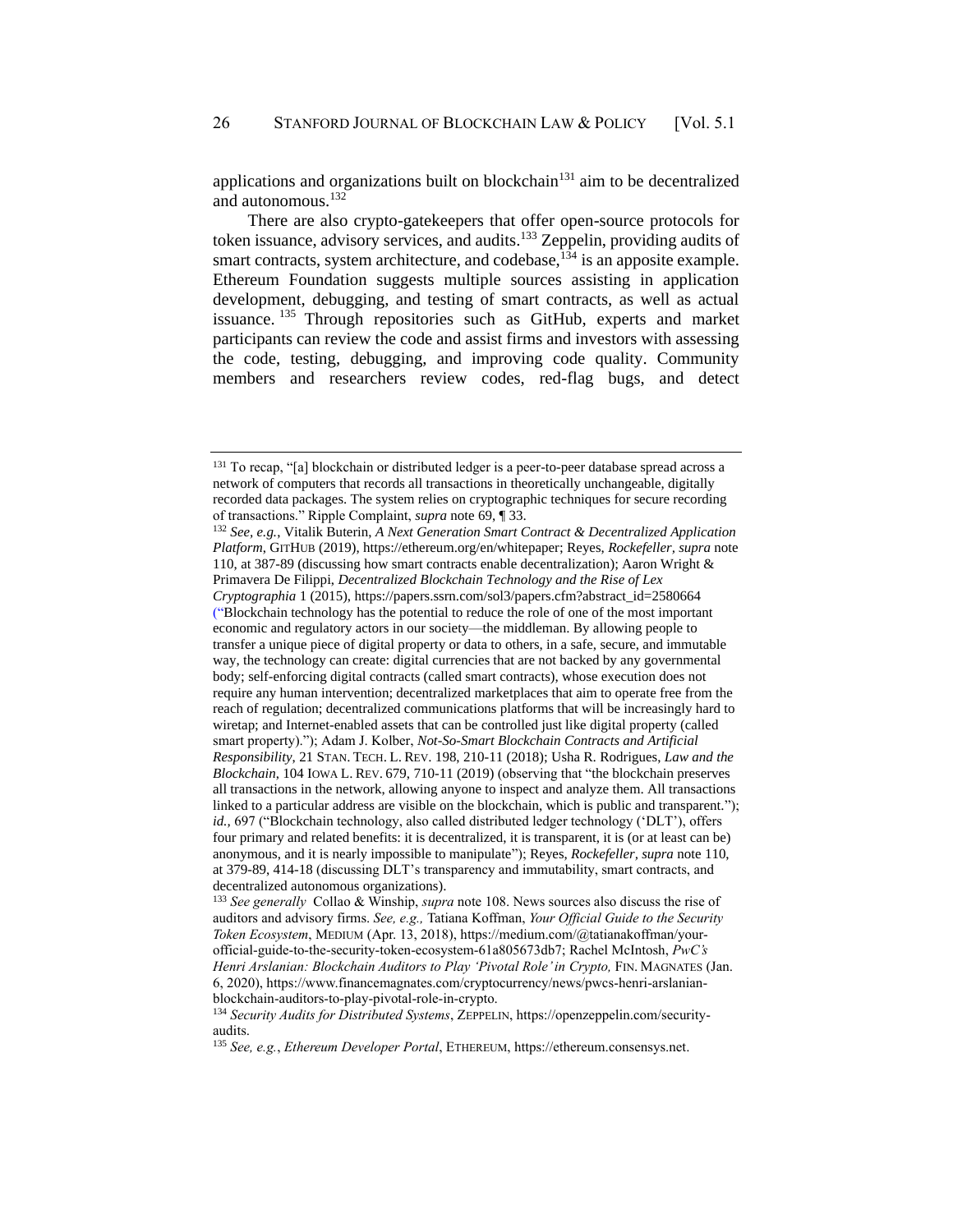vulnerabilities.<sup>136</sup> In addition, predictive market mechanisms are currently being developed. <sup>137</sup> The crypto-community is thus an important selfmonitoring organism that aggregates and processes raw data (i.e., the code) for the benefit of all market participants, including investors *and* issuers.

These realities suggest that the firm is not the sole information intermediary through which market participants access the data to evaluate the project and the issuer.<sup>138</sup> Conventional brick-and-mortar companies never provided similar access to their assets. This novel environment may also explain why the whitepapers (i.e., offering documents) circulated as part of ICOs were full of aspirational statements and soft information.<sup>139</sup> It is possible that the crypto-market expected that issuer information might be *incomplete*  in some material respects and should be supplemented by running independent code analysis.

<span id="page-26-0"></span>This diminished role of issuers *vis-a-vis* the code and data analysis is not unique to crypto. Professor Henry Hu, for instance, developed a "pure information" model<sup>140</sup> for other complex data-driven financial instruments. In his model, the issuer that has furnished information to investors is the traditional information "intermediary." The issuer "digests" the information for investors and presents its own view of reality through the limited depiction tools of conventional disclosure regulations within the confines of the plain English reporting. <sup>141</sup> In contrast to this orthodox model, in a "pure information" environment, the issuer is no longer the arch conduit for

<sup>&</sup>lt;sup>136</sup> Third parties may either reveal the security risks of a code for the benefit of the community or exploit the flaws. *See, e.g.,* Rodrigues, *supra* note [132,](#page-25-0) at 704-705, 711-12 (discussing the letter from the alleged hacker of The DAO); Cohney et al., *supra* note [61,](#page-10-0) at 627-30 (finding flaws in a sample of codes); Alex McDougall, *Here Comes the Open Lending Era*, COINDESK (Dec. 24, 2020), https://www.coindesk.com/here-comes-the-open-lending-era ("[S]uboptimal platforms fail almost immediately as hundreds of thousands of users try to poke and prod at their infrastructure for their own gain on a 24-hour cycle."); Alyssa Hertig, *Bug in 'Timelocked' Bitcoin Contracts Could Spur Miners to Steal From Each Other,* COINDESK (June 1, 2020), https://www.coindesk.com/tech/2020/06/01/bug-in-timelockedbitcoin-contracts-could-spur-miners-to-steal-from-each-other/(reporting on findings of a pseudonymous engineer).

<sup>137</sup> Collao & Winship, *supra* not[e 108,](#page-21-1) at 754 (discussing Augur's token REP and observing that "this altcoin helps people in the blockchain community ferret out possible frauds and report on existing state of art in the blockchain").

 $138$  As Henry Hu observed, "[t]he disclosure paradigm need no longer conceive of information largely in terms of an intermediary's depictions of reality…." Hu, *supra* note [123,](#page-23-0) at 1611. Indeed, a firm's depiction of its project may "not embody the full range of insights of the person likely most familiar with the objective reality." *Id.* at 1610.

<sup>139</sup> Ofir & Sadeh, *supra* not[e 112,](#page-21-0) at 44-45, nn. 307-315; Bourveau et al., *supra* not[e 115,](#page-22-0) at 19; JOSHUA A. KLAYMAN, *Mutually Assured Disruption: The Rise of the Security Token, in* BLOCKCHAIN & CRYPTOCURRENCY REGULATION 64 (Josias Dewey ed., 2019); Cohney et al., *supra* not[e 61,](#page-10-0) at 609 (observing, *inter alia,* that the legal status of whitepapers is unclear and that whitepapers offer "difficult-to-parse details about what is promised and what is merely aspirational.").

<sup>140</sup> Hu, *supra* note [123.](#page-23-0)

<sup>141</sup> *Id*. at 1608-09; 1624.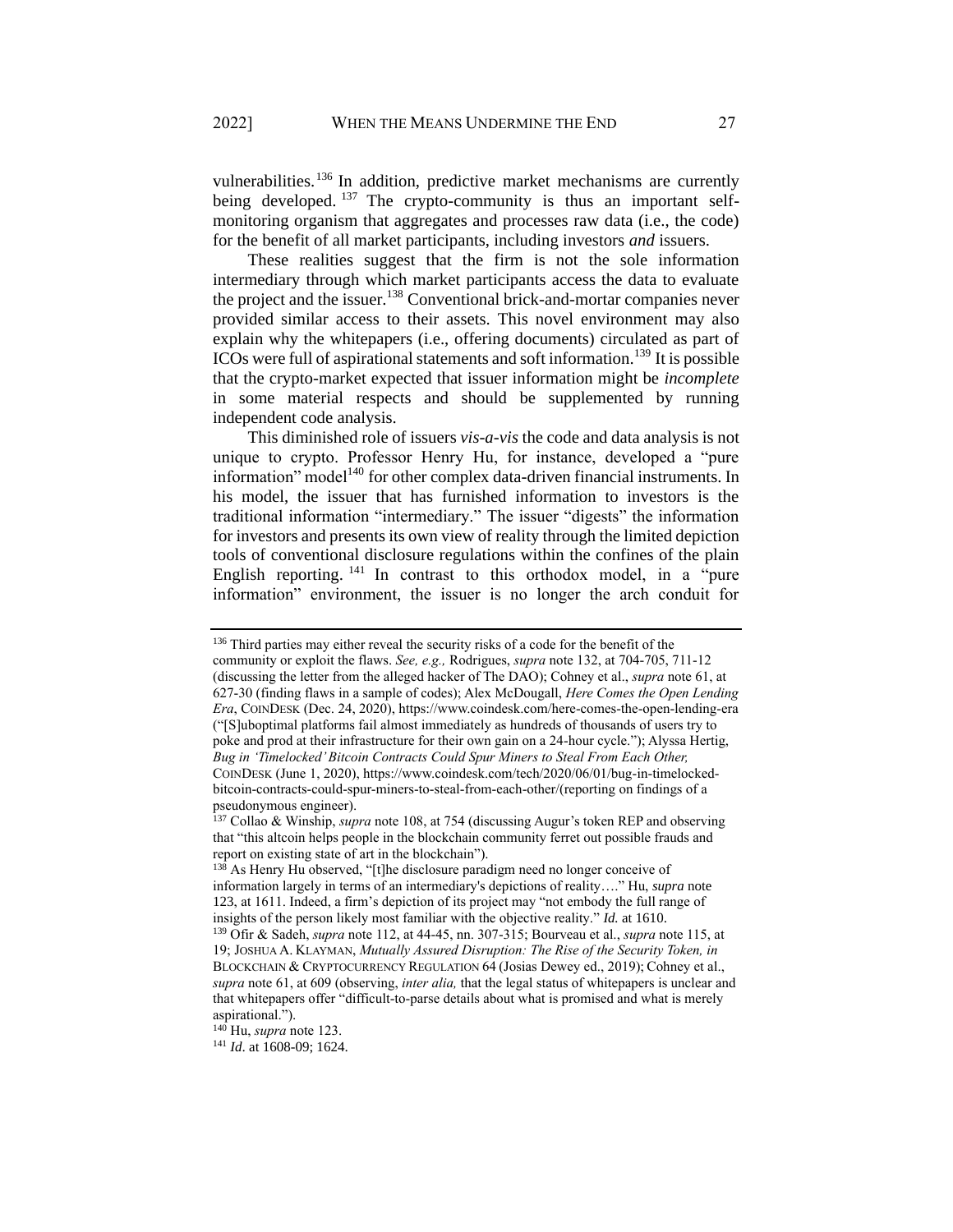information because "the investor may… be able to see for himself, to download the objective reality in its full, gigabyte richness." <sup>142</sup> Professor Hu's post-financial-crisis analysis of information disintermediation is also applicable to distributed ledger technology and crypto.

# 3. Regulation A Offerings

As this analysis suggests, crypto-issuers understandably give a wide berth to public offerings. Similar arguments may bear down on Regulation A ("mini-public") offerings. Congress designed this regime to help issuers economize on the costs of IPOs and seasoned public offerings. Although not particularly appealing at first, Regulation A has grown in popularity over the years.<sup>143</sup> The Regulation offers Tiers 1 and 2 with different regulatory requirements and capital limits <sup>144</sup> that have made Tier 2 offerings more popular than Tier  $1.^{14\overline{5}}$ 

Similar to registered offerings, Regulation A is accompanied by a heightened liability risk. Although Securities Act Section 11 is not applicable, Securities Act Section 12(a)(2) and Section 17 apply, and, naturally, so do Exchange Act Section 10(b) and Rule 10b-5.<sup>146</sup> In addition, Regulation A eligible securities are conventional equity and debt, as well as convertible securities.<sup>147</sup> Cryptoasset classifications, however, are infinitely diverse and evolving.<sup>148</sup> Consequently, either only the crypto-firms whose digital assets can be easily analogized with conventional securities would be able to avail themselves of this regime, or the firms would need to spend resources on

<sup>142</sup> *Id.* at 1610.

<sup>&</sup>lt;sup>143</sup> "From June 2015 through December 2019, issuers in the Regulation A market reported raising approximately \$2.4 billion in 382 qualified offerings." Release No. 33-10763, *supra* not[e 113,](#page-22-1) at 18.

<sup>144</sup> 17 C.F.R. § 230.251 (2021). *See, e.g.*, Rutheford B Campbell, Jr., *The SEC's Regulation A-Plus: Small Business Goes Under the Bus Again*, 104 KY. L.J. 325, 335-44 (2016). As opposed to Tier 2, both the SEC and state regulators are involved in the pre-offering review of Tier 1, and blue-sky laws apply. *See, e.g.*, U.S. Sec. & Exch. Comm'n, Amendments to Regulation A, Release No. 10591, 2018 WL 6696578, at \*7-10 n. 32, n.41, n.50 (Dec. 19, 2018); Lookback Study, *supra* note [37,](#page-7-1) at 9. The challenge specific to digital-asset issuers is that they would have to navigate different states' regulatory landscapes and deal with the divergent tolerances for and expertise in cryptoassets.

<sup>145</sup> In 2019, Tier 2 comprised the majority of the offerings. Release No. 33-10763, *supra* note [113,](#page-22-1) at 9. Tier 2 also has a higher offering limit, which has been recently increased to \$75 million. Release No. 33-10884, *supra* note 113, at 134.

<sup>146</sup> 15 U.S.C. § 77c(b)(2)(D); U.S. Sec. & Exch. Comm'n, Release No. 33-10591, 19, n.49. (Dec. 19, 2018), https://www.sec.gov/rules/final/2018/33-10591.pdf.

<sup>147</sup> 17 C.F.R. § 230.261 (2021).

<sup>148</sup> *See generally* Reyes, *Rockefeller*, *supra* not[e 110;](#page-21-2) Rohr & Wright, *supra* not[e 42;](#page-7-0) Guseva, *A Conceptual Framework*, *supra* not[e 4.](#page-2-0)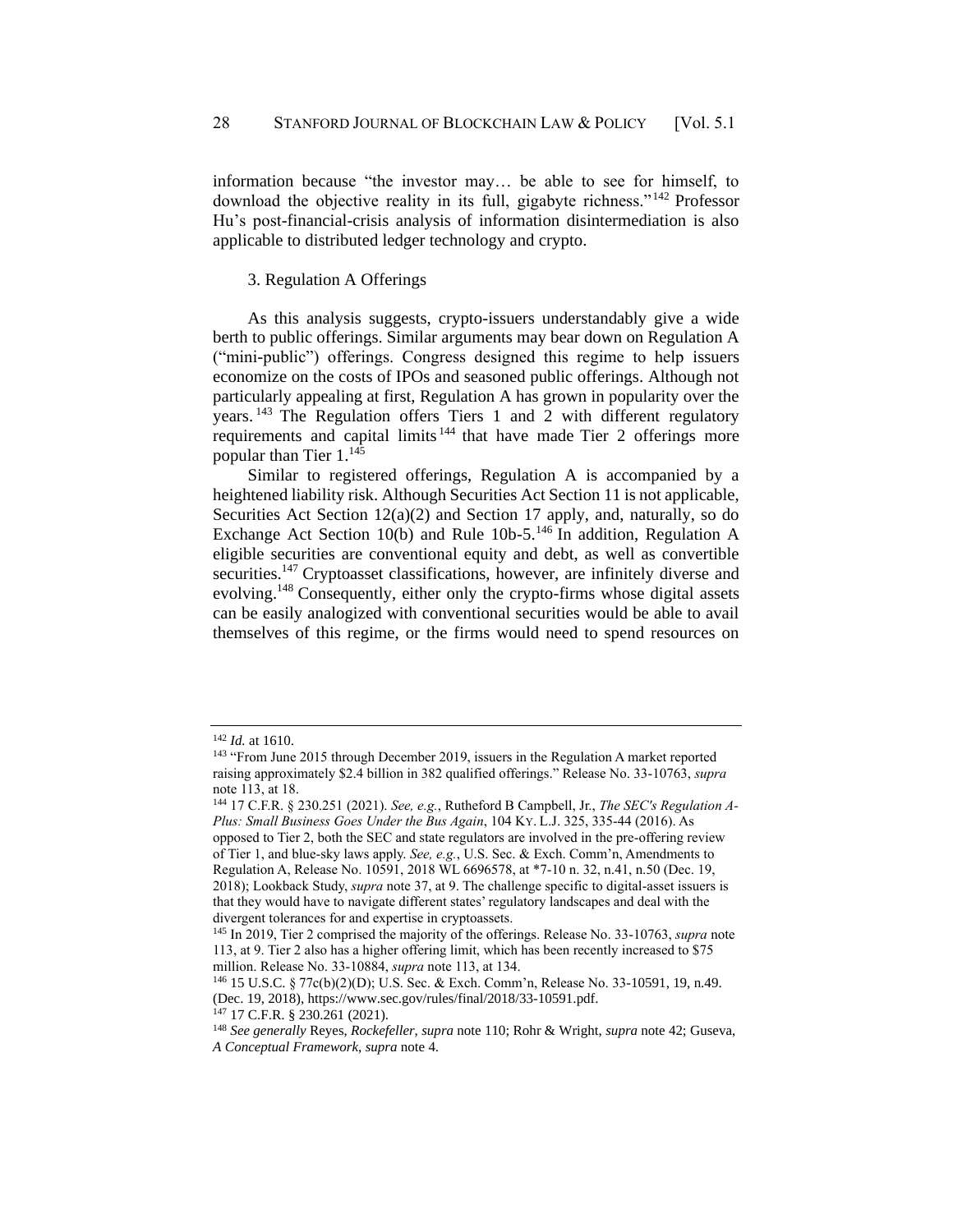drafting comparisons that might be plainly unnecessary from the perspective of crypto-investors.<sup>149</sup>

The next and more serious problem is the cost of time. The sweeping reforms of 2020 may mitigate this concern through the new mechanisms such as testing the waters and gauging market interest ahead of raising capital.<sup>150</sup> These new provisions should be uniquely beneficial to future developers in the fast-changing world of technology.<sup>151</sup> Yet, in practice, the SEC has been very slow in qualifying crypto-offerings.

<span id="page-28-0"></span>The timeline in Regulation A digital-asset offerings has been anything but short. To give a few examples, in the spring of 2019, practitioners complained that first Forms 1-A were filed as early as  $2017$ ;<sup>152</sup> that the SEC  $\dot{x}$  did not qualify a single offering statement;<sup>153</sup> and that when the Commission did approve one offering after an extensive review, that issuer had to eviscerate the offering documents by replacing the references to tokens with customary "preferred stock."<sup>154</sup>

It is possible that the SEC struggled with a steep learning curve in fintech and crypto. It is equally plausible that the SEC Staff approached untested, novel, and volatile digital assets carefully. While gaining experience, the Staff channeled digital-asset issuers toward more familiar equity securities.<sup>155</sup>

By July 2019, this threshold was crossed, and the Commission qualified in rapid succession the first and second Regulation A digital-asset

<sup>149</sup> For an overview of the costs in Regulation A offerings, see, e.g., Rodrigues, *Financial Contracting, supra* not[e 102,](#page-20-0) at 412, 451.

<sup>150</sup> *See, e.g.,* Release No. 33-10884, *supra* note 113, at 227 ("[W]e are adopting a generic test-the-waters exemption that would permit an issuer to use testing-the-waters materials for an offer of securities prior to making a determination as to the exemption under which the offering may be conducted."). *Id*. at 91 ("[A]n issuer or any person authorized to act on behalf of an issuer may communicate orally or in writing to determine whether there is any interest in a contemplated offering of securities exempt from registration under the Securities Act.").

<sup>151</sup> *See, e.g.,* Moxoto et al., *supra* note [4,](#page-2-0) at 4183 (reviewing relevant literature).

<sup>152</sup> *See, e.g.*, Max Dilendorf et al., *Another Year in Review: Current State of Reg A+ Tokenized Offerings*, DILENDORF KHURDAYAN (Mar. 14, 2019),

[https://dilendorf.com/resources/another-year-in-review-current-state-of-reg-a-tokenized](https://dilendorf.com/resources/another-year-in-review-current-state-of-reg-a-tokenized-offerings.html)[offerings.html.](https://dilendorf.com/resources/another-year-in-review-current-state-of-reg-a-tokenized-offerings.html)

<sup>153</sup> *See, e.g.*, Dean Seal, *Blockchain Firm Seeks SEC's Blessing For \$50M Token Sale*, LAW 360 (Apr. 11, 2019, 5:27 PM), https://www.law360.com/cybersecurity-

privacy/articles/1149071/blockchain-firm-seeks-sec-s-blessing-for-50m-token-sale. <sup>154</sup> *See, e.g.*, Dilendorf et al., *supra* note [152](#page-28-0) (discussing the revised offering terms of StartEngine).

<sup>155</sup> Between 2015 and 2019, equity represented 93% of all Regulation A offerings. Lookback Study, *supra* note [37,](#page-7-1) at 14.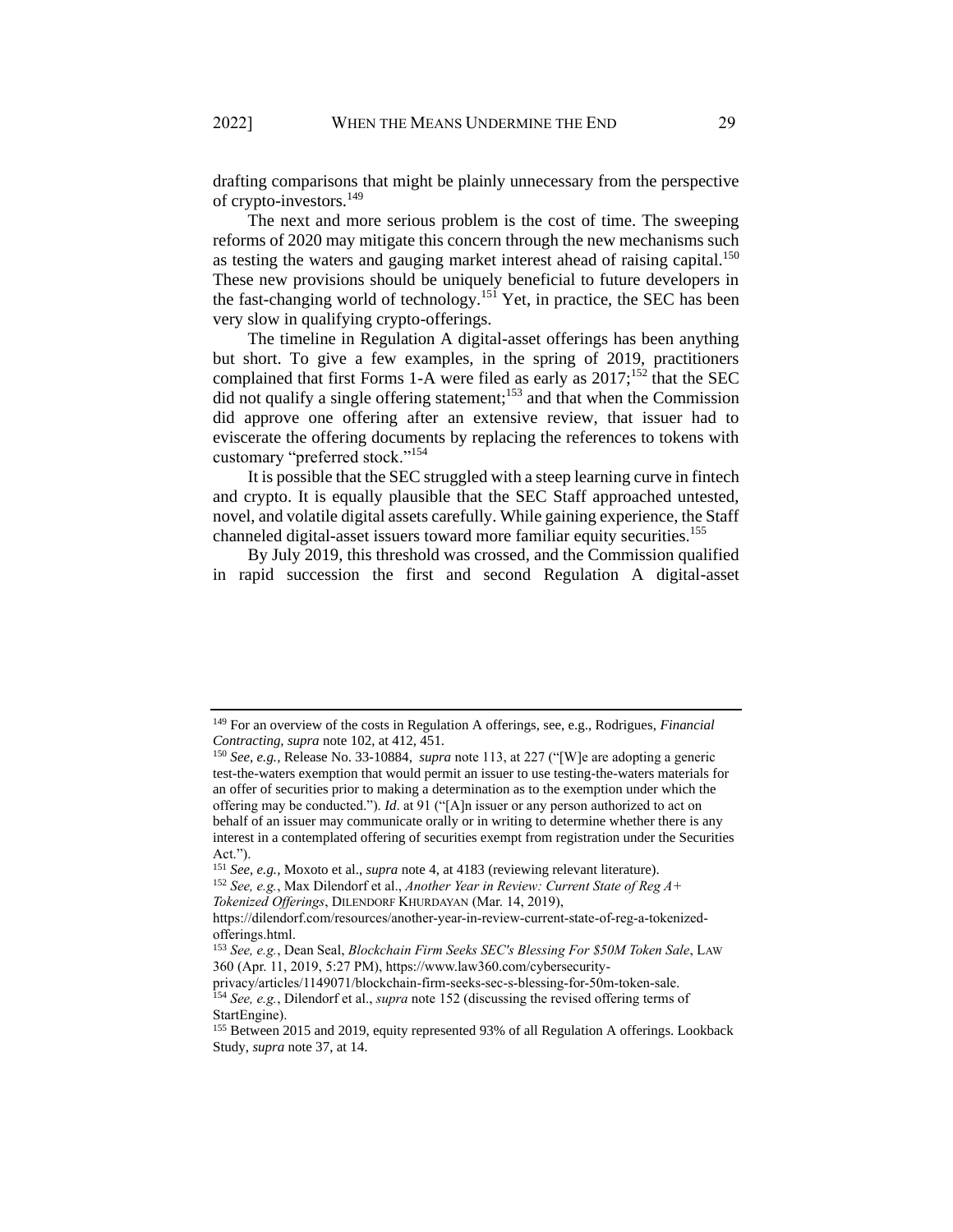<span id="page-29-0"></span>offerings.<sup>156</sup> Even these successful registrants, however, had to wait for about nine months before the SEC gave the green light to their token offerings.<sup>157</sup>

While it is understandable why the regulator has proceeded with caution in qualifying offerings of innovative products, these timing concerns imply that issuers must first gain access to interim bridge financing. Indeed, the first two Regulation A crypto-issuers had raised capital through private placements and had been backed by institutional investors and venture capital firms. <sup>158</sup> Without capital, crypto-issuers may lose their competitive advantages in the open world of technology.

The following Table summarizes Regulation A crypto-offerings and shows how rare and time-consuming successful filings have been.

| Company                                                                                 | <b>Date</b><br>Filed           | Status:<br>Approved/Withdrawn/<br><b>Pending</b>       | <b>Comments: Timing of</b><br>Withdrawal/Approval<br><b>After Filing</b> |
|-----------------------------------------------------------------------------------------|--------------------------------|--------------------------------------------------------|--------------------------------------------------------------------------|
| Knowhella<br>Helix Inc.                                                                 | $06-$<br>07-                   | Withdrawn                                              | 3 Months after filing                                                    |
| Buying.com<br>LLC                                                                       | 2018<br>$08-$<br>$31-$<br>2018 | Declared abandoned                                     | 9 Months after filing                                                    |
| <b>Blockstack</b><br>(Blockstack)<br><b>Token LLC</b><br>&<br><b>Blockstack</b><br>PBC) | $09-$<br>$12 -$<br>2018        | Withdrawn,<br>resubmitted, qualified<br>$(07-10-2019)$ | 9 Months after filing                                                    |
| YouNow,<br>Inc.                                                                         | 09-<br>28-<br>2018             | Qualified (07-11-2019)                                 | 9 Months after filing                                                    |

Table 5: Form 1-A Filings (January 2017-July 2021)

https://www.sec.gov/Archives/edgar/data/1693656/000110465919039908/a18- 15736\_1253g2.htm [hereinafter Blockstack Circular]; YouNow, Inc., Offering Circular (July

<sup>156</sup> *See, e.g.*, Blockstack PBC, Offering Circular (July 11, 2019), at 8-11,

<sup>12, 2019),</sup> at 2,

https://www.sec.gov/Archives/edgar/data/1725129/000162827919000262/younow253g2.htm [hereinafter YouNow Offering Circular].

<sup>&</sup>lt;sup>157</sup> Blockstack Token LLC, Part II-Information Required in Offering Circular (Sept. 12, 2018),

https://www.sec.gov/Archives/edgar/data/1719379/000141057818000410/filename10.htm; YouNow, Inc., *Part II–Information Required in Offering Circular* (Sept. 28, 2018),

https://www.sec.gov/Archives/edgar/data/1725129/000162827918000249/filename2.htm. <sup>158</sup> *See, e.g.*, YouNow Offering Circular, *supra* not[e 156,](#page-29-0) at 51, 76; Blockstack Circular, *supra* not[e 156,](#page-29-0) at 12.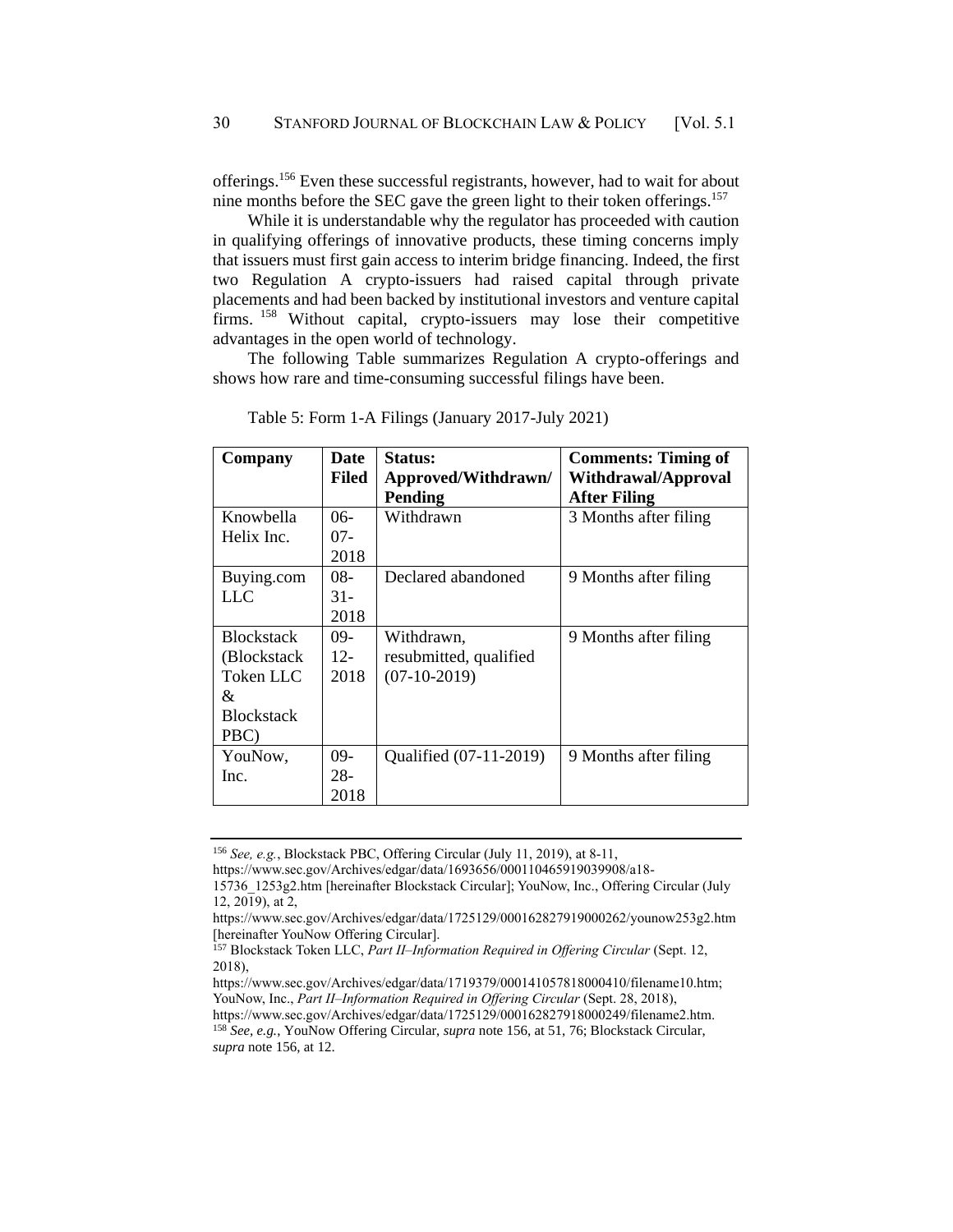| ConnectX,            | $10-$   | Declared abandoned       | 10 Months after filing |
|----------------------|---------|--------------------------|------------------------|
| Inc.                 | $09-$   |                          |                        |
|                      | 2018    |                          |                        |
| <b>CERES</b> Coin    | $12-$   | Amended and              | 27 Months after filing |
| LLC                  | $13-$   | resubmitted several      |                        |
|                      | 2018    | times. Qualified (03-30- |                        |
|                      |         | 2021)                    |                        |
| AW                   | $01 -$  | Withdrawn                | 6 Months after filing  |
| <b>Blockchain</b>    | $28 -$  |                          |                        |
| Mining, Inc.         | 2019    |                          |                        |
| Priza                | $11 -$  | Declared abandoned       | 21 Months after filing |
| Technologies         | $0.5 -$ |                          |                        |
| Inc. $\frac{d}{b/a}$ | 2019    |                          |                        |
| Prizatech)           |         |                          |                        |

For comparison, several companies that filed Forms 1-A for offerings of conventional securities in tokenized form were also rarely successful.

Table 6: Form 1-A Filings for Tokenized Stock (January 2017-July 2021)

| Gab AI Inc.     | $01-30-$ | Withdrawn           | 14 Months after       |
|-----------------|----------|---------------------|-----------------------|
|                 |          |                     |                       |
|                 | 2018     |                     | filing (offering      |
|                 |          |                     | tokenized non-        |
|                 |          |                     | voting common         |
|                 |          |                     | stock)                |
| Startengine     | $06-28-$ | Qualified (2019-03- | 9 Months after filing |
| Crowdfunding    | 2018     | 11)                 | (originally)          |
| , Inc.          |          |                     | proposing a sale of   |
|                 |          |                     | shares of stock in    |
|                 |          |                     | the form of           |
|                 |          |                     | electronic tokens)    |
| Rentalist, Inc. | $08-02-$ | Abandoned           | 15 Months after       |
|                 | 2018     |                     | filing (offering)     |
|                 |          |                     | RNTL Tokens           |
|                 |          |                     | (Class B Common       |
|                 |          |                     | Stock))               |
| Item Banc       | $08-08-$ | Abandoned           | 10 Months after       |
|                 | 2018     |                     | filing (offering)     |
|                 |          |                     | <b>Common Shares</b>  |
|                 |          |                     | exchangeable for      |
|                 |          |                     | <b>ITEM BANC</b>      |
|                 |          |                     | Tokens, "when and     |
|                 |          |                     | if issued")           |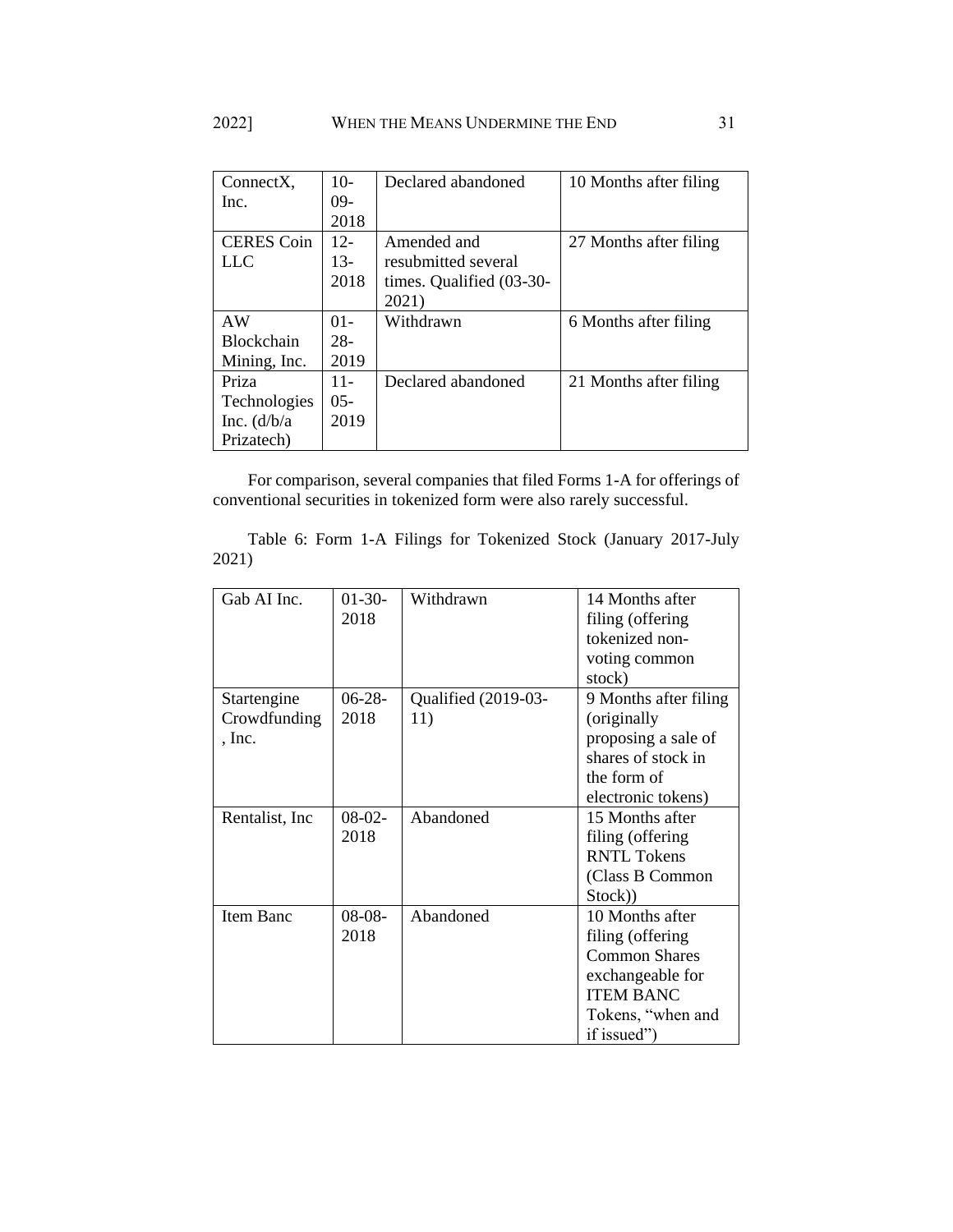| QuantmRE,  | $10-10-$    | Appears abandoned | (offering tokens)       |
|------------|-------------|-------------------|-------------------------|
| <b>Inc</b> | 2018        |                   | representing            |
|            |             |                   | preferred stock)        |
| EmpireBIT, | $05 - 23 -$ | Withdrawn         | 13 Months after         |
| Inc.       | 2019        |                   | filing (offering stock) |
|            |             |                   | convertible into        |
|            |             |                   | security tokens)        |
| Exodus     | $09-02-$    | Qualified (04-09- | 7 Months after filing   |
| Movement,  | 2020        | 2021)             | (offering tokenized     |
| Inc.       |             |                   | shares of stock)        |

#### 4. Ongoing Reporting Obligations

### *4.1. Liability and Reporting*

In addition to the expected costs of time, drafting, marketing, liability, and regulatory approvals, the other outlays would stem from compliance with the ongoing reporting obligations under the Exchange Act. The Exchange Act reporting obligations apply to issuers that have conducted public offerings and, on a smaller scale, to Tier 2 Regulation A issuers.<sup>159</sup>

Just like in the above-discussed primary-offering scenarios, data-driven issuers may find it "difficult to capture [in periodic reports] a highly complex objective reality with very rudimentary English Language and accounting, visual, and other tools on which depictions must primarily rely."<sup>160</sup> These difficulties transform into higher costs of drafting reports—a particularly thorny issue in financial innovations since some reporting regulations date from the  $1970s-1980s^{161}$  when digital assets were science fiction.

The limitations of (possibly) outdated plain-English disclosure as applied to complex financial products suggest that ambiguities and inaccuracies are almost invariably bound to be incorporated in issuer reports. Similar to the risks in registration statements, the discrepancies between the code and the language of reports would expose innovators to a heightened risk of securities class action litigation and SEC enforcement.<sup>162</sup>

The main plaintiff's tool under the Exchange Act is Section 10(b) and Rule 10b-5, i.e., the antifraud regime. Since the '34 Act does not have the same strict liability provisions as does the Securities Act, the liability risk for the "slippage" between the code and the reports should be lower. For example, the antifraud provisions of securities law have heightened pleading requirements, including factual specificity and pleading scienter with

<sup>159</sup> 15 U.S.C. § 78m; 17 C.F.R. § 230.257(b), (d) (2021).

<sup>160</sup> Hu, *supra* note 123, at 1652-53.

<sup>161</sup> *See, e.g.,* Release No. 33-10668, *supra* note [129,](#page-24-0) at 8-9, 48.

<sup>162</sup> Hu, *supra* note [123,](#page-23-0) at 1637.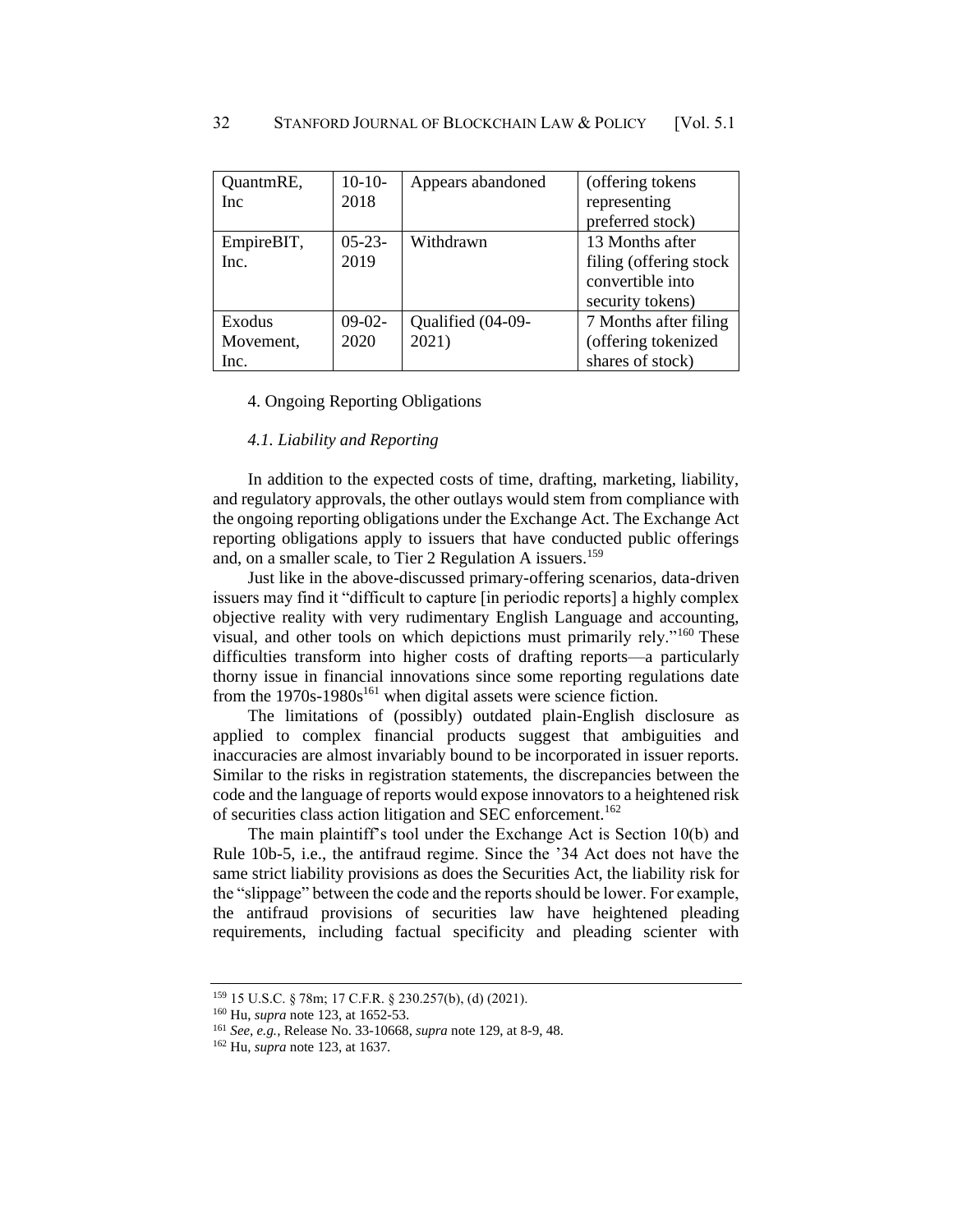particularity (a well-developed topic that is beyond the scope of this paper).<sup>163</sup> Nevertheless, there is always a nonzero probability of investor class actions (or SEC enforcement).

<span id="page-32-0"></span>The expected problems with the Exchange Act periodic disclosure would not end there. Recall that the Exchange Act centers on disclosure and market efficiency, which are impacted by the accuracy and informativeness of issuer reports. Scholars have questioned how effective U.S. reporting regulation is in application to complex financial innovations.<sup>164</sup> The rules are not easily amenable to adaptation,<sup>165</sup> rely heavily on prescriptive line-item reporting, <sup>166</sup> and may produce either overcomplicated or over-simplified disclosures<sup>167</sup> of low utility. In the end, both the issuers and the market consuming issuer information may struggle with unsuitable disclosures, get lost in the "information thicket"<sup>168</sup> of too much data, and find it challenging to present *and* to process reports.

The data presentation and processing obstacles of the overly-prescriptive rules may manifest in behavioral biases such as the Heisenberg effect, a wellknown phenomenon describing situations where measurements impact the

<sup>&</sup>lt;sup>163</sup> Extensive literature exists on the pleading requirements in securities law cases involving fraud and market manipulation. *See* James D. Cox et al., *Do Differences in Pleading Standards Cause Forum Shopping in Securities Class Actions?: Doctrinal and Empirical Analyses,* 2009 WIS. L. REV. 421, 430-38 (2009); Merritt B. Fox, et al., *Stock Market Manipulation and Its Regulation*, 35 YALE J. ON REGUL. 67, 124-25 (2018); Marilyn F. Johnson, Karen K. Nelson & A.C. Pritchard, *In re Silicon Graphics Inc.: Shareholder Wealth Effects Resulting from the Interpretation of the Private Securities Litigation Reform Act's Pleading Standard*, 73 S. CAL. L. REV. 773 (2000);Joseph A. Grundfest & A.C. Pritchard, *Statutes with Multiple Personality Disorders: The Value of Ambiguity in Statutory Design* 

*and Interpretation*, 54 STAN. L. REV. 627, 652-55 (2002). <sup>164</sup> *See, e.g.,* Dan Awrey, *Regulation Financial Innovation: A More Principles-Based Alternative?,* 5 BROOK. J. CORP. FIN. COM. L. 273 (2011) (discussing derivatives); Steven Schwarcz, *Rethinking the Disclosure Paradigm in a World of Complexity*, 2004 UNIV. ILL. L. REV. 1.

<sup>165</sup> *See, e.g.,* Paul G. Mahoney, *Is There A Cure For "Excessive" Trading?,* 81 VA. L. REV. 713, 747–48 (1995) (observing that innovation costs can be raised by regulation and discussing how new "funds were required to apply to the SEC for a number of exemptions," that it was costly to obtain the exemptions, and that it took the SEC more than five years to lift the restrictions).

<sup>166</sup> *See, e.g.,* Release No. 33-10668, *supra* note [129,](#page-24-0) at 7-9, 24-25, 45-48, 77-81. For an analysis of rule- and principles-enforcement and financial innovations, see, e.g., James J. Park, *Rules, Principles and the Competition to Enforce the Securities Laws*, 100 CALIF. L. REV. 115 (2012); Awrey, *Financial Innovation, supra* not[e 164;](#page-32-0) Cristie L. Ford, *New Governance, Compliance, and Principles-Based Securities Regulation*, 45 AM. BUS. L.J. 1 (2008). The U.S. securities regime is generally perceived as somewhat prescriptive or as a combination of rules and principles. John C. Coffee, Jr., & Hillary A. Sale, *Redesigning the SEC: Does the Treasury Have a Better Idea*?, 95 VA. L. REV. 707, 749-58 (2009). <sup>167</sup> Schwarcz, *supra* note [164.](#page-32-0)

<sup>168</sup> Robert Bartlett III, *Inefficiencies in the Information Thicket: A Case Study of Derivatives Disclosures During the Financial Crisis*, 36 J. CORP. L. 1 (2010); Awrey, *Complexity, supra*  not[e 96,](#page-19-0) at 238-39, 252.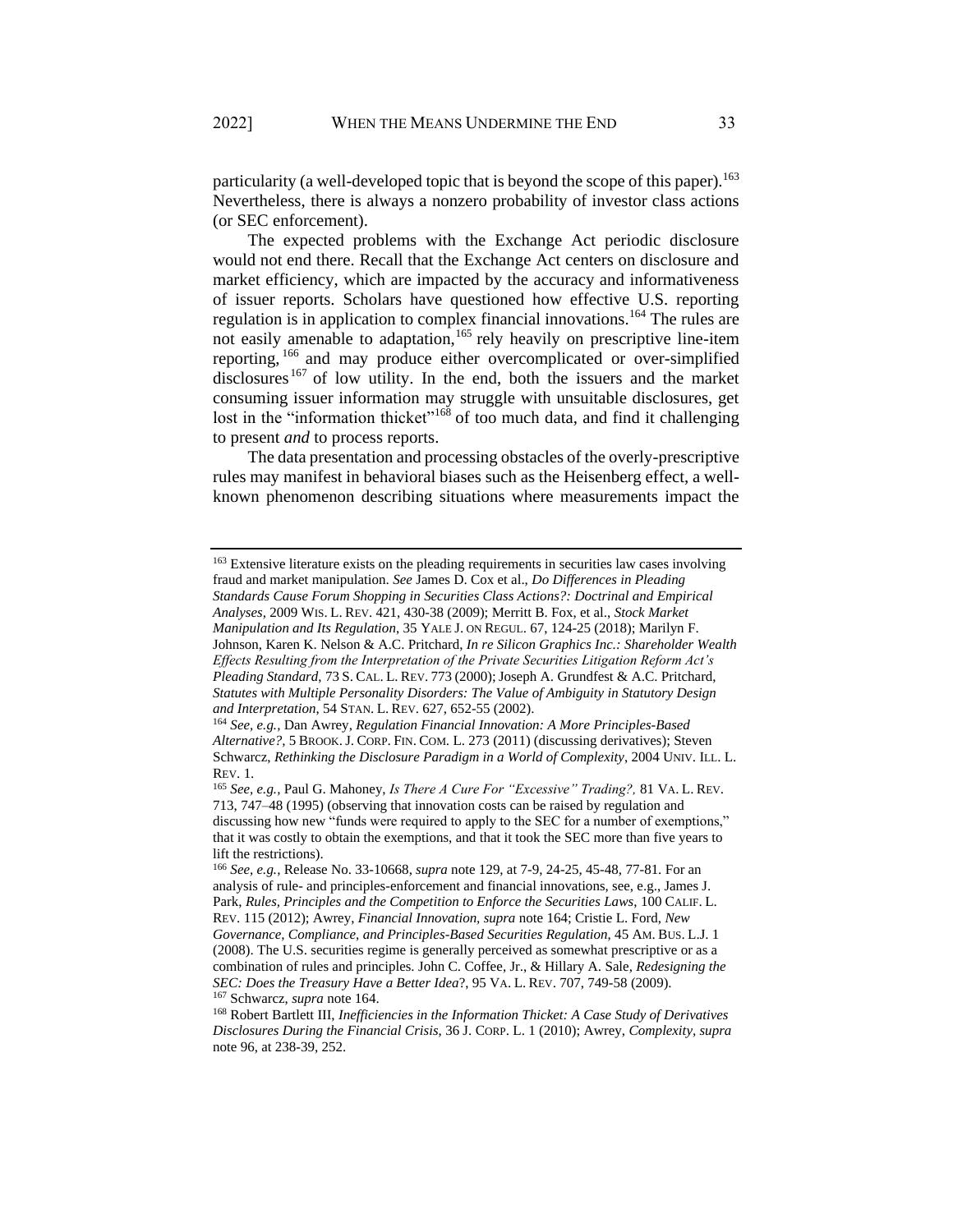systems being measured.<sup>169</sup> Just as we develop theories and measurements that, in turn, impact our behavior,  $170$  SEC-prescribed specific line items "heavily influence what data fields market participants actually use in their decision making." <sup>171</sup> Insofar as market participants are not impartial bystanders but willing participants in a market, they are operating within it while simultaneously trying to understand the underlying rules and play by them.<sup>172</sup> In doing so, they are guided not only by the knowledge of regulations but also by individual biases and perception of risk.

A cautious crypto-issuer seeking to comply with a prescriptive obligation might follow the rule to a tee, even when it was substantively obsolescent or even irrelevant. The pressure of such periodic reporting obligations would weigh on the firm's management and, as research suggests, enervate the velocity of innovation.<sup>173</sup> The issuer would innovate less and spend more on compliance, possibly above the level that was efficient and socially optimal, i.e., when an efficient information output occurs at the intersection of marginal costs and benefits.

#### *4.2. Decentralization and Reporting Obligations*

The SEC, to its credit, is consistently striving to keep up with the market and valences of risk by amending the issuer disclosure obligations under Regulation S-K.<sup>174</sup> In relevant parts, the reforms recognize the imperative to modernize reporting according to the realities of new businesses and the technology-based economy.<sup>175</sup>

However, the rules have yet to acknowledge an important quality of digital assets—there are circumstances where issuers do not control their cryptoassets, including asset circulation, pricing, and, ultimately, investors' return after a platform launch and asset delivery.<sup>176</sup> All the while, the issuers would be subject to disclosure obligations.

<sup>169</sup> Hu, *supra* note 123, at 1686. *See also* George Soros, *Fallibility, Reflexivity, and the Human Uncertainty Principle,* 20 J. ECON. METHODOLOGY 309 (2013) (describing the Heisenberg effect, Knightian uncertainty, and how established frameworks affect the underlying subject matter).

<sup>170</sup> Awrey, *Complexity, supra* note [96,](#page-19-0) at 257 ("Economists develop theories of market behavior, which in turn influence the very behavior of market participants whom economists seek to understand.").

<sup>171</sup> Hu, *supra* note 123, at 1686.

<sup>&</sup>lt;sup>172</sup> GEORGE SOROS, THE ALCHEMY OF FINANCE 2 (2003).

<sup>173</sup> *See, e.g.,* Reinhui Fu et al., *Financial Reporting Frequency and Corporate Innovation,* 63 J.L. & ECON. 501, 506 (2020).

<sup>174</sup> 17 C.F.R. § 229.1 *et seq.* (2021).

<sup>175</sup> *See, e.g.,* Release No. 33-10668, *supra* note [129;](#page-24-0) U.S. Sec. & Exch. Comm'n, Release No.

<sup>33-10618, 103 (</sup>Mar. 20, 2019), https://www.sec.gov/rules/final/2019/33-10618.pdf.

<sup>176</sup> Guseva, *A Conceptual Framework, supra* note [4,](#page-2-0) at 179-84, 191-93.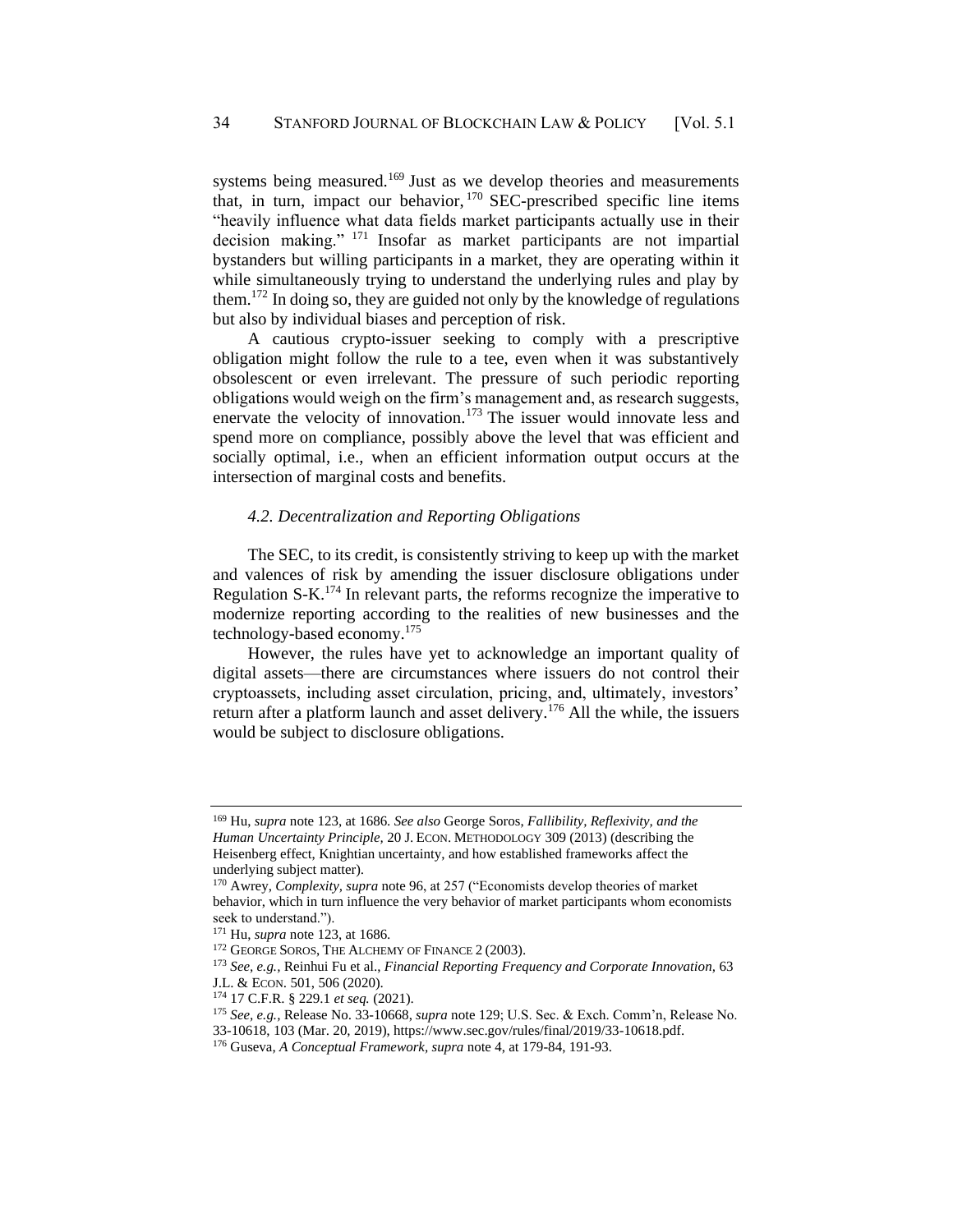By way of example, in the two major cases of 2020, *Telegram* and *Kik*, 177 defendants raised capital, promised to distribute future cryptoassets to investors, and claimed that the cryptoassets' pricing, circulation, and valuation would be independent of the issuers and that platforms would be decentralized. <sup>178</sup> If such autonomy, independence, and decentralization became reality, the securities sold by the issuers to investors to raise capital for their projects could expire, whereas the distributed cryptoassets would survive.  $179$  The cryptoassets would be akin to commodities with prices determined by market forces, encoded formulas, and other independent mechanisms.<sup>180</sup> Ether is an apropos illustration: it started off as a financial instrument used for raising capital for Ethereum and its ecosystem and is now deemed a cryptocurrency and commodity.<sup>181</sup>

<span id="page-34-0"></span>In these cases, the original crypto-issuer would lack material nonpublic information that might secure its economic advantage over the rest of the market. Cryptoasset developers may be perplexed (perhaps genuinely) about the very purpose of mandatory periodic reporting. Telegram, for instance, seemed puzzled as to why the future holders of the native tokens of Telegram's blockchain would need issuer reports after the launch of the opensource decentralized public blockchain. <sup>182</sup>

Provided markets were efficient, <sup>183</sup> the issuer without material inside information would be unable to move the needle on asset prices. Simultaneously, issuer reports would not make secondary market trading more informative or supply investors with valuable information. Reporting obligations in these cases would embody a pure social cost until the issuer could terminate or suspend its reporting obligations.

The current rules by their very design cannot capture the moment when a security ceases to exist, and a commodity emerges in the manner described above. The regulations concerning reporting obligations have been developed for traditional companies and presume the need for a nonzero amount of time between the offering and the termination or suspension of issuer reporting

<sup>179</sup> If investors no longer expected the issuer to serve as a central enterprise generating investors' profits through continuing managerial efforts, the distributed cryptoasset would fall outside the scope of the term "investment contract" as construed by the Supreme Court *Howey* test. SEC v. W. J. Howey Co., [328 U.S. 293](https://supreme.justia.com/cases/federal/us/328/293/index.html) (1946); *see also* The SEC Framework, *supra* not[e 4,](#page-2-0) at 5; Guseva, *A Conceptual Framework , supra* note 4, at 179-88.

<sup>177</sup> U.S. Sec. & Exch. Comm'n v. Telegram Grp. Inc., 448 F.Supp.3d 352 (S.D.N.Y. 2020); U.S. Sec. & Exch. Comm'n v. Kik Interactive, Inc., 492 F.Supp.3d 169 (S.D.N.Y. 2020).

<sup>178</sup> *See* Guseva, *A Conceptual Framework, supra* note 4, at 188-201.

<sup>180</sup> Guseva, *A Conceptual Framework, supra* note [4,](#page-2-0) at 179-88.

<sup>181</sup> *See, e.g.*, U.S. Commodity Futures Trading Commission, Release No. 8051-19 (Oct. 10, 2019), https://www.cftc.gov/PressRoom/PressReleases/8051-19.

<sup>182</sup> *See, e.g.,* Ex. 2, Document 73-2, U.S. Sec. & Exch. Comm'n v. Telegram Grp. Inc., 448 F.Supp.3d 352 (S.D.N.Y. Jan. 15, 2020) (No. 19-cv-9439(PKC)).

<sup>&</sup>lt;sup>183</sup> On the relationship between market prices, information, and efficiency, see, e.g., Ronald J. Gilson & Reinier Kraakman, *The Mechanisms of Market Efficiency*, 70 VA. L. REV. 549, 552- 60 (1984).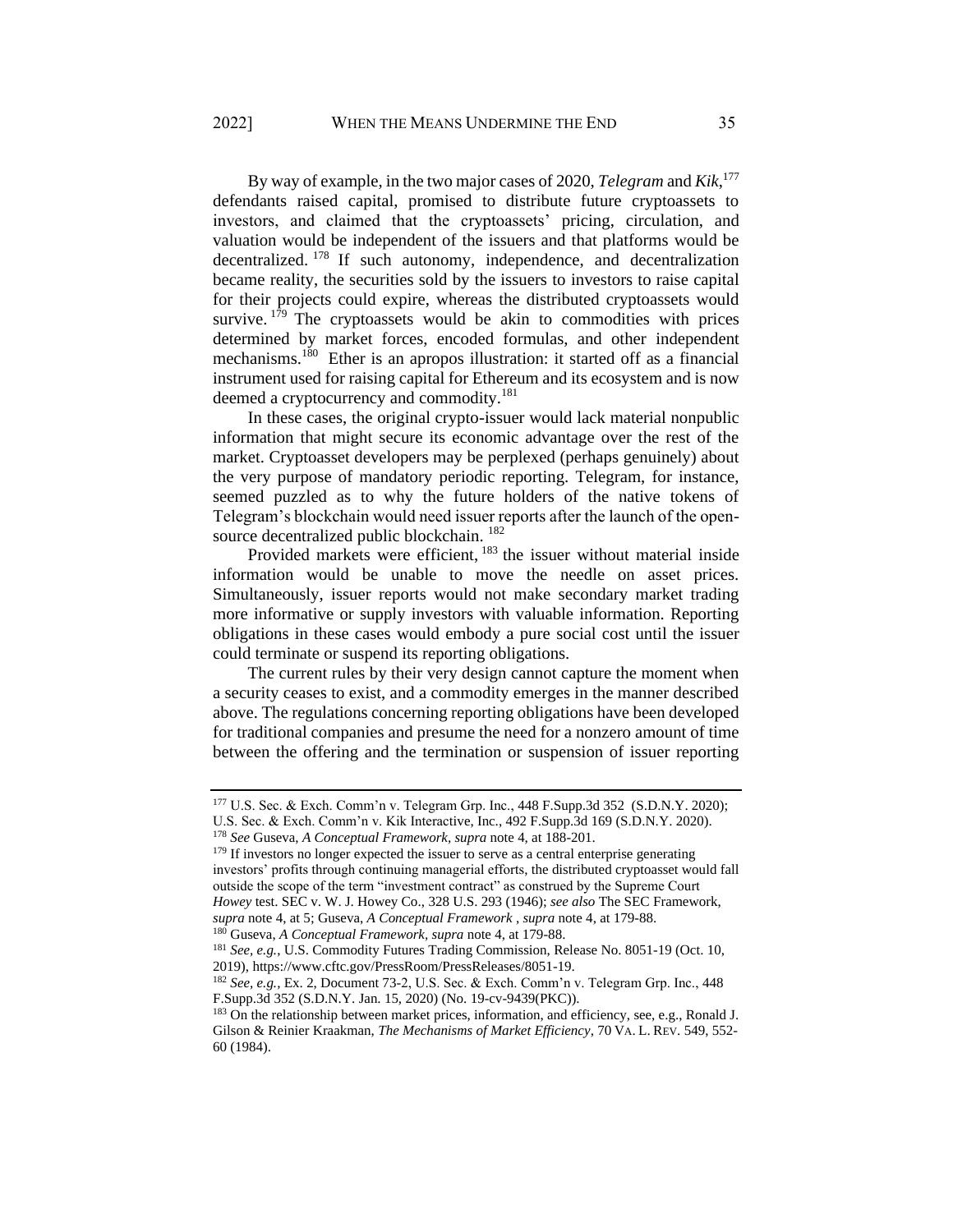obligations. <sup>184</sup> The purpose is to ensure that securities are not traded in an information-less market, because it is the issuer who is the presumptive source and lowest-cost provider of material information to the market.

Self-evidently, whenever crypto-projects are not sufficiently decentralized and independent for the initial securities to "expire," cryptoissuers' compliance and reporting costs remain analogous to those of conventional firms. There is, however, one exception—a typical crypto-issuer would anticipate that its project at some point would become decentralized once the work was completed. As a result, its reporting and corporate governance costs would be modified (and possibly increased) by the need to continuously examine whether the assets were sufficiently decentralized and whether it was safe to terminate the reporting obligations without risking SEC enforcement and/or securities class actions.

Consider a pertinent example: Blockstack, the first Regulation A cryptoissuer, included in its offering circular a paragraph stating that it would engage in an ongoing determination process as to whether its tokens were securities.<sup>185</sup> Its 2020 Annual Report pursuant to Regulation A reiterated that "[t]he board of directors… will be responsible for regularly considering and… determining whether the Stacks Tokens no longer constitute securities issued by us under the... securities laws...."<sup>186</sup>

Periodic reporting thus effectively necessitates that issuers' boards of directors regularly examine whether the underlying cryptoassets remain securities. Accountants and auditors need to ponder how to reclassify the firms' cryptoassets on the balance sheet and how to record transactions on the cash flow statement. Simultaneously, the firms' counsel have to verify the level of asset and platform decentralization while grappling with the uncertainties as to what is a security, which is not defined through a formal rule or guidance on crypto but on the bases of the functional and all-embracing

<sup>184</sup> Termination and suspension rules include, *inter alia,* delisting and decreasing the number of holders of record and assets below a certain threshold. 17 C.F.R. §§ 240.12g-4; 240.12d2- 2; 240.12h-3; 230.257 (d), (e) (2021); U.S. Sec. & Exch. Comm'n, Form 15, *available at*  https://www.sec.gov/files/form15.pdf; U.S. Sec. & Exch. Comm'n, Form 25, *available at*  https://www.sec.gov/files/form25.pdf; U.S. Sec. & Exch. Comm'n, Form 1-Z, *available at* 

https://www.sec.gov/files/form1-z.pdf. During the fiscal year following an offering, issuers generally do not terminate or suspend their obligations. *See, e.g.,* 15 U.S.C. § 78o(d); 17 C.F.R. § 230.257 (2021).

<sup>185</sup> Blockstack Circular, *supra* not[e 156,](#page-29-0) at 11.

<sup>186</sup> Blockstack PBC, Form 1-K, at 5,

https://www.sec.gov/Archives/edgar/data/1693656/000119312520124379/d918967dpartii.ht m. Blockstack's board examines the assets under the *Howey* test to determine whether "purchasers of... Tokens reasonably expect [the issuer] to carry out essential managerial or entrepreneurial efforts, and whether [the issuer] retains a degree of power over the governance of the network such that its material non-public information may be of special relevance to the future of the [issuer's] network, as compared to other network participants." *Id.*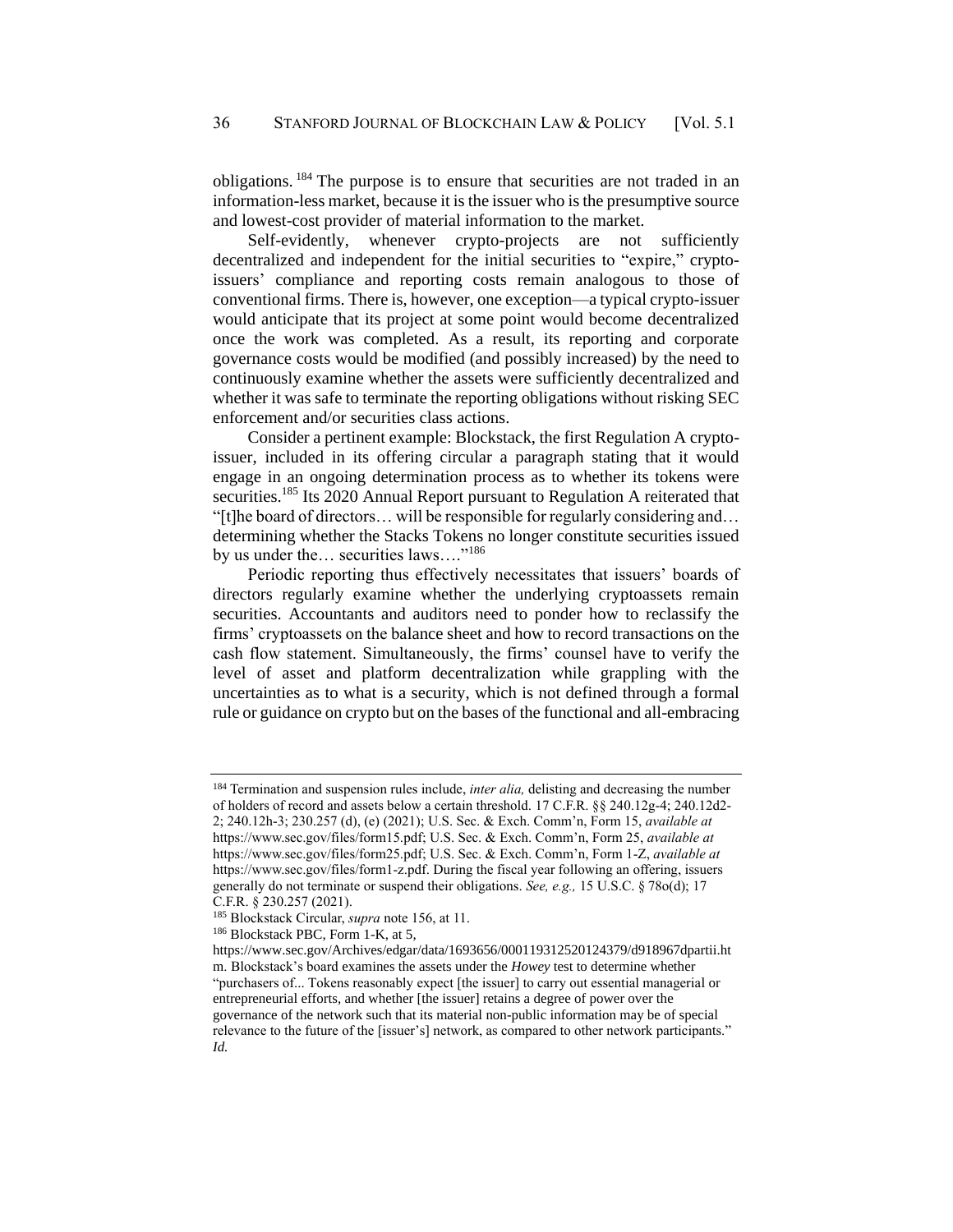"investment contract" test developed by the Supreme Court in *Howey* in 1946.<sup>187</sup>

Boards and attorneys would undertake these inquiries with an implicit understanding that should they make a mistake, the SEC's interpretation of securities law would not be easily challenged in court.<sup>188</sup> Only after making these complex determinations would the issuer look to the current rules on suspension and termination of reporting obligations. In short, the costs of public and Regulation A offerings, the resultant liability regime, and the reporting obligations are considerable.

#### 5. The Inherent Uncertainty of Benefits

And what about offsetting benefits? A rational issuer would attempt to balance its costs against the expected benefits of an offering. In this analysis, the benefits could be more uncertain and harder to quantify than the foregoing costs.<sup>189</sup> Let us begin with an analysis of securities law liability. Companies pursuing public and "mini-public" offerings face liability under Securities Act Sections 11 (in registered offerings) and  $12(a)(2)$ . Both grant securitypurchasers a cause of action for material misstatements and omissions in offering documents.<sup>190</sup> The risk of fraud liability also lingers.

An issuer, however, should also consider that compliance may mitigate the risk of an SEC enforcement action for failure to register digital-asset securities under Securities Act Section 5 and lower the risk of liability under Securities Act Section 12(a)(1) for offering and selling securities in violation of Section 5.<sup>191</sup> The issuer would try to measure and/or equipoise these two sets of liabilities, which is, admittedly, a complex assessment.

A recent series of actions against a major fintech firm, for instance, suggest that legitimate crypto-companies present a hard nut to crack for plaintiffs alleging fraud on the basis of statements describing digital assets and their utility.<sup>192</sup> Specifically, in an October 2020 order on a second motion to dismiss,<sup>193</sup> Judge Hamilton of the U.S. District Court for the Northern District of California pared down the plaintiffs' complaint, dismissing many allegations of fraud.<sup>194</sup> In that action, the defendants were less successful in

<sup>&</sup>lt;sup>187</sup> SEC v. W. J. Howey Co., [328 U.S. 293](https://supreme.justia.com/cases/federal/us/328/293/index.html) (1946). For the related effects of uncertainty, see Guseva, *Game Theory, supra* not[e 46,](#page-8-0) at 634-40, 673.

<sup>188</sup> *See supra* Part C.

<sup>189</sup> Frank, *supra* note [97,](#page-19-1) at 928 (mentioning this point as part of the critique of cost-benefit analysis in rulemaking).

<sup>190</sup> 15 U.S.C. §§ 77k-77l(a)(2).

<sup>191</sup> 15 U.S.C. § 77l(a)(1).

<sup>192</sup> Zakinov v. Ripple Labs, Inc., 2020 WL 5877864, \*\*3-6 (N.D.Cal. 2020).

<sup>193</sup> *Id*.

 $194$  In an earlier decision, the court also dismissed several claims under California state law. including the California Corporation Code and California Business & Professions Code. *Id*. at \*1.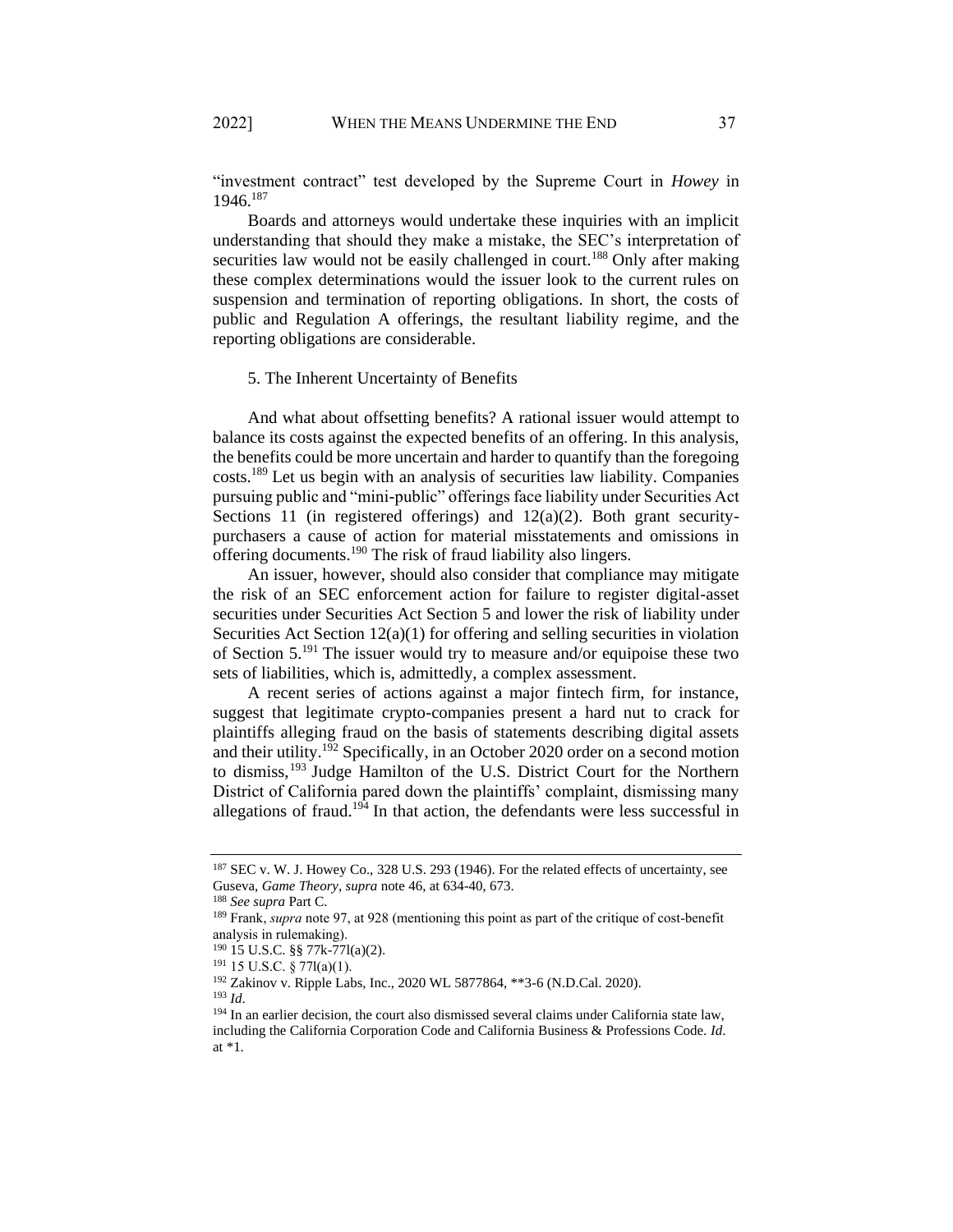their motions to dismiss the claims concerning unregistered securities offered and sold in violation of Section  $5^{195}$  From this and similar actions, an average crypto-firm may infer that the Securities Act exposes crypto-issuers to a serious liability risk.

The SEC's follow-on action, filed on December 22, 2020, lends support to this panoramic assessment. In its complaint, the SEC did not even make any allegations of fraud but charged the defendants with offering and selling securities in violation of the registration provisions of the Securities Act.<sup>196</sup> Consequently, compliance with the Securities Act's registration provisions and exemptions may be, but only may be, net-beneficial from an individual issuer's perspective. I do not want to draw conjectural generalizations because each inquiry is fact-specific, and because issuers can look to various exemptions from registration.<sup>197</sup>

The other purported advantages of registered and Regulation A offerings are rooted in the presumption that issuer disclosure is typically associated with lower agency costs and information asymmetry, cumulating into better access to public investors and a lower cost of capital. <sup>198</sup> In crypto, this presumption has yet to be proven empirically. Dozens of articles on cryptoofferings examine mainly voluntary disclosure by crypto-issuers,<sup>199</sup> meaning that the economic benefits of *mandatory* disclosure are not yet formally quantified. Some empiricists have even suggested that crypto-markets do not react positively to securities regulation and/or are not fully sensitive to its purported protections.<sup>200</sup>

<span id="page-37-0"></span>Germane anecdotal evidence, albeit unreliable, is informative: One of the first Regulation A issuers, Blockstack, planned to raise up to \$40,000,000 in its July 2019 Tier 2 Offering. <sup>201</sup> Its first semiannual report showed,

<sup>195</sup> *Id*. at \*13.

<sup>196</sup> Ripple Complaint, s*upra* not[e 69,](#page-11-0) ¶¶ 394-404; 15 U.S.C. §§ 77e(a), (c). The SEC also claimed that the executives of Ripple were liable as control persons under 15 U.S.C. § 77o(b).

<sup>197</sup> *See infra* Part E.

<sup>198</sup> This is a typical consequence of initial and periodic disclosures. *See, e.g.,* Fox, *Retaining Mandatory Securities Disclosure, supra* note [130,](#page-24-1) at 1365–67 ("[W]ithout [mandatory disclosure], the market knows that managers will be subsequently tempted to switch to a lower disclosure regime and thus the market will discount the share price at the time of the IPO to reflect this possibility.").

<sup>199</sup> Ofir & Sadeh, *supra* not[e 112,](#page-21-0) at 24-32, 44 (summarizing empirical papers).

<sup>&</sup>lt;sup>200</sup> There are multiple empirical papers on ICOs, and their conclusions on the impact of law are not uniform. *See generally* Jeroen Koenraadt & Edith Leung, *The Impact of Transparency on Investor Reactions to Crypto Token Regulation*, VAND. J. TRANSNAT'L L. (forthcoming 2021), https://papers.ssrn.com/sol3/papers.cfm?abstract\_id=3339197 (finding that securities regulation may be net costly); Giancarlo Giudici & Saman Adhami, *The Impact of Governance Signals on ICO Fundraising Success,* 46 J. IND'L & BUS. ECON. 283, 290-310 (2019) [hereinafter Giudici & Adhami, *Governance Signals*] (suggesting that markets do not perceive jurisdictional choice as a positive signal). For a literature review, see Ofir & Sadeh, *supra* not[e 112;](#page-21-0) Moxoto et al., *supra* note [4,](#page-2-0) at 4182. <sup>201</sup> Blockstack Circular, *supra* not[e 156,](#page-29-0) at 1-2.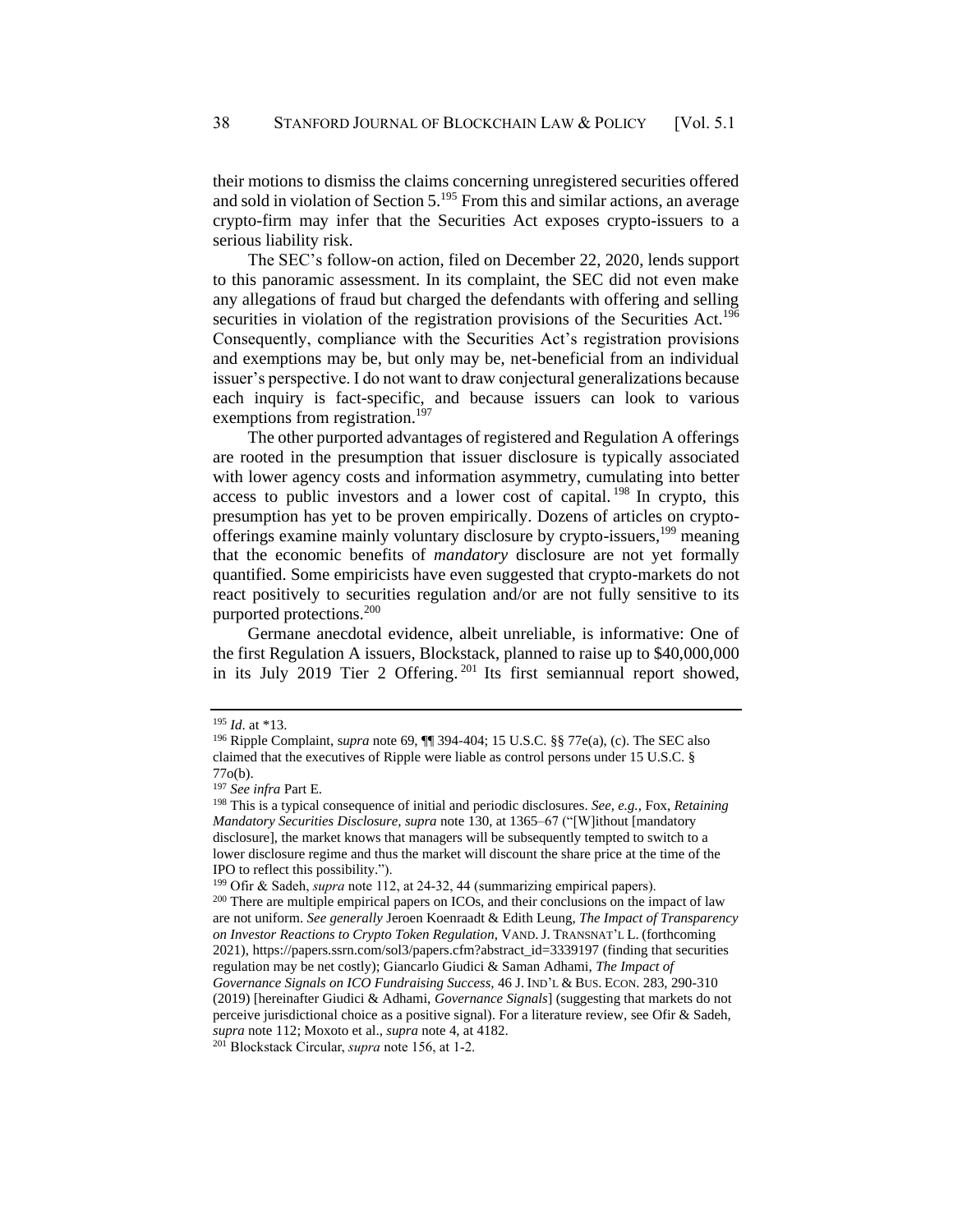however, that the issuer had raised only \$15.5 million.<sup>202</sup> There, of course, could be temporary delays with Blockstack's project, $203$  or other factors at play. We also lack a counterfactual. Would Blockstack have raised more capital had it structured its offering abroad in a crypto-friendly jurisdiction or under Regulation D? Would Blockstack have raised more capital if it had done an IPO, because Regulation A had long been deemed an ugly distant cousin of public offerings?<sup>204</sup> Was it about the first-mover disadvantage?

It is easy to engage in a simulation heuristic in this and similar cases. Instead, we need (and lack) reliable data on registered and Regulation A crypto-offerings and their effect on the amount of raised capital, the cost of capital, liquidity, and returns. For their part, crypto-issuers would be more willing to incur the costs associated with public offerings if they could determine the resultant net payoffs.

In addition to the lack of data, the other variable that interferes with this analysis is the pure-information environment of cryptoassets. If the maxim of a market is that investors have access to the underlying publicly available data, then the market is less dependent on and in need of the SEC mandatory integrated disclosure system under the Securities Act and the Exchange Act.

If market participants *expect* that digital-asset issuers provide only a fraction of material information, the market should shift its focus to the variables observable outside of issuer reports and financial statements. To name a few examples, the value of cryptoassets may depend on the network effect, adoption by users, developer activity, network and product functionality, decentralization, listing and liquidity, scalability, and other factors, many of which are objective facts and public information accessible

<sup>202</sup> Blockstack PBC, Form 1-SA, Semiannual Report (Sept. 27, 2019), at 1, 7, https://www.sec.gov/Archives/edgar/data/1693656/000110465919051845/a19-

<sup>18670</sup>\_11sa.htm. The notes to Consolidated Financial Statements in the Report state that "[i]n July 2019, the Securities and Exchange Commission qualified the Company's offering statement to sell Stacks Tokens in a public offering pursuant to Tier 2 of Regulation A (the "Regulation A Sale"). The Company offered up to 140,333,333 Stacks Tokens (including 78,333,333 to voucher-holders at a price of \$0.12 per token) for an aggregate amount of \$28.0 million for the cash offering of the Regulation A Sale. The cash offering ended on September 9, 2019 and the Company sold approximately 74.3 million tokens and generated proceeds of \$15.5 million...." *Id.* n. 6.

<sup>203</sup> *See, e.g.,* Danny Nelson, *Blockstack Ran on Token Sales in 2019, Says Latest SEC Filing,* COINDESK (Apr. 30, 2020, 4:00 AM), https://coindesk.com/business/2020/04/30/blockstackran-on-token-sales-in-2019-says-latest-sec-filing (last updated Sept. 14, 2021).

<sup>204</sup> *See, e.g.*, Lookback Study, *supra* note [37,](#page-7-1) at 13-15 (observing that many Regulation A issuances are "best-efforts, self-underwritten offerings with limited institutional participation" and with low liquidity). For the data on offerings, see Release No. 33-10763, *supra* not[e 113,](#page-22-1) at 9.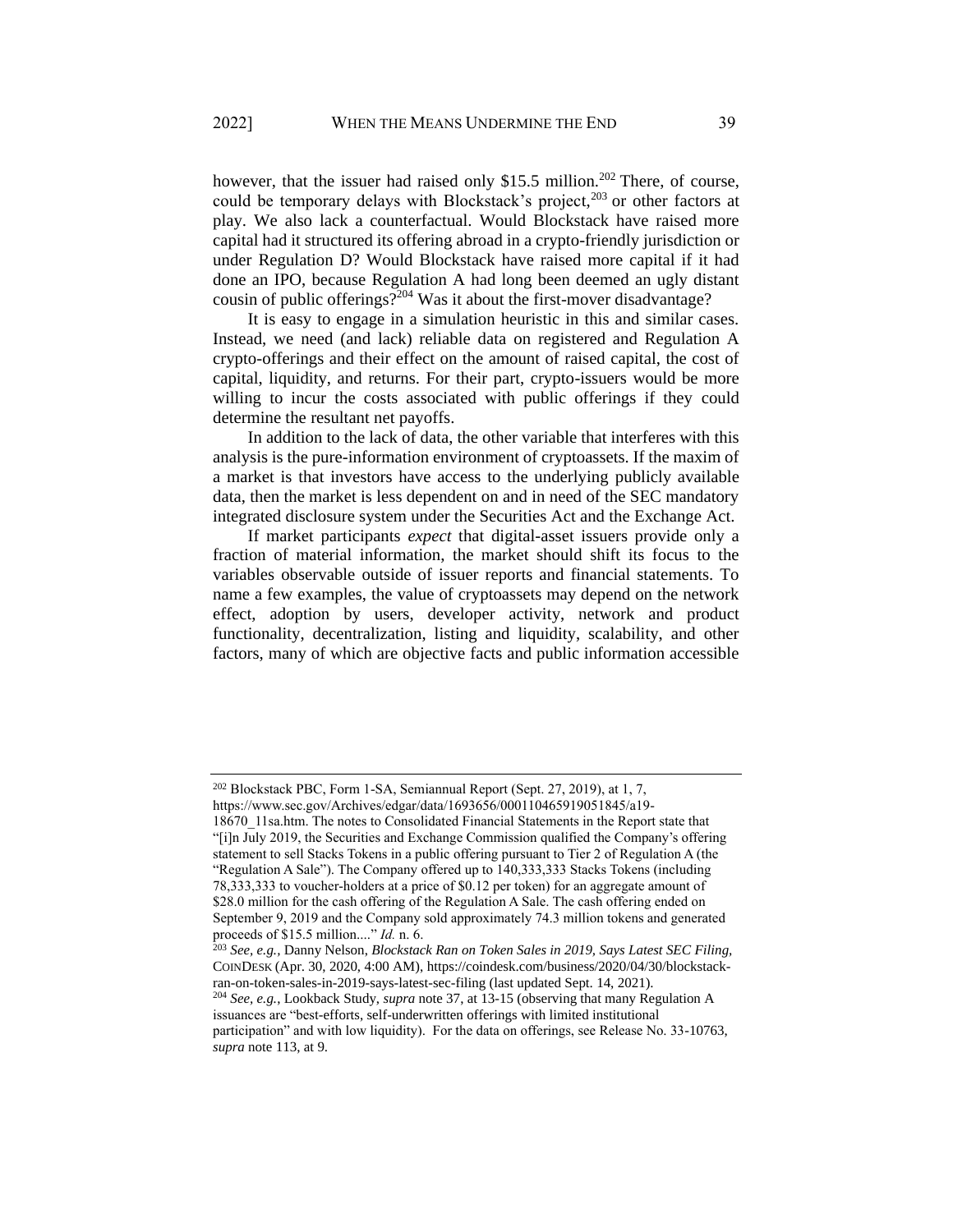through alternative data feeds, $205$  and some of which may be outside issuers' control.<sup>206</sup>

By contrast, disclosures within the control of issuers may be simply irrelevant. A pertinent example is corporate governance, communications between boards and equity-holders, proxy rules, and voting procedures.<sup>207</sup> For instance, a promoter floating financial instruments giving access to a decentralized autonomous organization ("DAO") or a decentralized finance application could envision that the code and the partnership-like community would replace legacy corporate governance arrangements and bylaws.<sup>208</sup> This change not only raises corporate law questions but also requires reporting adjustments.

The old accounting and financial statement rules may also be off the mark. Digital-asset startups (and even more mature crypto-companies) may not have voluminous historical financial information to share with investors. Their assets are their code, talent, network, and reputation. The source code underlying cryptoassets is an intangible asset, whose valuation is always opaque. Cryptoassets depend on relevant security protocols ensuring longterm asset safety and operation, the future use of the assets and/or platform, the network effect, the replication of the technology by competitors, secondary market trading, the quality of pre-launch audit, and other factors.<sup>209</sup> Accounting tools and generally accepted accounting principles have not been designed with these factors and analyses in mind, which may lead to information losses from this adaptive incongruence, require coordination between accountants and tech experts, and make conventional issuer disclosure less relevant to investors. Even the SEC acknowledges that some disclosure rules date "back to a time when companies relied significantly on plant, property, and equipment to drive value."<sup>210</sup>

<sup>205</sup> For related examples, see Yadav, *supra* not[e 92,](#page-18-0) at 1131.

<sup>206</sup> For specific examples and literature review, see Ofir & Sadeh, *supra* not[e 112;](#page-21-0) Moxoto et al., *supra* not[e 4,](#page-2-0) at 4179-80; *Sec. & Exch. Comm'n v. Telegram Grp. Inc.,* 448 F.Supp.3d at 362-63 ; Expert Rebuttal Report of Stephen McKeon at 16-19, U.S. Sec. & Exch. Comm'n v. Telegram Grp. Inc., 448 F.Supp.3d 352 (S.D.N.Y. Jan. 15, 2020) (No. 19-cv-9439(PKC)). <sup>207</sup> For discussion of relevant arguments and governance structures, see, e.g., Brummer et al., *supra* not[e 102,](#page-20-0) at 19-21.

<sup>208</sup> *See generally* PRIMAVERA DE FILIPPI & AARON WRIGHT, BLOCKCHAIN AND THE LAW: THE RULE OF CODE 148–52 (2018); The DAO Report, *supra* note 84, at 4-8 (describing DAO governance and voting); Reyes, *Rockefeller, supra* note [110,](#page-21-2) at 387-89, 391-400, 416-17 (discussing the partnership and business trust approaches to DAOs); Guseva, *A Conceptual Framework, supra* note [4,](#page-2-0) at 205 (discussing MakerDAO). MakerDAO is a quasi-bank with its own stable cryptocurrency. MakerDAO, Whitepaper, *The Maker Protocol: MakerDAO's Multi-Collateral Dai (MCD) System*,<https://makerdao.com/en/whitepaper/#evolving-oracles> (last accessed on Dec. 9, 2020).

<sup>209</sup> *Supra* note 206.

<sup>210</sup> Release No. 33-10668, *supra* not[e 129,](#page-24-0) at 48; *see also* Brummer et al., *supra* note [102,](#page-20-0) at 17.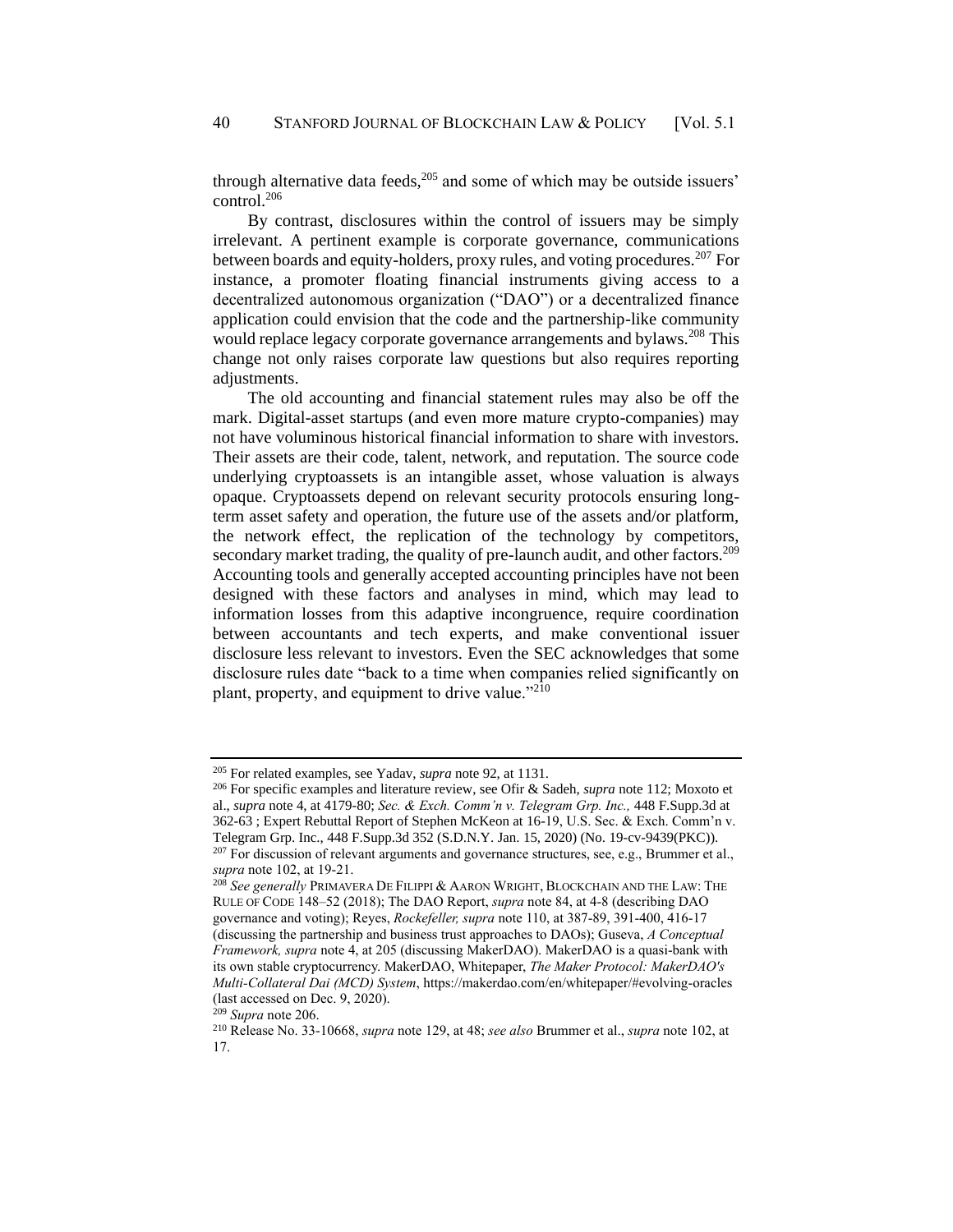<span id="page-40-0"></span>Another example of irrelevance is the rules on securities description. Recall that these rules require that unusual financial instruments be described in a manner "comparable" to the well-known species such as debt and equity.<sup>211</sup> For one, the diverse and evolving array of cryptoassets may not be easily analogized with traditional securities.<sup>212</sup> Even if issuers can draft comparable descriptions, these statements may not produce tangible benefits in the market where crypto-investors are risk-takers, tech-enthusiasts, professionals, and expert institutions.<sup>213</sup> Furthermore, crypto-investors may be interested in the brand-new financial instruments precisely because they are not traditional bonds and equity, help to diversify away the risks associated with the legacy capital markets, and/or allow for speculation. It is important to first determine who the investors are before assuming that they need a generic level of protection designed for an average conventional investor.

A caveat is in order: this is not to say that all mandatory disclosure has no place in crypto-markets. An apropos example is the amended rules expanding human capital reporting. In August 2020, the SEC supplemented the previous rules targeting primarily directors and officers<sup>214</sup> with more principles-based guidelines.  $^{215}$  The 2020 amendments should enable investors to compare and contrast Item 101 (which is more principles-based and covers human capital resources) with Item 401 (which is more prescriptive and focuses on directors and executives). This approach should allow investors gain valuable insights into the issuers' broader human capital policies and objectives, as well as unique circumstances and risk profiles.<sup>216</sup>

The role of human capital in crypto is indeed paramount and instantiates an intersection of the past and the future. It hearkens to the original SEC disclosure rules that assumed that investors were more interested in "the incentive structure facing the seller, typically a corporate promoter… than… the characteristics of the company being floated."<sup>217</sup> In the same vein, today's

<sup>211</sup> 17 C.F.R. § 229.202 (2021); *see also supra* Section D(3).

<sup>212</sup> For a general analysis and literature review, see, e.g., Guseva, *A Conceptual Framework*, *supra* not[e 4,](#page-2-0) at 175-79.

 $213$  Crypto-investors are a heterogenous group. In addition to professional investors, retail investors also participate in the cryptoasset market. A 2020 report by the UK Financial Conduct Authority states that most consumers understood the risks of cryptocurrencies and had some knowledge of technology. FINANCIAL CONDUCT AUTHORITY at 5, 10-11, CRYPTOASSET CONSUMER RESEARCH 2020, (June 30, 2020),

https://www.fca.org.uk/publication/research/research-note-cryptoasset-consumer-research-2020.pdf. These results point at either some level of sophistication or the overconfidence bias.

<sup>214</sup> 17 C.F.R. § 229.401 (2021).

<sup>215</sup> 85 Fed. Reg. 63726-29 (Oct. 8, 2020).

<sup>216</sup> *See, e.g.*, Release No. 33-10668, *supra* note [129,](#page-24-0) at 6-7, 44; U.S. SEC. & EXCH. COMM'N, REPORT ON REVIEW OF DISCLOSURE REQUIREMENTS IN REGULATION S-K (2013),

https://www.sec.gov/news/studies/2013/reg-sk-disclosure-requirements-review.pdf. <sup>217</sup> Mahoney, *supra* note 165, at 741.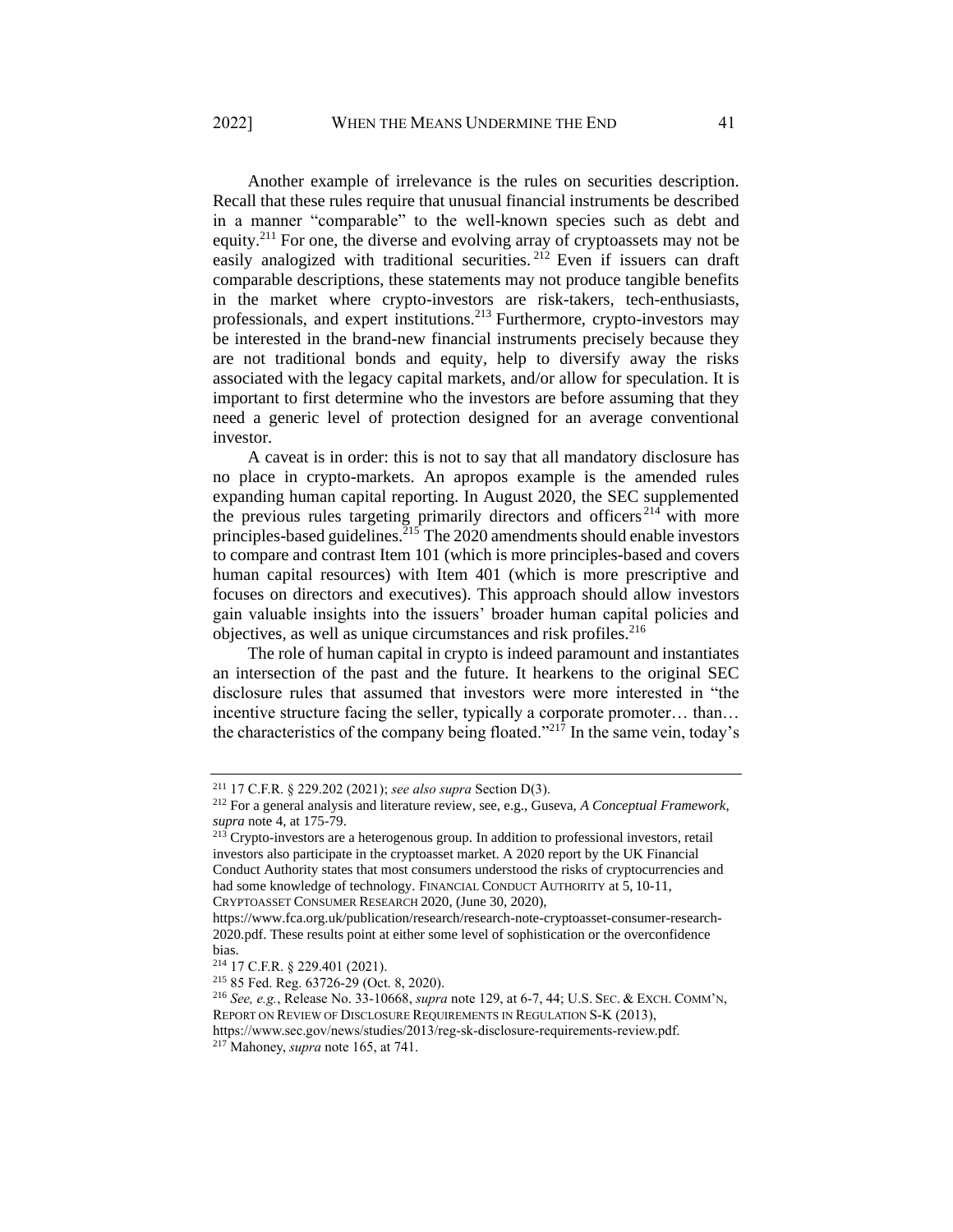<span id="page-41-1"></span><span id="page-41-0"></span>crypto-investors put considerable store in the reputation of the promoter's team and care about their incentives.<sup>218</sup> The reason is that the ultimate projects are innovative and often unpredictable, and their success depends entirely on the abilities and adequate incentives of the developers.<sup>219</sup> To the extent that mandatory standardized disclosure reduces the costs of searching, comparing, and verifying the information about issuers, it should generate efficiencies.<sup>220</sup>

It is important to understand, however, that not all regulations are relevant to crypto-entrepreneurs and crypto-investors, and that issuer compliance with the Securities Act registration and the Exchange Act reporting rules and, consequently, their enforcement may fail to generate investor benefits comparable to those in legacy markets. When investors do not realize the full benefits from mandatory disclosure, they may be less likely to reward issuers for compliance. This shortage of investor benefits and issuer payoffs catalyzes a feedback loop dampening crypto-firms' incentives to pursue costly public (or "mini-public") offerings. On balance, it is not surprising that cryptoasset issuers should prefer private placements. This outcome is *ex ante* foreseeable and results from the current structure of securities law.

### E. ISSUERS' PREFERENCES: PRIVATE PLACEMENTS

<sup>218</sup> *See, e.g.*, Sabrina T. Howell et al., *Initial Coin Offerings: Financing Growth with Cryptocurrency Token Sales* 4, 26-28 (NBER, Working Paper No. 24774, 2019), http://www.nber.org/papers/w24774; Giudici & Adhami, *Governance Signals*, *supra* note [200;](#page-37-0) Bourveau et al., *supra* note 117, at 36; Paul P. Momtaz, *Initial Coin Offerings* 4-5, 12- 14 (2019), https://papers.ssrn.com/sol3/papers.cfm?abstract\_id=3166709; Paul P. Momtaz, *Entrepreneurial Finance and Moral Hazard: Evidence from Token Offerings* (Feb. 27, 2019) (unpublished manuscript) (*available at*

https://papers.ssrn.com/sol3/papers.cfm?abstract\_id=3343912) [hereinafter Momtaz, *Moral Hazard*]; Paul P. Momtaz et al., *Token Offerings: A Revolution in Corporate Finance?*, 49 CAPCO INST. J. FIN. TRANSFORMATION 32 (2019) [hereinafter Momtaz, *Revolution*]. *See also*  Brief of Amicus Curiae, the TON Community Foundation in Support of Telegram Group Inc. and TON Issuer Inc. at 19, U.S. Sec. & Exch. Comm'n v. Telegram Grp. Inc., 448 F.Supp.3d 352 (S.D.N.Y. Feb. 14, 2020) (No. 19-cv-9439(PKC)) ("Community trusts Pavel and Nikolai Durov who had previously created the product (Telegram messenger) used by millions of people and known for years of its efficient and secure performance."); Plaintiff Securities and Exchange Commission's Memorandum of Law in Support of Its Motion of Summary Judgment at 15, U.S. Sec. & Exch. Comm'n v. Telegram Grp. Inc., 448 F.Supp.3d 352 (S.D.N.Y. Jan. 15, 2020) (No. 19-cv-9439(PKC)) ("One of Durov's friends told him, for example, that he felt it was important for the 'employees and developers' to be 'subject to the same lockup restrictions as the investors.' The friend explained that…it 'would help to know to ensure your stake is as I assume it is fundamental [sic] aligned with the success of TON (more is better!)."").

 $^{219}$  This presumption is well-established in startup financing. Edward G. Fox, Merritt B. Fox & Ronald J. Gilson, *Economic Crisis and the Integration of Law and Finance,* 116 COLUM. L. REV. 325, 344 (2016).

 $220$  In the first crypto-offerings, information asymmetry and disclosure variability were serious problems. Ofir & Sadeh, *supra* note [112,](#page-21-0) at 43-48; Bourveau et al., *supra* note [117,](#page-22-2) at 19; Klayman, *supra* not[e 139,](#page-26-0) at 64; Cohney et al., *supra* note [61,](#page-10-0) at 609.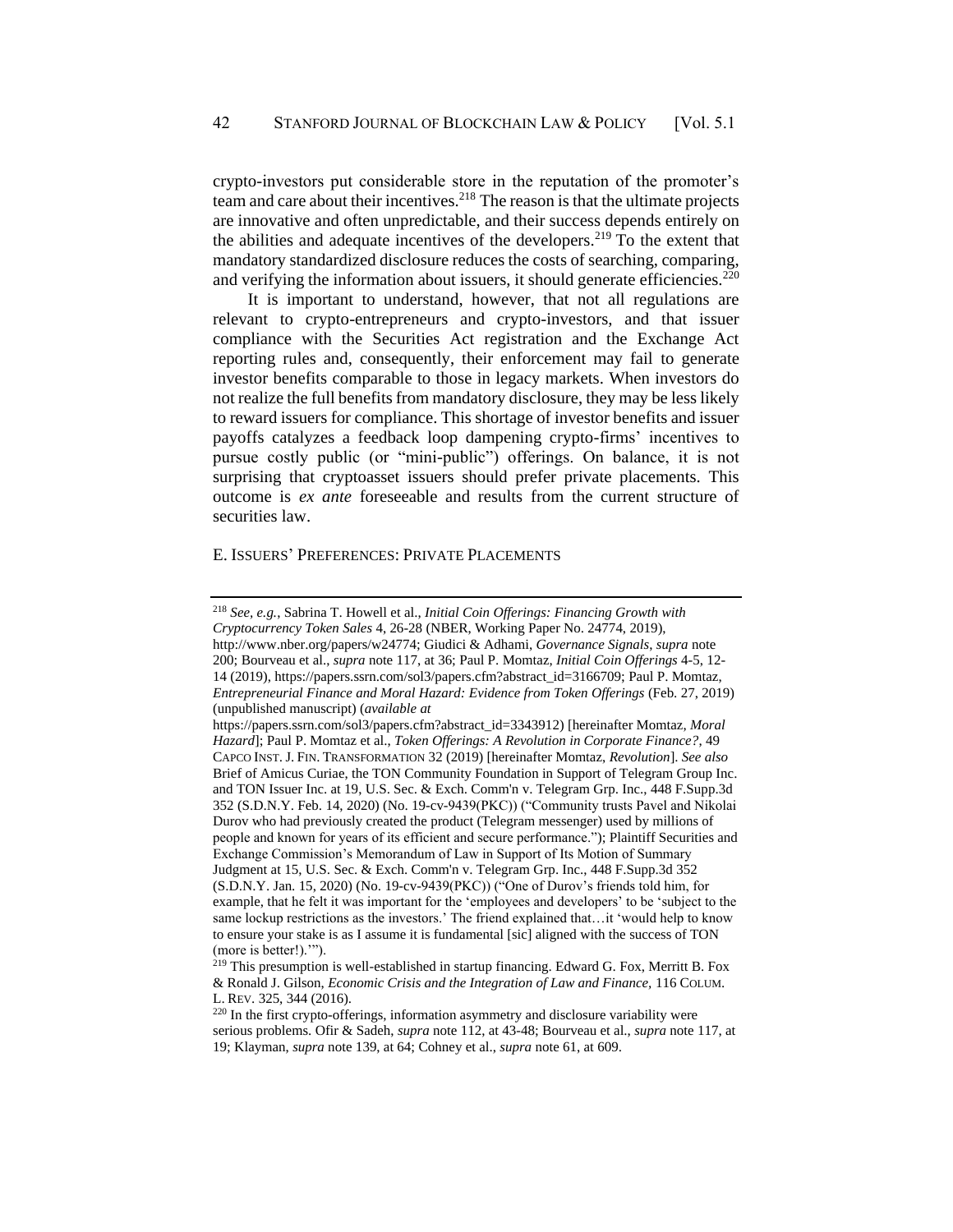If crypto-issuers surmise that the payoffs from public offerings are negative more often than not, they will be driven away from public distributions toward alternatives such as private placements.<sup>221</sup> Regulation D, the most popular exemption, reduces the costs of compliance and resolves, *inter alia,* the above-discussed timing and opportunity cost concerns. By way of example, there is no qualification or regulatory review of placement memoranda by the SEC, and an issuer merely files a very limited in substance Form  $D^{222}$  within 15 days after sale.<sup>223</sup>

On the disclosure side, issuers face an obligation to provide nonfinancial and specified financial information only to *non-accredited* investors who do not meet certain income, net worth, investment, and asset requirements.<sup>224</sup> Even conventional issuers, however, rarely sell Regulation  $D$  securities to non-accredited investors.<sup>225</sup> For digital-asset firms, this limited mandatory disclosure requirement should also be moot for the following reasons: Crypto-firms advertise their offerings broadly and through social media, <sup>226</sup> which has been associated with better chances of offering completion, future employment, and higher asset liquidity.  $227$  These mechanisms qualify as "general solicitation," which means that only accredited investors can purchase such securities (that is, if the issuer wants to stay compliant with Regulation D). $^{228}$ 

Central to issuers' costs in private placements, therefore, is the definition of *accredited investor* and the requirement to verify that all purchasers are accredited.<sup>229</sup> The verification process is complex and often necessitates the

<sup>&</sup>lt;sup>221</sup> Another alternative is technologies that put crypto-projects outside the securities law perimeter. An example is decentralized finance discussed in *supra* Part C*.*

<sup>222</sup> *See, e.g.*, Jennifer S. Fan, *Regulating Unicorns: Disclosure and the New Private Economy*, 57 B.C. L. REV. 583, 593 (2016).

 $223$  U.S. Sec. & Exch. Comm'n, Filing a Form D Notice (May 19, 2020),

[https://www.sec.gov/smallbusiness/exemptofferings/formd;](https://www.sec.gov/smallbusiness/exemptofferings/formd) U.S. Sec. & Exch. Comm'n, Form D, General Instructions (2021)[, https://www.sec.gov/about/forms/formd.pdf.](https://www.sec.gov/about/forms/formd.pdf) <sup>224</sup> 17 C.F.R. § 230.502(b) (2021).

<sup>225</sup> Release No. 33-10734, *supra* not[e 36,](#page-7-2) at 105 (estimating that in in 2013-2018, even outside of Rule 506(c), "only 6% of the offerings… under Rule 506(b) included nonaccredited investor purchasers.").

<sup>226</sup> *See, e.g.*, Mathieu Chanson et al., *Initial Coin Offerings (ICOs): The Role of Social Media for Organizational Legitimacy and Underpricing* 6 (2018) (unpublished manuscript) (*available at* 

https://pdfs.semanticscholar.org/6b7e/bf91cdc67d80c20d1d1f554b4801f9711c32.pdf); Lauren Rhue, *Trust Is All You Need: An Empirical Exploration of Initial Coin Offers (ICOs) and ICO Reputation Scores* 8 (May 16, 2018) (unpublished manuscript) (*available at* [https://ssrn.com/abstract=3179723\)](https://ssrn.com/abstract=3179723); Howell et al., *supra* note [218,](#page-41-0) at 16.

<sup>227</sup> *See, e.g.*, Bourveau et al., *supra* note 117, at 5, 25; Howell et al., *supra* note [218,](#page-41-0) at 34. <sup>228</sup> 17 CFR § 230.506(c) (2021).

<sup>229</sup> *See, e.g.*, Usha Rodrigues, *In Search of Safe Harbor: Suggestions for the New Rule 506(c),* 66 VAND. L. REV. EN BANC 29, 36-39 (2013).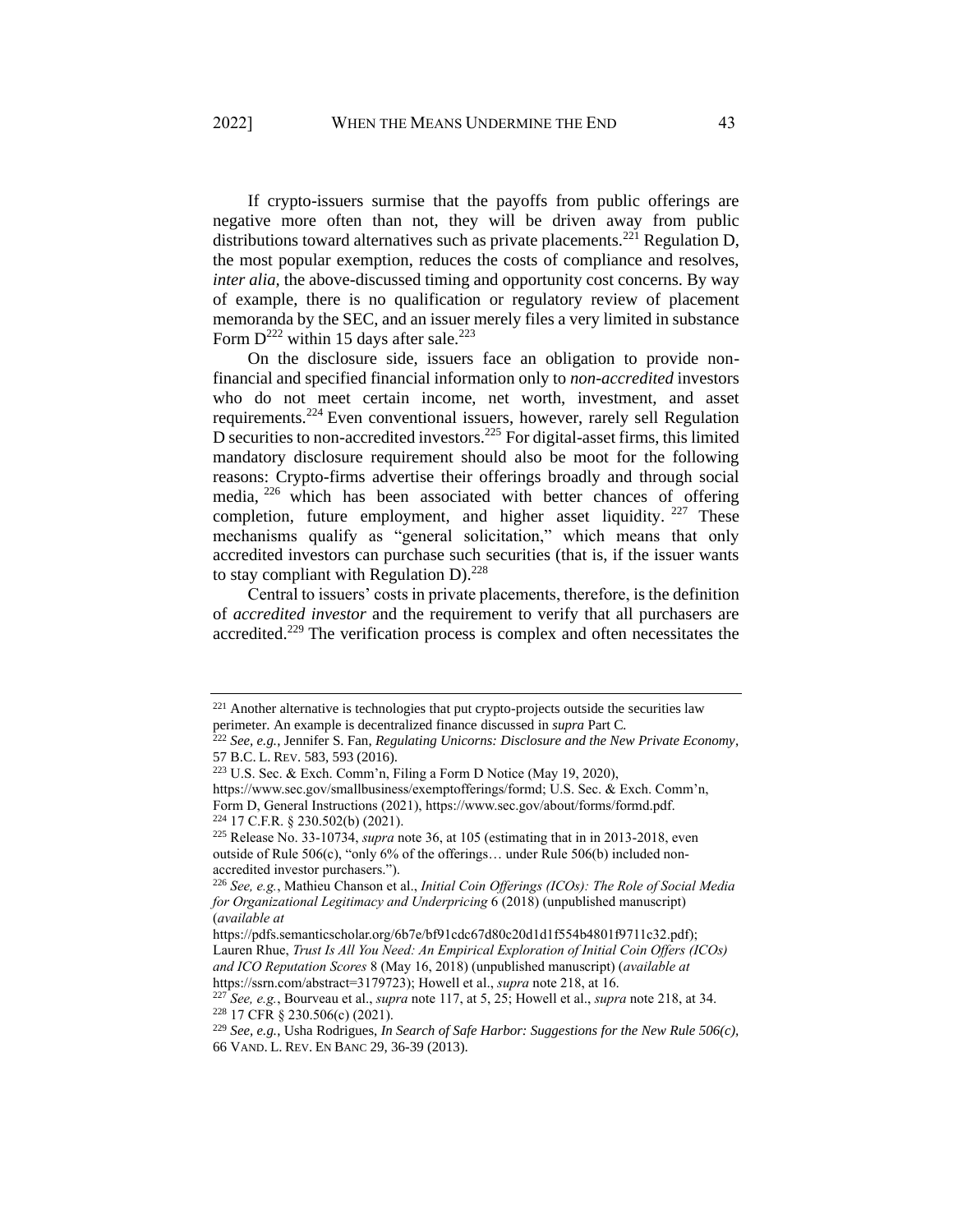use of intermediaries.<sup>230</sup> Mistakes are costly because the SEC has already initiated Regulation D enforcement actions related to verification errors by crypto-firms.<sup>231</sup> Yet, Regulation D placements are not subject to the same liability provisions as registered offerings,  $^{232}$  and Regulation D still offers less expensive compliance options.

The 2020 reforms should make private placements even more appealing to crypto-firms. For example, the 2020 Final Release sent a policy signal emphasizing that verification of the investor status should be *principlesbased*, and that the Regulation offered non-exclusive examples.<sup>233</sup> Depending on the future implementation of this policy commitment, issuers may enjoy more control over their selected verification methods and, consequently, the costs of their offerings. To name a few other cost-reducing changes, the reforms add anti-integration rules,  $234$  enable issuers to run concomitant offerings to investors in the U.S. and offshore,  $^{235}$  introduce "demo days," $^{236}$ and permit issuers to more broadly "test the waters" before determining an exemption for their actual offering.<sup>237</sup>

Although it is possible that the SEC under Chair Gensler will revisit some of these reforms,  $238$  the current regime is favorable to innovative firms in such competitive and time-sensitive industries as fintech. Having a more cost-effective vehicle to promptly raise capital in the U.S. and abroad should profit developers seeking funding. Issuers now may gauge the future demand for their securities and, if the prospective demand is insufficient, swiftly pivot, modify their projects, and look to alternate sources of capital.

The SEC concatenated these supply-side reforms with the new rules expanding the definition of "accredited investor."<sup>239</sup> Having more prospective accredited purchasers, *ceteris paribus,* moves the demand curve, strengthens investor competition, and may increase the price investors are willing to pay

<sup>230</sup> *See, e.g.,* Dale A. Oesterle, *Intermediaries in Internet Offerings: The Future is Here*, 50 WAKE FOREST L. REV. 533 (2015); *see also* Release No. 33-10734, *supra* not[e 36,](#page-7-2) at 117-118 n.281; Release No. 33-10763, *supra* note [113,](#page-22-1) at 86-88.

<sup>231</sup> An example was an action against SimplyVital, which conducted an initial coin offering. In the Matter of SimplyVital Health, Inc., Securities Act Release No. 10671, 2019 WL 3780055 (Aug. 12, 2019).

<sup>232</sup> *See, e.g.*, SEC OFFICE OF INVESTOR EDUCATION AND ADVOCACY, INVESTOR ALERT: PRIVATE PLACEMENTS UNDER REGULATION D (Sept. 24, 2014),

https://www.sec.gov/oiea/investor-alerts-bulletins/ib\_privateplacements.html.

<sup>233</sup> Release No. 33-10884, *supra* note 113, at 104-111.

<sup>234</sup> *Id.* at 17-75.

<sup>235</sup> *Id.*

<sup>236</sup> *Id.* at 76-85.

<sup>237</sup> *Id.* at 89-90, 226-27; 17 C.F.R. § 230.241 (2021).

<sup>238</sup> SEC, *Rulemaking List*, *supra* not[e 35.](#page-6-0)

<sup>239</sup> U.S. Sec. & Exch. Comm'n, Release No. 33-10824 (Aug. 26, 2020),

https://www.sec.gov/rules/final/2020/33-10824.pdf; 85 Fed. Reg. 64277 (Oct. 9, 2020).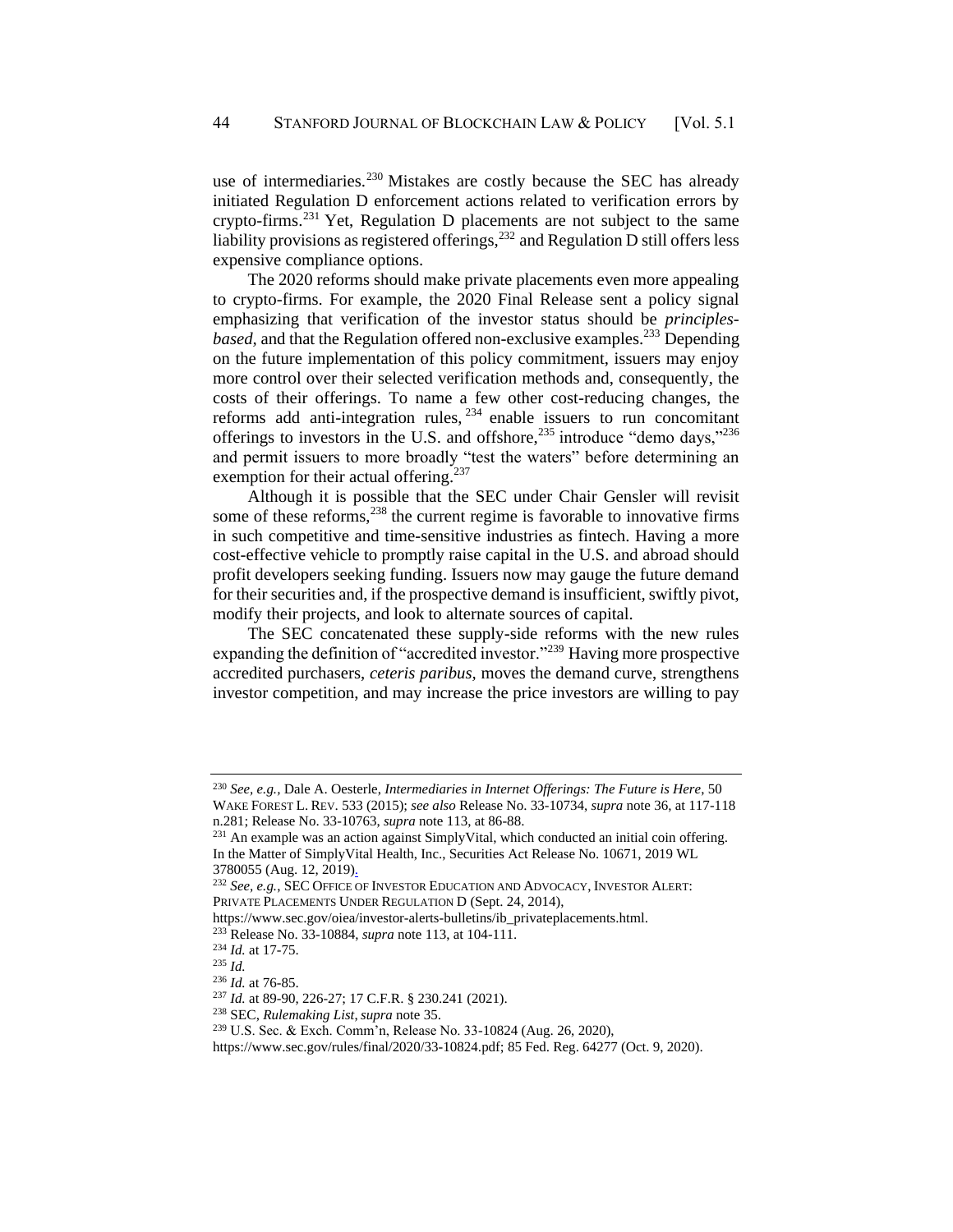for securities, <sup>240</sup> thus lowering the cost of capital for firms. In other words, these reforms should allow issuers to raise capital faster and tap larger cohorts of accredited investors. Note that these benefits will accrue to issuers without any additional disclosure obligations or expensive reporting and compliance. Logically, Regulation D should remain the favored exemption for cryptofirms.

F. THE FUNDAMENTAL DISCONNECT BETWEEN THE STATUTORY GOALS AND **ENFORCEMENT** 

#### 1. Doubtful Investor Sophistication

As the preceding Section demonstrates, the current status quo rooted in private placements is the optimal and preferred option for crypto-issuers. But is it likewise profitable for crypto-investors, whose protection is the chief statutory objective of the Commission? For one thing, all markets axiomatically benefit from information, $241$  and a well-known downside of conventional privately placed securities is information asymmetry and illiquidity. <sup>242</sup> Even though private placements give investors access to possibly high-growth, high-performance investment opportunities, <sup>243</sup> this access is accompanied by risk.

Does the pure-information environment where crypto-investors have access to the code, i.e*.,* the main asset of firms, override these problems? Not necessarily. Although highly informative, the pure-information model does not guarantee that investors do not need or rely on issuer information, only that material crypto-issuer disclosure may not fit within the rules prescribed by the Commission in registered offerings and that the code and other relevant data are often publicly available.

Even with blockchain transparency and code disclosure, investors in private crypto-placements must be sophisticated enough to understand which data an issuer has in its possession and possibly wishes to conceal, the nature of the projects, and which questions to ask to elicit disclosure when necessary.<sup>244</sup> Only then can they appropriately negotiate for relevant offering

<sup>240</sup> Release No. 33-10734, *supra* not[e 36,](#page-7-2) at 107-132. These arguments apply to both Regulation D and Regulation A. Regulation A imposes an investment limit on non-accredited investors if the offered securities are not listed on an exchange. 17 C.F.R.  $\S 230.251(d)(2)$ (2021).

<sup>241</sup> Gilson & Kraakman, *supra* note 183.

<sup>242</sup> Release No. 33-10734, *supra* note [36,](#page-7-2) at 125-129.

<sup>243</sup> *Id.* at 121.

<sup>244</sup> *See, e.g.,* Baird et al., *supra* note 99, at 95-96, 317 (discussing voluntary disclosure, defining unravelling result, and emphasizing the propensity to disclose when information is verifiable and the uninformed knows that its counterparty has the information). Investors need to have a certain demand for information to incentivize additional disclosure by issuers.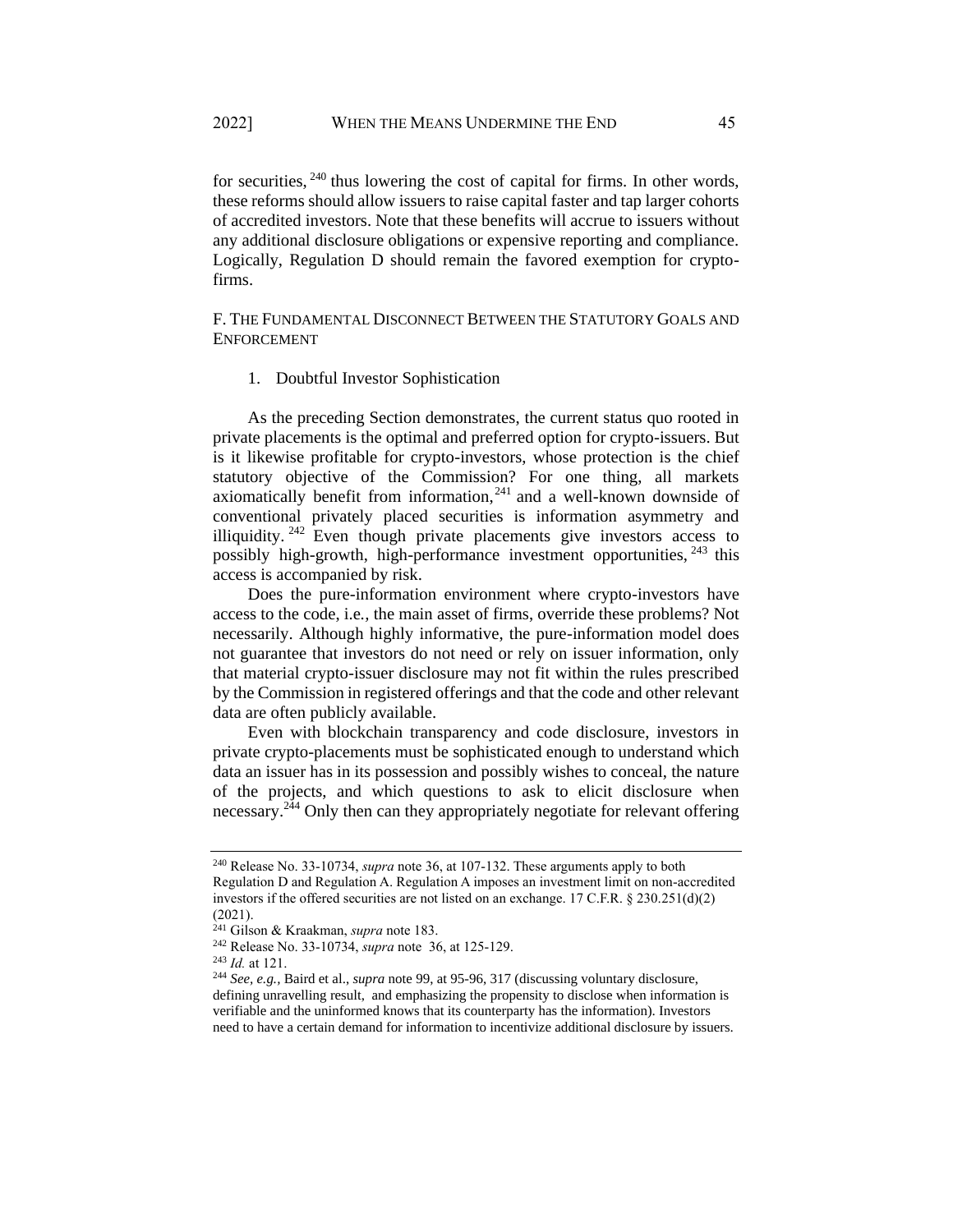<span id="page-45-1"></span>terms<sup>245</sup> and "fend for themselves,"  $246$  meaning that the securities laws' registration and reporting become unnecessary.

Unfortunately, it is questionable whether stereotypical Regulation D investors are sophisticated enough. Since the early days of private placements, "accredited investors" were supposed to be "persons [with the] financial sophistication and ability to sustain the risk of loss of investment or fend for themselves."<sup>247</sup> The ultimate proxies embedded in Regulation D, however, are limited to wealth, income, investments, and assets.<sup>248</sup> These metrics do not necessarily translate into investor sophistication and capacity to make appropriate inquiries.<sup>249</sup> Scholars observed over the years that wealth, for instance, was an imperfect vardstick for measuring sophistication.<sup>250</sup>

<span id="page-45-0"></span>Palmiter, *supra* not[e 13,](#page-4-2) at 4 ("[T]here is strong evidence that investor informational demands often propel issuers to provide disclosure at levels beyond that mandated – as a private, contractual matter.").

<sup>&</sup>lt;sup>245</sup> For a review of major contractual terms and major problems, see, e.g., Rodrigues, *Financial Contracting, supra* note 102, at 422-23, 434-38.

<sup>246</sup> S.E.C. v. Ralston Purina Co*.*, 346 U.S. 119, 125 (1953). "Congress did not design the securities laws to protect investors capable of protecting themselves." Edward Fletcher, *Sophisticated Investors Under the Federal Securities Laws,* 1988 DUKE L.J. 1081, 1133. *See also* Stephen Choi, *Regulating Investors Not Issuers: A Market-Based Proposal*, 88 CAL. L. REV. 279, 306 (2000).

<sup>&</sup>lt;sup>247</sup> Regulation D Revisions: Exemption for Certain Employee Benefit Plans, 52 Fed. Reg. 3015, 3017 (Jan. 30, 1987); Accredited Investor, *supra* not[e 37,](#page-7-1) at 88 ("The accredited investor concept… was designed to identify… a category of investors whose financial sophistication and ability to sustain the risk of loss of investment or ability to fend for themselves render the protections of registration unnecessary."). Ideally, accredited investors would have the ability to analyze the risks and rewards, allocate investments to mitigate risks, gain access to information about either the issuer or the investment, and bear the risk of loss. Release No. 33-10734, *supra* note [36,](#page-7-2) at 16.

<sup>248</sup> Release No. 33-10734, *supra* not[e 36,](#page-7-2) at 18-19, 21. A limited number of entities are accredited investor because of their status.

<sup>249</sup> *See, e.g.*, Usha Rodrigues, *Securities Law's Dirty Little Secret*, 81 FORDHAM L. REV. 3389, at 3418-25 (2013) [hereinafter Rodrigues, *Dirty Little Secret*] (discussing how the SEC equates wealth and sophistication and examining relevant scholarship); Joan MacLeod Heminway, 70 OKLA. L. REV. 189, 211 (2017) ("Accredited investors have the financial capacity to bear risk but may not have the capacity to acquire, understand, and efficaciously process the information necessary to optimal investment decision making."); Fox, *Truly New Securities, supra* not[e 130,](#page-24-1) at 721 ("[The] restriction does little to increase the percentage of buyers that would be sophisticated enough to do effective diligence on the quality of an issuer.").

<sup>250</sup> *See, e.g.*, Thompson & Langevoort, *supra* note [17,](#page-4-0) at 1610-19 (discussing possible concerns in Regulation D offerings and the accredited investor definition); Rodrigues, *Dirty Little Secret*, *supra* note [249,](#page-45-0) at 3418-25; Howard M. Friedman, *On Being Rich, Accredited, and Undiversified: The Lacunae in Contemporary Securities Regulation*, 47 OKLA. L. REV. 291, 299-300 (1994); Choi, *supra* not[e 246,](#page-45-1) at 311; Fontenay, *supra* note [18,](#page-5-1) at 467, 481 (discussing similar concerns in the context of privately placed shares and observing that "[t]he concept of an accredited investor was designed to be a proxy for investor sophistication, but in practice it captures investors…with financial means deemed sufficient to absorb a certain amount of losses"); Fletcher, *supra* not[e 246,](#page-45-1) 1124 (in various exemptions,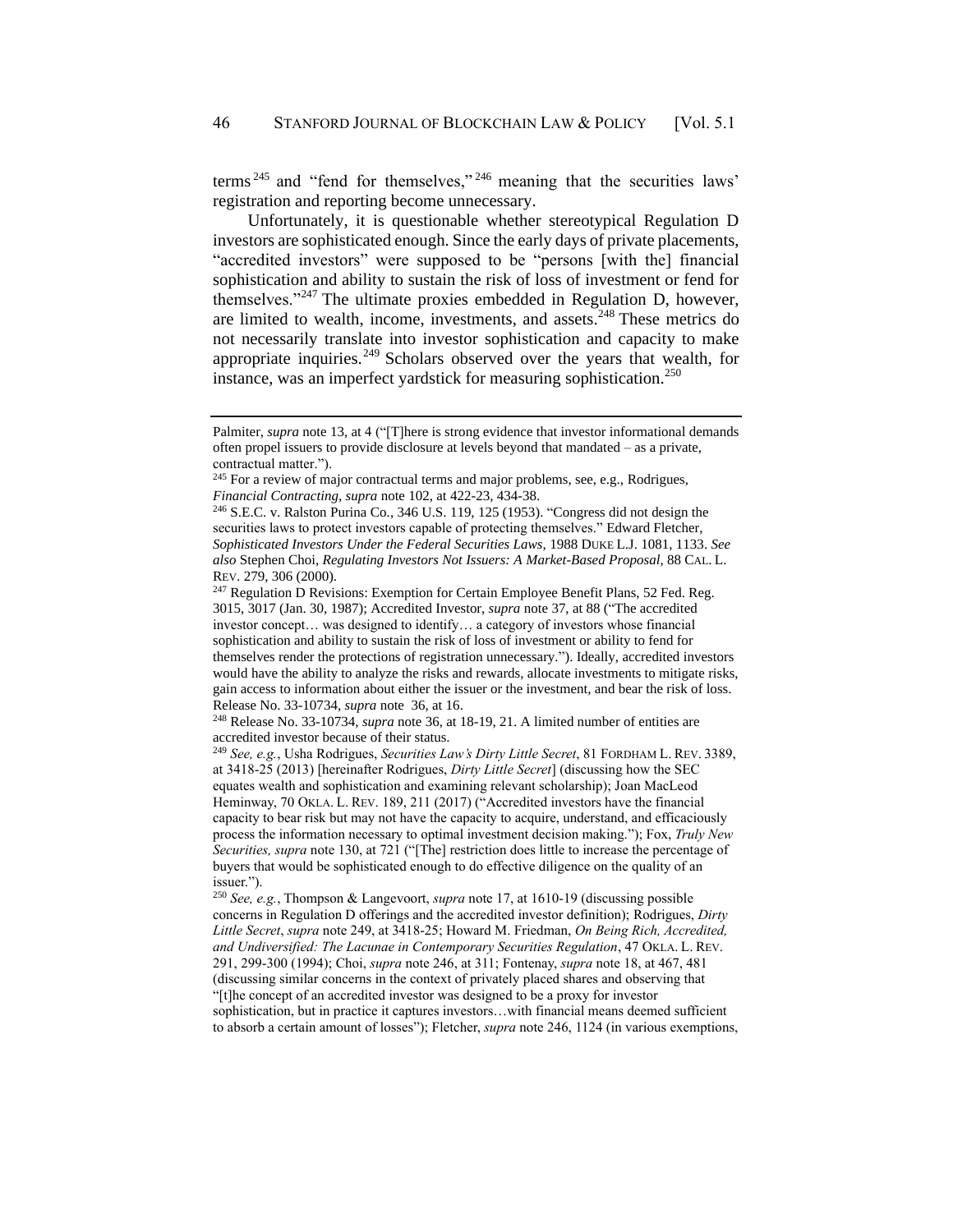The added concern in digital-asset markets is not merely the financial sophistication of investors but the complexity of the market for technology and financial innovations.<sup>251</sup> Various cohorts of crypto-investors may either lack the required technical knowledge to assess innovative projects or ignore the hard information—the code—disclosed by issuers.<sup>252</sup> Even sophisticated hedge fund managers, such as Mark Cuban, may make mistakes and invest in floundering and unaudited projects.<sup>253</sup>

A commonplace scenario may be illustrated as follows: Take a sophisticated but not yet wealthy PhD student with almost no assets and low income. With her computer engineering degree, she would be well-qualified to assess the technology and source code. Alas, under the current regulation, the student would be cut off from participating in many digital-asset placements under Regulation D.

Consider, in turn, a retired musician<sup>254</sup> with a net worth of \$1,200,000, i.e., an "accredited investor" under Regulation D.<sup>255</sup> Having read dazzling whitepapers and feeling overwhelmed by the information from multiple social media sources, the musician, a neophyte in crypto, might buy low-value securities in reliance on soft information, overpaying for the assets of low value and opaque quality. $256$ 

The less sophisticated investor may miss certain encoded features (or their absence) and bugs, rely on the naked representations made by zealous self-promoting developers, and overemphasize soft information without

<sup>&</sup>quot;the SEC assumes either that wealthy investors are always sophisticated or that they, no matter how naive, do not need the protection of the 1933 Act's registration provisions."). <sup>251</sup> Even the SEC admits that "financial product and process innovation over the past three decades have led to more complex financial markets." Accredited Investor, *supra* not[e 37,](#page-7-1) at 5.

<sup>252</sup> *See, e.g.,* Ofir & Sadeh, *supra* note [112,](#page-21-0) at 44-45, nn. 305-319 (summarizing the literature); Collao & Winship, *supra* not[e 108,](#page-21-1) at 732-33; L. Lin & D. Nestarcova, *Venture Capital in the Rise of Crypto Economy: Problems and Prospects,* 16 BERKELEY BUS. L.J. 533, 547, 554 (2019); Cohney et al., *supra* note [61,](#page-10-0) at 598, n.7. *But see* FINANCIAL CONDUCT AUTHORITY, *supra* not[e 213.](#page-40-0)

<sup>253</sup> *See, e.g.,* MacKenzie Sigalos, *Why the Crash of Crypto Token "Titan" That Burned Mark Cuban May Not Foretell Bitcoin Plunge,* CNBC (June 24, 2021, 8:53 AM),

https://www.cnbc.com/2021/06/24/why-titan-crypto-crash-that-burned-mark-cuban-may-notsignal-similar-bitcoin-plunge.html.

 $254$  For a relevant empirical review of financial literacy issues involving investor age, see, e.g., Michael Finke & Tao Guo, *The Unsophisticated "Sophisticated": Old Age and the Accredited Investors Definition* (Sept. 24, 2019) (unpublished manuscript) (*available at*  https://papers.ssrn.com/sol3/papers.cfm?abstract\_id=2634818).  $255$  17 C.F.R. § 230.501(a) (2021).

<sup>256</sup> These knowledge and sophistication problems are typical in capital market regulation. *See, e.g., supra* note 249; Choi, *supra* not[e 246,](#page-45-1) at 279, 310-11 ("The definition of an accredited investor... may treat otherwise financially sophisticated investors as nonaccredited, while treating financial neophytes as accredited."). Logically, the same reasoning should apply to technology.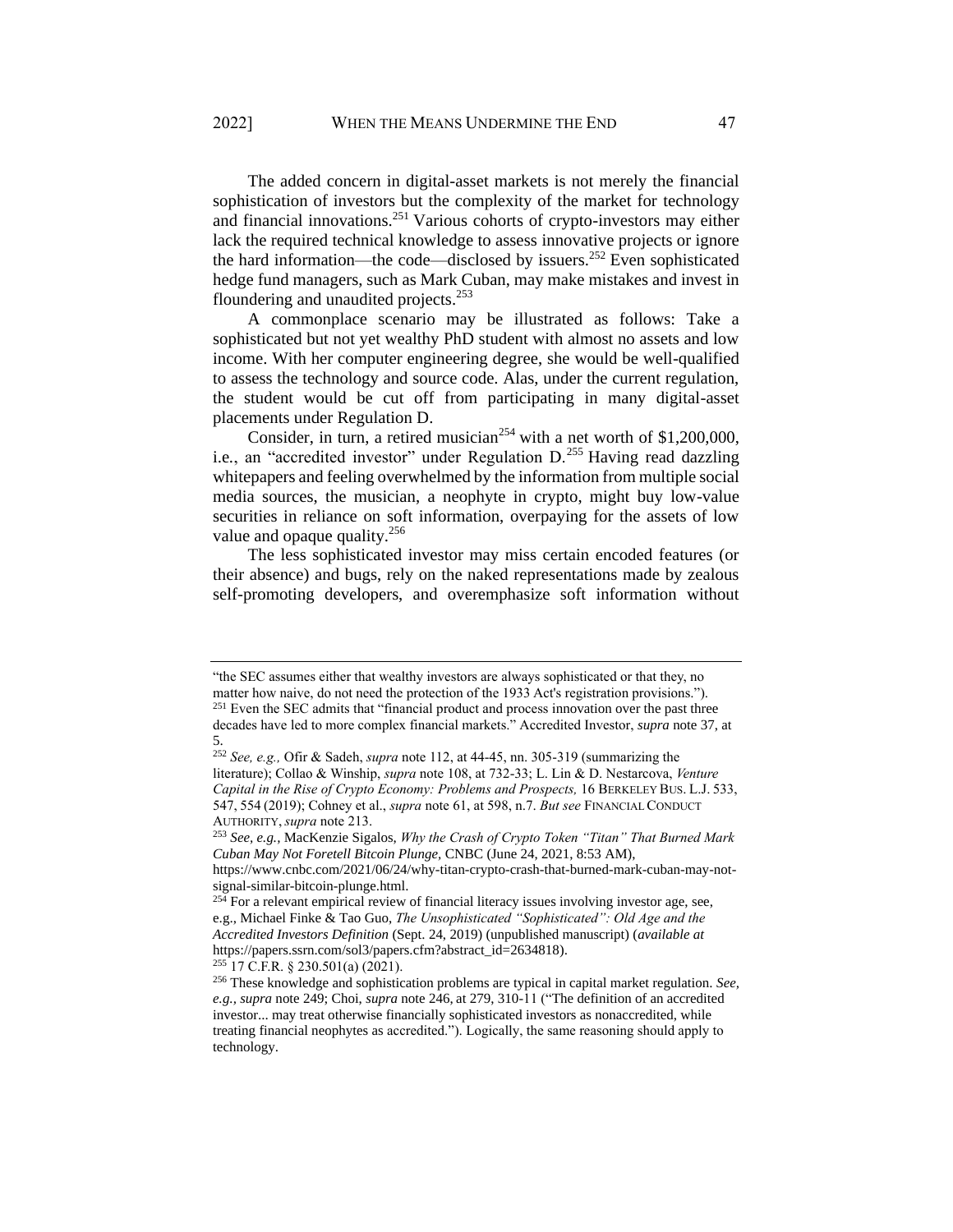evaluating the underlying technology.<sup>257</sup> Taking into account only basic technical signals, she could be "unable to assess the true quality of the code,"<sup>258</sup> even when it was disclosed to the public. Although code audits could help her ascertain the true asset value (and many but not all projects are audited),  $^{259}$  tech experts might pay attention only to the relevant technology and cybersecurity risks, missing inaccuracies in the issuer's soft information and false promises on which our less sophisticated investor relied.<sup>260</sup>

A final wrinkle is that the more sophisticated investors may have no incentives to enlighten their less sophisticated brethren regarding the underlying value of the assets. An obvious reason is that the more sophisticated may participate in the projects early on, simulate demand, and dump the assets onto the unsophisticated. Economic models also suggest that the sophisticated are not incentivized to inform the myopic about the true asset values and simply opt out of the unnecessary features of products and services.<sup>261</sup>

The above-discussed 2020 amendments to Regulation D may exacerbate these concerns by opening access to crypto-markets to more entities and individuals without the necessary level of sophistication. For example, one new category is persons holding professional designations or certifications that should enable them to evaluate the merits and risks of investments.<sup>262</sup> The first designations and exams on the list are administered by FINRA. <sup>263</sup> Naturally, these new provisions call for a reevaluation of the exams to make sure the knowledge of technological innovations is adequately tested, before

<sup>258</sup> Ofir & Sadeh, *supra* not[e 112,](#page-21-0) at 47.

<sup>257</sup> *See, e.g.,* Cohney et al., *supra* not[e 61,](#page-10-0) at 627-30, 635-39 (discussing investor control promises), 660 (highlighting that only sophisticated parties can read and understand the code); Langevoort, *supra* note [108,](#page-21-1) at 759 (underscoring the general investor tendency to rely on heuristics); Ofir & Sadeh, *supra* note [112,](#page-21-0) at 18, 44-45.

<sup>&</sup>lt;sup>259</sup> Even large projects are not always audited before launch, which means that market participants commit their funds to the projects that have not been separately certified. Brief of Amicus Curiae, the Ton Community Foundation in Support of Telegram Group Inc. and Ton Issuer Inc. at 20-21, U.S. Sec. & Exch. Comm'n v. Telegram Grp. Inc., 448 F.Supp.3d 352 (S.D.N.Y. Feb. 14, 2020) (No. 19-cv-9439(PKC)) (noting that there was no systematic security analysis "of Bitcoin or Ethereum protocols available pre-launch" and that "[n]obody certified Bitcoin before it was launched.").

<sup>260</sup> *See, e.g.*, Cohney et al., *supra* not[e 61,](#page-10-0) at 645 (mentioning that some "audits focus on the antihacking aspects of cybersecurity, not specific instantiation of economically relevant promises"); Ofir & Sadeh, *supra* not[e 112,](#page-21-0) 53-54 (emphasizing the need for better audit in light of inadequate analysis performed by investors).

<sup>261</sup> Xavier Gabaix & David Laibson, *Shrouded Attributes, Consumer Myopia, and Information Suppression in Competitive Markets*, 121 Q. J. ECON. 505, 509 (2006) ("Firms exploit myopic consumers. In turn, when consumers become sophisticated, they take advantage of these exploitative firms. Finally, when sophisticated consumers exist, firms cannot rid themselves of them. In equilibrium, nobody has an incentive to deviate except the myopic consumers. But the myopes do not know any better, and often nobody has an incentive to show them the error of their ways").

<sup>262</sup> 85 Fed. Reg. 64234, 64241-42 (Oct. 9, 2020).

<sup>263</sup> *Id*.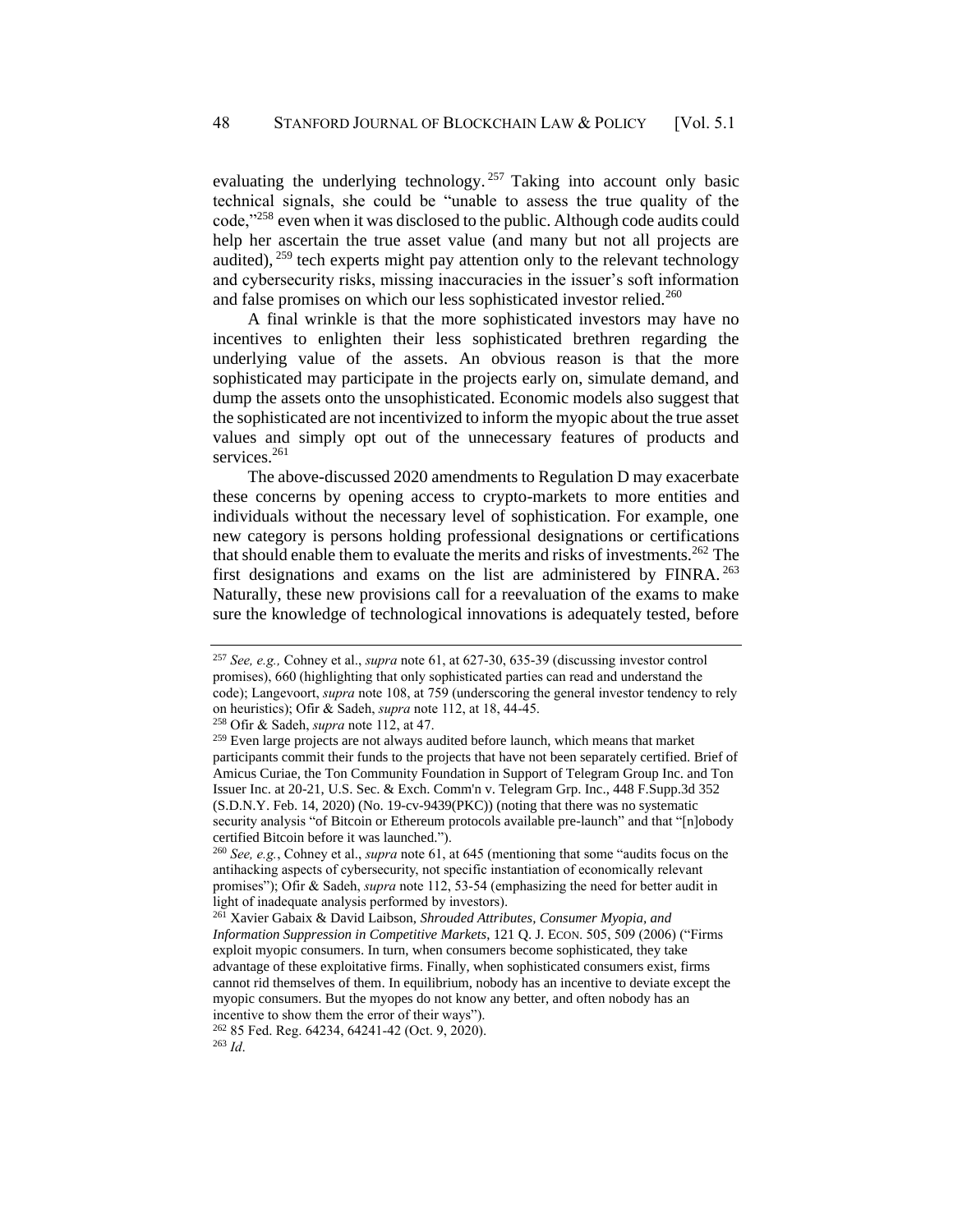allowing such investors to participate in digital-asset offerings as accredited investors and increasing their risk exposure.

A related concern is that these professionals licensed by  $FINRA^{264}$  are not only accredited investors under the new Rule but also parties providing professional services to others. By virtue of being licensed professionals, they must fully understand the crypto-market and its private placements variety to adequately advise their clients. As knowledgeable financial ramparts and gatekeepers, these licensed brokers and investment advisers can reduce the information gap between crypto-issuers and the less sophisticated investors. Naturally, their knowledge should be tested through exams and licensing requirements. In fact, similar approaches have been already implemented in foreign jurisdictions.<sup>265</sup>

Another example of possibly vulnerable accredited investors is small institutions meeting the asset or investment threshold of  $$5,000,000^{266}$  or having equity owners who are accredited investors.<sup>267</sup> Neither of these criteria is sufficient to ensure their sophistication. The SEC itself, for instance, acknowledged that owning \$5,000,000 in assets could be a weaker measure of investment acumen than having  $$5,000,000$  in investments.<sup>268</sup> However, the 2020 reforms did not replace the \$5,000,000 asset test and added to the list "any entit[ies] owning 'investments' ... in excess of \$5 million that [were] not formed for the specific purpose of acquiring the securities being offered."<sup>269</sup>

While the asset test is admittedly weak, the investment test also does not guarantee the technological sophistication of investing entities. The term "investment" is defined in a rule promulgated under the Investment Company Act and generally includes "securities, real estate, commodity interests, physical commodities, and non-security financial contracts held for investment purposes, and cash and cash equivalents."<sup>270</sup> Having a \$5,000,000 stake in a local shopping mall does not translate into being properly sophisticated in investing in digital-asset securities, even when the securities are collateralized by real estate.

2. Commissioner Peirce's Proposal and Standardized Disclosure

<sup>264</sup> The list includes The Licensed General Securities Representative (Series 7), Licensed Investment Adviser Representative (Series 65), and Licensed Private Securities Offerings Representative (Series 82). *Id.* at 64237*.*

<sup>265</sup> *See, e.g.,* Collao & Winship, *supra* note [108,](#page-21-1) at 740 (discussing similar approaches introduced in Malta).

<sup>266</sup> 17 C.F.R. § 230.501(a)(3),(9) (2021).

<sup>267</sup> 17 C.F.R. § 230.501(a)(8) (2021).

<sup>&</sup>lt;sup>268</sup> 85 Fed. Reg. 64234, 64249 (Oct. 9, 2020) ("We continue to believe that an investments test may be more likely than an assets-based test to serve as a reliable method for ascertaining whether an entity is likely to require the protections of Securities Act registration"). <sup>269</sup> *Id.*

<sup>270</sup> *Id.* at 64247-48.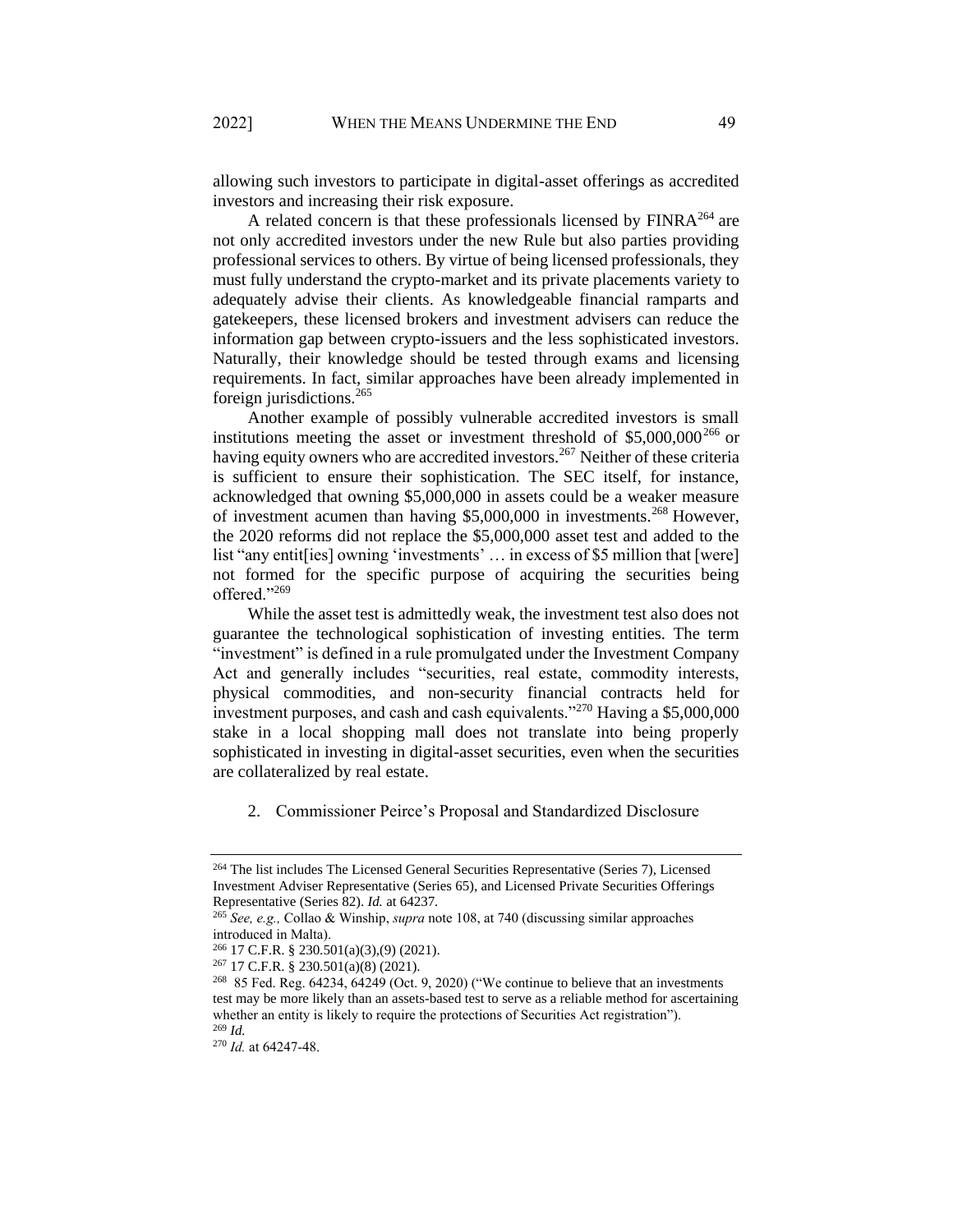#### *2.1. The Positive Value of Relevant Disclosures*

Under these conditions, a disclosure reform in crypto is needed. Based on the analysis in Parts D and E, there are two first-order conditions for this reform: providing a modernized set of *relevant* disclosures and accounting for the pure-information data distribution in crypto-markets. Both can be achieved without superimposing the gamut of the Securities Act onto the novel assets and nudging crypto-issuers toward private placements via enforcement.

As yet, there is only one proposal that aims to ensure this outcome— Commissioner Peirce's 2021 Proposal ("Proposal"). Its principal provision is that "the Securities Act of 1933 does not apply to any offer, sale, or transaction involving" a cryptoasset (specifically, a token).<sup>271</sup> The Proposal gives developers up to three years from a crowdfunding event to project completion. This safe harbor helps to solve the timing, opportunity cost, competition, the need for interim financing, and other issues that contribute to the decision to pursue more expedient private placements as opposed to public offerings in the fast-evolving, pure-information environment of cryptomarkets.<sup>272</sup>

More importantly, the Proposal grapples with the information asymmetry typical of private crypto-placements and puts forward a set of disclosures relevant to *both* developers and crypto-investors. For one, it mandates source code disclosure.<sup>273</sup> Although there are incentives to voluntarily disclose the code,  $274$  the absence of a baseline mandatory rule opens the possibility for secretive (and possibly fraudulent) actors to solicit capital from investors without fully revealing the main asset and justifying their lack of transparency by the need to preserve a competitive edge.<sup>275</sup> A formal rule would create the necessary baseline, whereas proprietary and competition issues could be handled through contract between an issuer and investors.

The other proposed disclosures would tackle the discussed challenges of the ossified rule-based line-item approach. To recap, crypto-project valuation depends on the factors that are not directly implanted in the current regulations. Those factors include, *inter alia,* the network effect and platform membership. Under the Proposal, material items, such as transaction history,

<sup>271</sup> The Proposal, *supra* note [7.](#page-3-0)

<sup>272</sup> *Supra* Sections D(2)&(3).

<sup>273</sup> The Proposal, *supra* note [7.](#page-3-0)

<sup>274</sup> *See, e.g.,* Collao & Winship, *supra* not[e 108,](#page-21-1) at 737-38 (mentioning that code publication is positively associated with the amount of capital raised); Ofir & Sadeh, *supra* not[e 112,](#page-21-0) at 29-30; Howell et al., *supra* note 218, at 16,34 (discussing GitHub and the impact of GitHub disclosure on project employment and success).

<sup>&</sup>lt;sup>275</sup> *Supra* note 117 and accompanying text.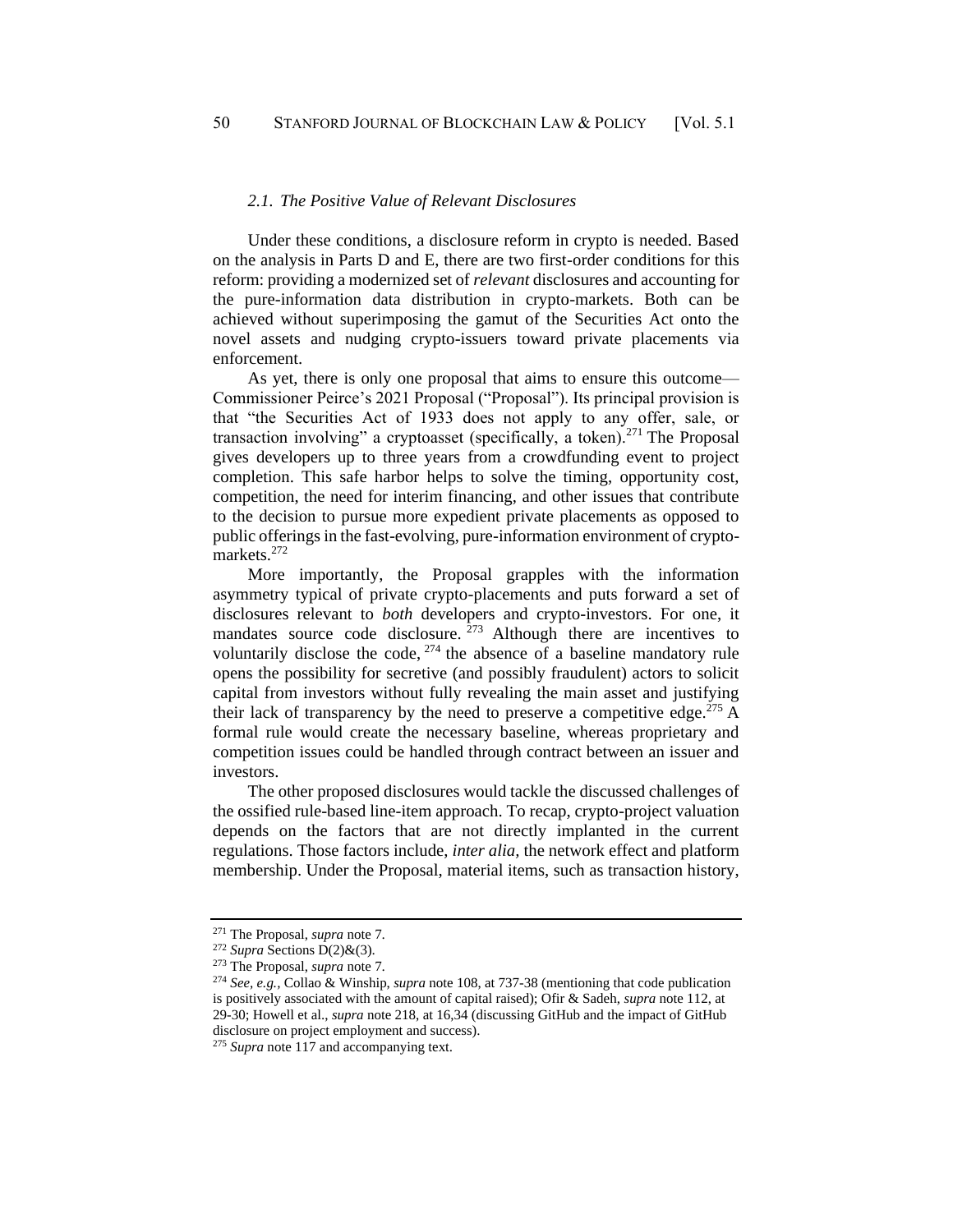token economics, asset supply, and transaction history verification, are mandatory disclosure points.<sup>276</sup> A warning legend is also recommended to alert the unsophisticated to the dangers of the novel crypto-instruments<sup>277</sup> (provided, of course, that investors actually read these legends).

Furthermore, the proposed notice filing and periodic reporting provisions<sup>278</sup> should facilitate information dissemination to broad swaths of public markets (i.e., investors, professional traders, and market analysts), which should jumpstart market efficiency mechanisms.<sup>279</sup> In turn, promoting and understanding efficiency, which correlates with the availability of information and its processing by the market, "should allow the design of more effective reform"<sup>280</sup> in cryptoasset markets.

The next proposed provision appertains to the incentive structure of crypto-firms and their human capital. Recall that these data are crucial to all investors and of particular value to crypto-markets.<sup>281</sup> The Proposal duly addresses these topics by asking the developers to disclose prior sales, lockup agreements, insiders' preferential rights and options to buy, as well as the qualification of the promoters. The Proposal bolsters these disclosures via the provisions on the sales of tokens by insiders and on related transactions.<sup>282</sup>

Finally, the Proposal fits into the existing regulatory framework by ensuring a transition from the safe harbor to a general registration of securities on Form 10 if a crypto-firm is unable to achieve its end goal, $^{283}$  i.e., when the firm cannot develop a mature and sufficiently decentralized network. If, however, the developers successfully complete their project, they can costeffectively exit the temporary safe harbor by filing a report accompanied by an opinion by outside counsel concerning network maturity. <sup>284</sup> This mechanism solves the above-discussed "Blockstack problem" in corporate governance.<sup>285</sup> Namely, it should reduce the costs and uncertainty cryptoissuers and their boards are currently confronted with—the imperative to regularly review whether the tokens are securities under the *Howey* test.<sup>286</sup>

## *2.2.Critiques and Modifications*

Despite its potential, the Proposal is a stepping-stone in some respects. For instance, given the centrality of reputation and expertise in crypto, a

<sup>276</sup> The Proposal, *supra* note [7.](#page-3-0)

<sup>277</sup> *Id.*

<sup>278</sup> *Id.*

<sup>279</sup> *See generally* Gilson & Kraakman, *supra* note [182,](#page-34-0) at 570.

<sup>280</sup> *Id.* at 553.

<sup>281</sup> *See supra* Section D(4), *supra* note 218 and accompanying text.

<sup>282</sup> The Proposal, *supra* note [7.](#page-3-0)

<sup>283</sup> *Id.*

<sup>284</sup> *Id.*

<sup>285</sup> *Supra* Section D(4).

<sup>286</sup> *Id*.; S.E.C. v. W. J. Howey Co.[, 328 U.S. 293](https://supreme.justia.com/cases/federal/us/328/293/index.html) (1946).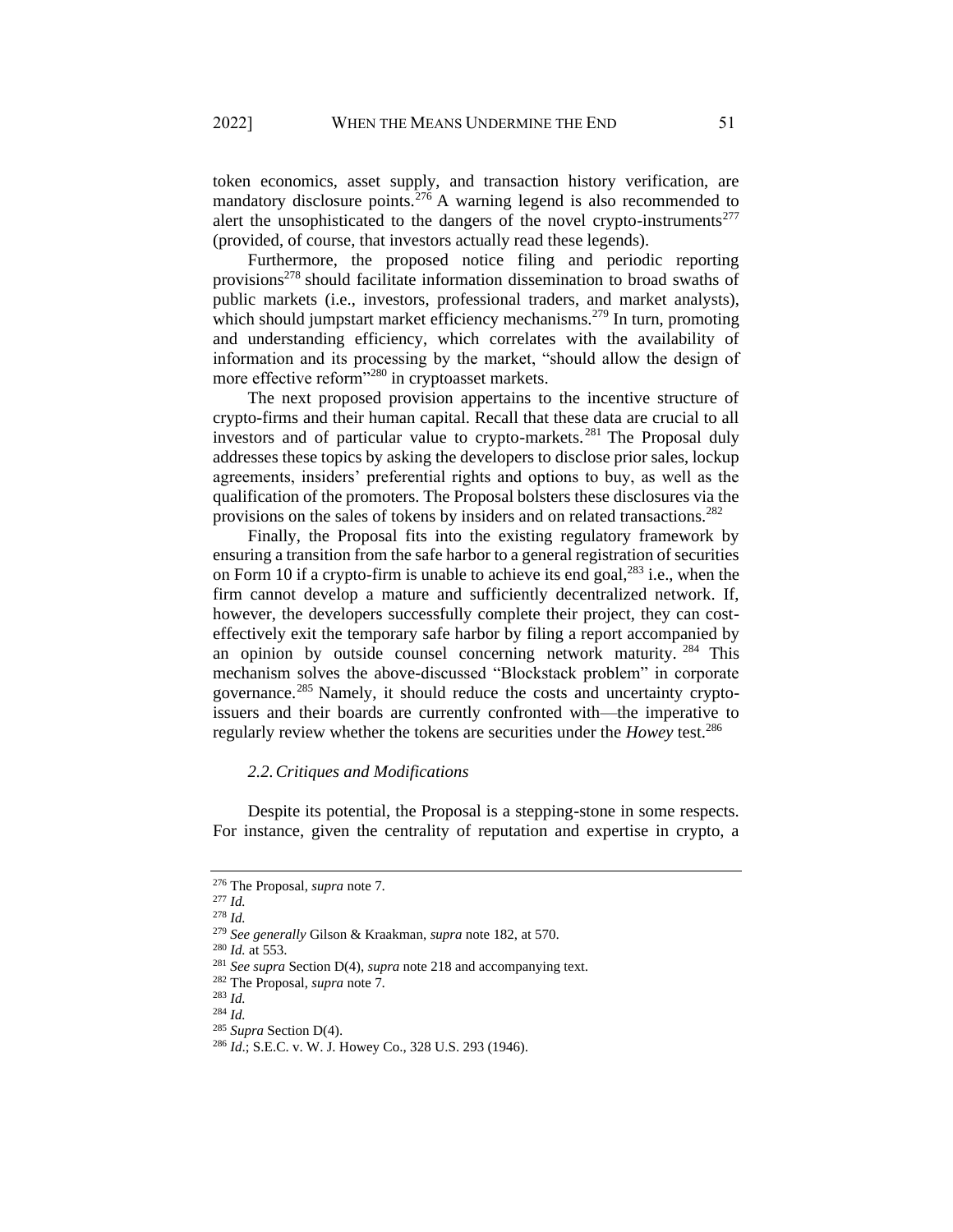sensible amendment would be to add the data on developers' competency and business history in addition to the disqualification provisions identifying bad actors.<sup>287</sup> Such standardized disclosures would help the global crypto-market to pinpoint actors who had led failed projects and to decide whether to trust these actors again. Crypto-markets find the information about the past experience of developers exceptionally important. <sup>288</sup> Since cryptoentrepreneurs can unrestrainedly move from one jurisdiction to another, having more detailed upfront disclosures would help investors economize on relevant global search costs. This is one area where the pure-information *modus vivendi* of crypto can be supplemented with issuer disclosures.

Similarly, the Proposal could benefit from more specific reporting of the sales of more than 5% of tokens by insiders, who are principally defined as the initial development team.<sup>289</sup> Taking a more expansive approach and including various financial backers who might seek an early exit on the basis of their access to inside information would be a valuable amendment ensuring market integrity and transparency, as well as investor protection.

The other paragraphs that warrant further consideration concern gatekeepers. Here, the Proposal includes a contradictory proposition. Laudably, it recommends upfront disclosure of listing and trading venues.<sup>290</sup> This approach is firmly rooted in the research on crypto-markets, the importance of liquidity,  $291$  and the need for gatekeeping,  $292$  reassuring investors that reputational intermediaries would stand sentinel in cryptoofferings.

Yet, the Proposal simultaneously defeats its very purpose by excluding marketplaces and persons engaged in transactions for the account of others from the definitions of "exchange" and "broker," respectively. Properly regulated gatekeepers, however, are something that the cryptoasset market urgently needs to realize its self-regulatory potential.

Self-regulation—the ability to mitigate some of the discussed risks without much regulatory intervention—is feasible, *ex hypothesi,* when a

not[e 200;](#page-37-0) Moxoto et al., *supra* note [4,](#page-2-0) at 4180 (reviewing relevant research).

<sup>287</sup> The Proposal, *supra* note [7](#page-3-0) (referring to Regulation D disqualification provisions). <sup>288</sup> *Supra* not[e 218](#page-41-1) and accompanying text; Giudici & Adhami, *Governance Signals*, *supra*

<sup>&</sup>lt;sup>289</sup> The definition of "related persons" for purposes of related transactions, however, is broader and covers directors, family members, and others. The Proposal, *supra* not[e 7.](#page-3-0) A similar approach may be applied to token sale disclosure. <sup>290</sup> *Id.*

<sup>291</sup> *See generally* Howell et al., *supra* not[e 218;](#page-41-0) Moxoto et al., *supra* note [4,](#page-2-0) at 4179-80 (discussing studies connecting liquidity and success).

<sup>292</sup> *See, e.g.,* Ofir & Sadeh, *supra* note [112,](#page-21-0) 53-54 ("Our analysis suggests that while disclosing the source code significantly predict success, the number of mismatches between promises made in white papers and the actual code does not affect ICO success. These results imply that investors value the disclosure of the source code but are unable to assess its true quality. Therefore, the focus here should not be on the requirement to disclose the source code—which the majority of ICOs disclose voluntarily anyway—but on an intermediary that will audit the source code.").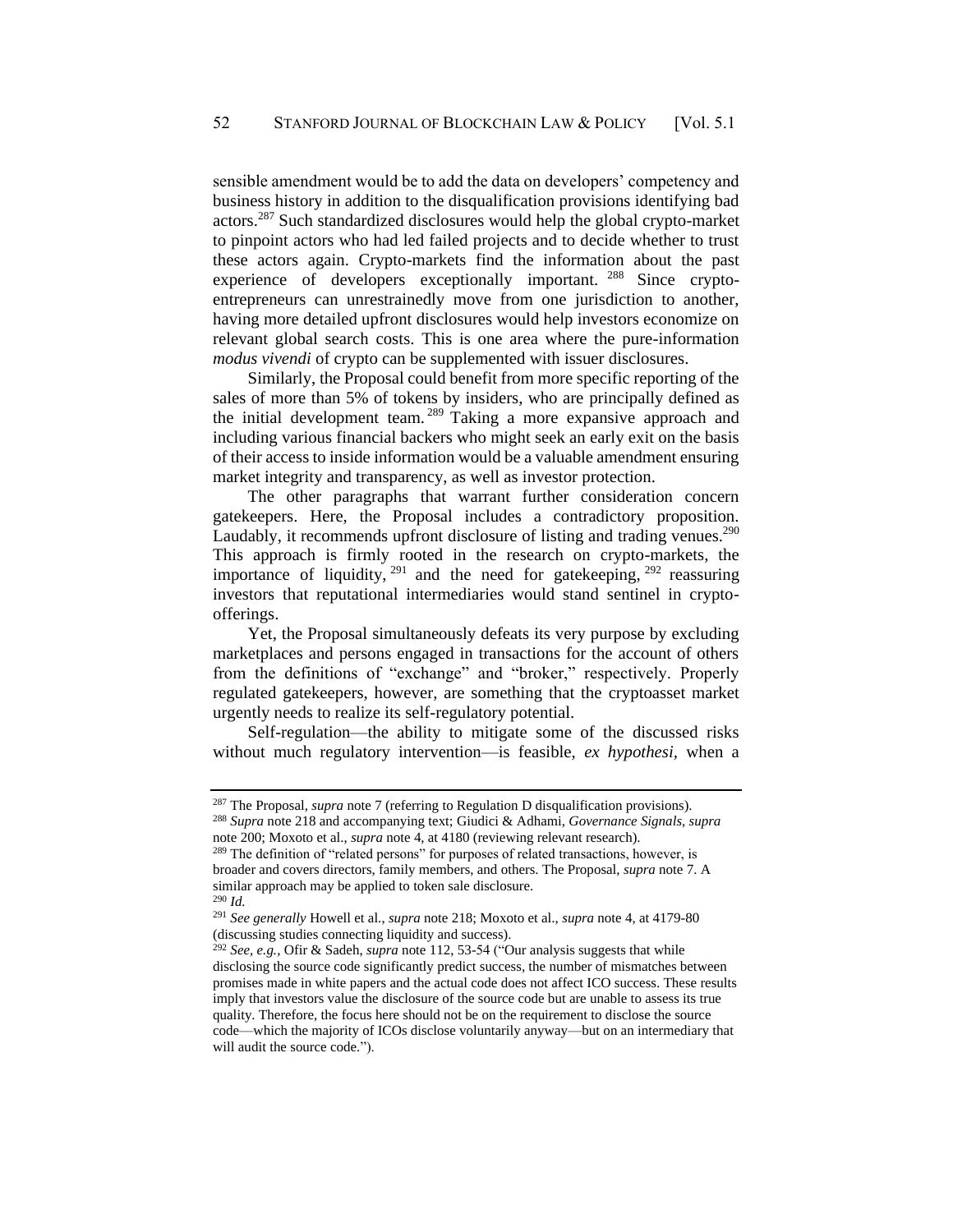<span id="page-52-0"></span>market has gatekeeping mechanisms and reputational intermediaries lending credence to issuer representations and ensuring proper monitoring.<sup>293</sup> Many crypto-gatekeepers, however, display fundamental limitations that may prevent them from properly monitoring the digital-asset market.

For example, among the major gatekeeping mechanisms are the canonical transparency of blockchains, their security, and the quality of consensus protocols. To date, however, these developing technologies have exhibited a number of constraints, including potential governance conflicts within the community and emergence of controlling groups.<sup>294</sup>

The other group of crypto-gatekeepers are similar to those in legacy markets and include, broadly speaking, broker-dealers, crypto-exchanges, and rating agencies. Many of these institutions have become known for variable (and questionable) quality services, susceptibility to conflicts of interest, market manipulation, fraud, technological failures, and weak reputational capital.<sup>295</sup> Broker-dealers and online trading platforms in particular have been

<sup>293</sup> For a discussion on gatekeepers and intermediaries, see, e.g., *supra* note [30;](#page-6-1) Andrew F. Tuch, *Multiple Gatekeepers,* 96 VA. L. REV. 1583 (2010); Lawrence A. Cunningham, *Beyond Liability: Rewarding Effective Gatekeepers*, 92 MINN. L. REV. 323, 328-30 (2007); John C. Coffee, Jr., *Gatekeeper Failure and Reform: The Challenge of Fashioning Relevant Reforms,* 84 B.U. L. Rev. 301 (2004).

<sup>294</sup> *See, e.g.,* Reyes, *(Un)Corporate, supra* note, [114,](#page-22-3) at 1884-90 (discussing conflicts in blockchain governance); Angela Walch, *The Bitcoin Blockchain as Financial Market Infrastructure: A Consideration of Operational Risk*, 18 NYU J. LEGIS. & PUB. POL'Y 837, 876-77 (2015) (expressing concerns about conflicts of interest, delays in code maintenance and repair, and governance issues). *See also* Weinstein, *supra* note [43,](#page-8-1) at 515, 539, 545, 565 (discussing examples of discrimination in permissioned and permissionless blockchains and related financial services).

<sup>295</sup> Strong intermediaries are important in cryptoasset offerings. *See, e.g.,* Moxoto et al., *supra* not[e 4,](#page-2-0) at 4181 (referring to relevant studies). Crucially, due to the discussed above crypto-issuers' preference for private placements (and less so for Regulation A placements), prospective investors may be solicited through unregistered intermediaries. Lookback Study, *supra* not[e 37,](#page-7-1) at 24-25. In addition, even if broker firms are registered, many emerging crypto-brokerages are smaller institutions lacking deep balance sheets and reputation. *See, e.g.,* Noel Acheson, *Crypto Long & Short: The Emergence of Prime Brokers Adds Resilience but Also Risk*, COINDESK (June 1, 2020) https://www.coindesk.com/crypto-prime-brokersresilience-risk-coinbase-bitgo-

genesis?utm\_source=newsletters&utm\_medium=blockchainbites&utm\_campaign=&clid=00 Q1I00000MN3GkUAL. The online trading platforms called "crypto-exchanges" are another illustrative example of gatekeeping inefficiencies. *See infra* note [297.](#page-53-0) As of the time of this writing, there were only a few registered crypto-ATS (*see* U.S. SEC. & EXCH. COMM'N, ALTERNATIVE TRADING SYSTEMS WITH FORM ATS (June 30, 2021),

https://www.sec.gov/foia/docs/atslist.htm), and no crypto-exchange registered with the SEC as a national securities exchange (*see* U.S. SEC. & EXCH. COMM'N, NATIONAL SECURITIES EXCHANGES (modified July 14, 2021), https://www.sec.gov/fast-

answers/divisionsmarketregmrexchangesshtml.html). Crypto-rating agencies and various aggregators also have exhibited conflicts of interest and inefficiencies. *See, e.g.,* Rhue, supra note 226 (discussing problems with ratings and finding that the current information environment makes it hard for investors to find reliable data); Ofir & Sadeh, *supra* note [112,](#page-21-0)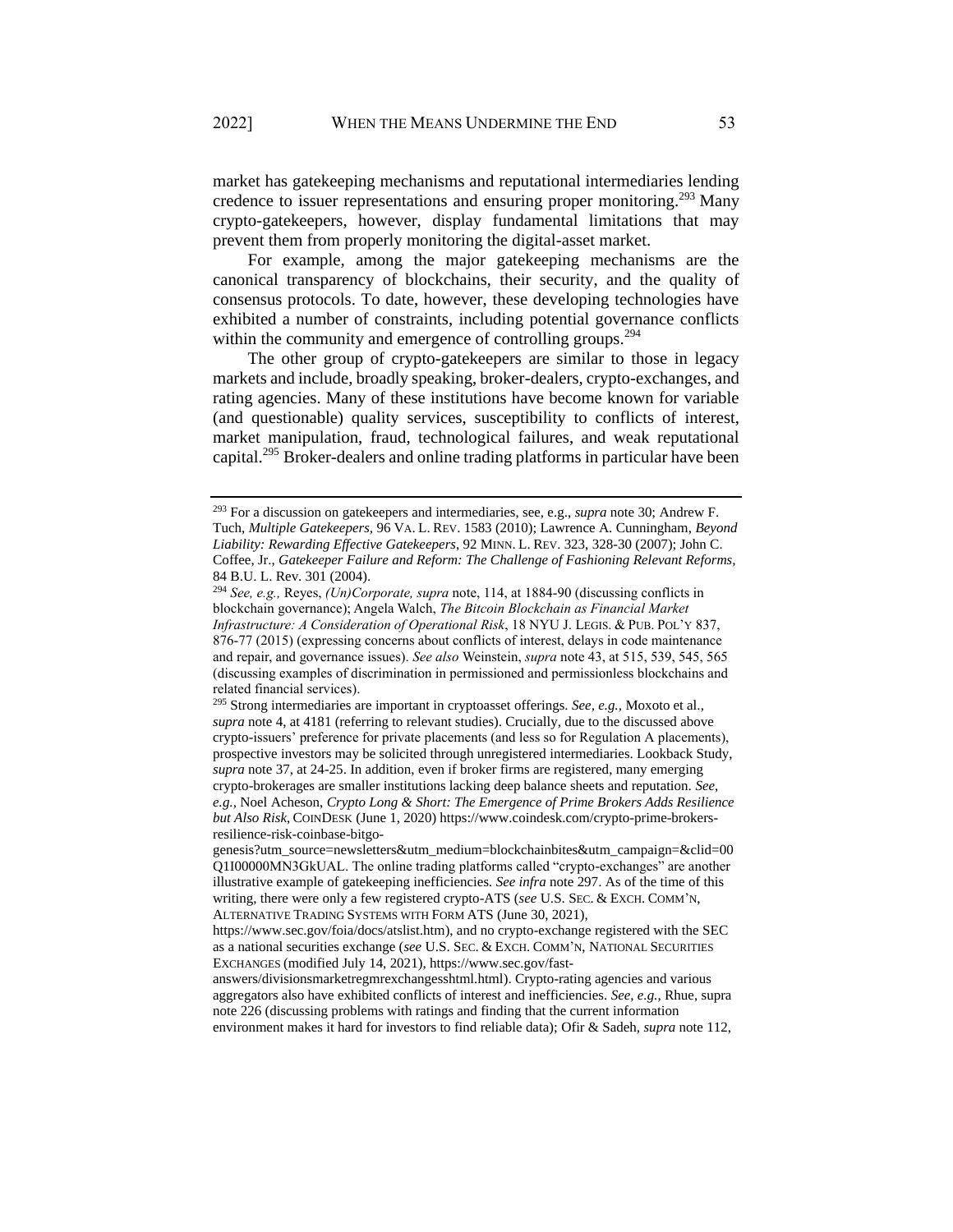a cause for concern that has called for regulatory attention.<sup>296</sup> The reliability of crypto-exchanges as vetting mechanisms, liquidity providers, and trading venues varies and depends on the strength of their underlying technology and trading protocols. Alas, in the past three years, reports from regulators and journalists warned that crypto-exchanges did not have the ammunition to deal with conflicts of interest, exhibited operational vulnerabilities to hacking and manipulative trading, attempted to evade U.S. regulation, and crashed locking out thousands of users.<sup>297</sup>

<span id="page-53-0"></span>If the Proposal is promulgated as is in this fluid and unstable milieu, a cascade of events may ensue: Placing domestic *and* foreign broker-dealers and exchanges outside the purview of U.S. securities law and regulatory agencies may expose U.S. markets to the risk of fraud; transaction costs may rise; the self-regulatory potential of the crypto-market may be undermined; and the onus of ensuring asset valuation will be placed squarely on investors. These problems emphasize the need for developing proper guidelines for crypto-gatekeepers.

In designing these new rules for the digital-asset market, it is crucial not to fall into the regulatory trap that Anita Krug explored—a misbalance between the overemphasized upstream, investor- and disclosure-focused regulation and the underemphasized downstream "regulation of those who provide securities-related financial services...."<sup>298</sup> This is precisely what the Proposal does by focusing on the upstream regulation of issuers and investors

at 48-50, 54-55; Boreiko & Vidusso, *New Blockchain Intermediaries: Do ICO Rating Websites Do Their Job Well*, 21 J. ALTERNATIVE INV. 67 (2019).

<sup>296</sup> *See supra* note 94. The new SEC leadership recently received a "nudge" from some members of Congress to address these issues. Letter from Elizabeth Warren to Gary Gensler, July 7, 2021,

https://www.warren.senate.gov/imo/media/doc/Draft%20SEC%20Crypto%20Exchange%20L etter%2007.7.2021%20clean.pdf.

<sup>297</sup> *See, e.g.,* Simon Brandler, John Castiglione, Brian Whitehurst & Joseph Mueller, *Virtual Markets Integrity Initiative Report*, OFFICE OF THE N.Y. STATE ATT. GEN. (Sept. 18, 2018), https://virtualmarkets.ag.ny.gov; Steven Russolillo & Eun-Young Jeong, *Cryptocurrency Exchanges Are Getting Hacked Because It's Easy*, WALL ST. J. (July 16, 2018); Sebastian Sinclair, *Bitcoin Price Slides 2% After Deribit, Coinbase Flash Crash*, NASDAQ (Oct. 31, 2019), https://www.nasdaq.com/articles/bitcoin-price-slides-2-after-deribitcoinbase-flash-crash-2019-10-31; Letter from Daniel Sangeap, Deputy Superintendent, NEW YORK STATE DEPARTMENT OF FINANCIAL SERVICES (Apr. 10, 2019), https://www.dfs.ny.gov/system/files/documents/2019/04/dfs-bittrex-letter-41019.pdf (stating that the exchange did not have adequate due diligence and internal compliance rules); Michael del Castillo, *Leaked 'Tai Chi' Document Reveals Binance's Elaborate Scheme To Evade Bitcoin Regulators*, FORBES (Oct. 29, 2020),

https://www.forbes.com/sites/michaeldelcastillo/2020/10/29/leaked-tai-chi-documentreveals-binances-elaborate-scheme-to-evade-bitcoin-regulators/?sh=6f84a1cb2a92 (discussing reports that a major foreign exchange attempted to avoid U.S. securities regulation while "feigning" compliance); Patricia Kowsmann & Caitlin Ostroff, *Binance Froze When Bitcoin Crashed. Now Users Want Their Money Back*, WALL ST. J. (July 11, 2021).

<sup>298</sup> Anita K. Krug, *Downstream Securities Regulation,* 94 B.U.L. REV. 1589, 1598 (2014).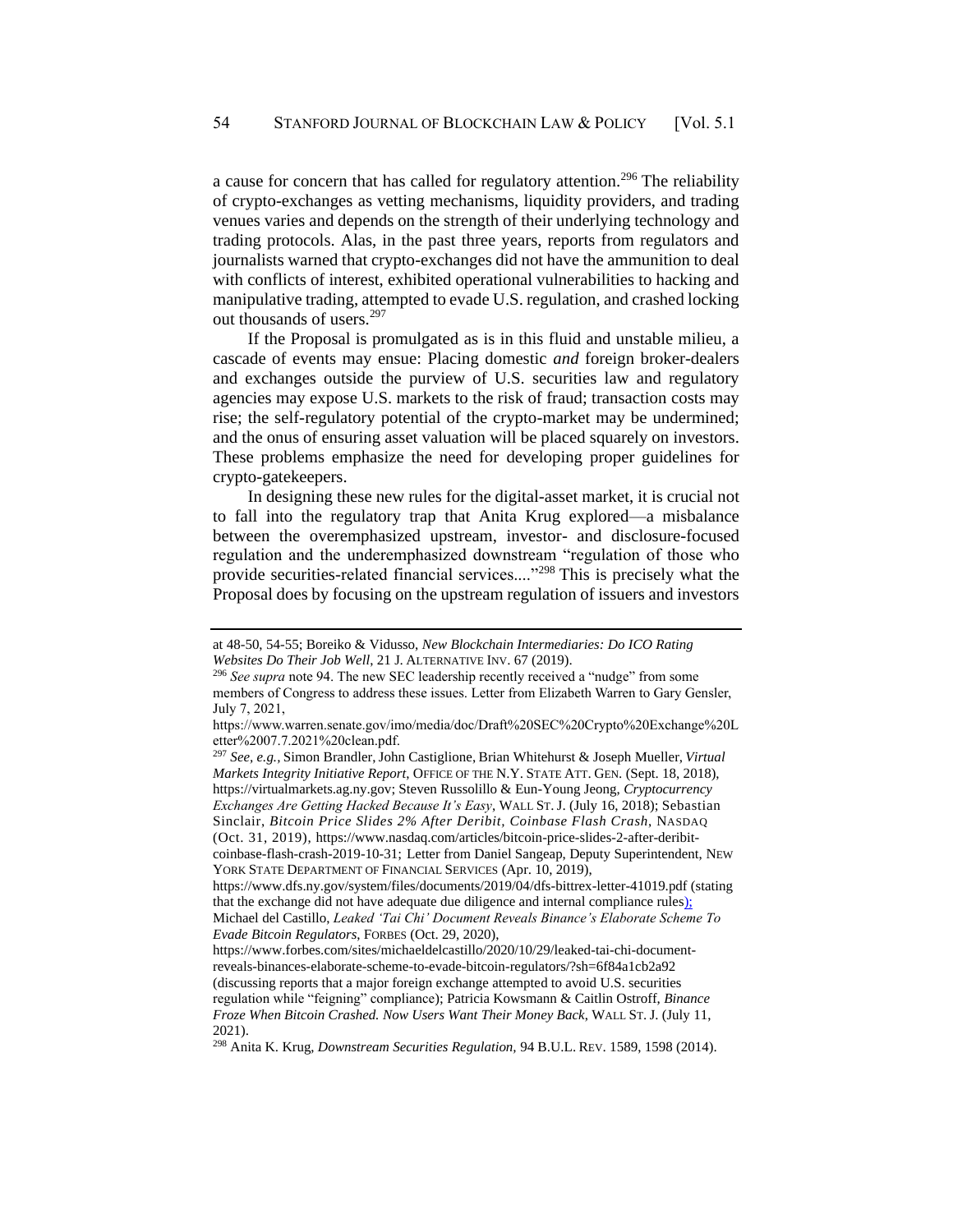and ignoring the value of downstream services, which are a crucial component of securities law, "a perceived source of regulatory weakness [and] a route through which to create a more robust and stable financial regulatory system."<sup>299</sup> Instead of an outright acceptance of the Proposal's *laissez-faire* approach or the current one-size-fits-all tactic (i.e., imposing conventional pre-crypto regulations on new species of gatekeepers), the SEC would benefit from more research on the development of reputational intermediaries and crypto-gatekeepers.

In other respects, however, Commissioner Peirce has put forward a robust agenda targeting the crucial inefficiencies of the current enforcementbased status quo, i.e., the information-less world of unregistered placements. As the crypto-market's infrastructure matures (and the downstream regulations are in the works), the SEC can easily guarantee that crypto-issuers provide some level of standardized disclosure, without which investors (mainly the unsophisticated ones) are faced with the lack of "digestible" and relevant issuer information, and issuers with only a few cost-effective options.

3. The Risks of Voluntary Disclosure

This Section lays out the key arguments for a disclosure reform, like the one proposed by Commissioner Peirce. The dominant theme here is the potential failure of the oft-cited justifications for the lenient disclosure regime in unregistered offerings. The familiar rationale behind this regime rests on the issuers' incentives to voluntarily provide information,  $300$  as is explained by the following game-theoretic arguments:

> [T]he willingness of a party to agree voluntarily to a [disclosure] term in a contract may signal the party's type. Imposing a mandatory term may prevent this signaling and thereby reduce the amount of information transferred.<sup>301</sup>

"Good" firms in private placements without mandatory rules are expected to disclose their inside information.<sup>302</sup> By taking voluntary actions to reveal private information, they signal, *inter alia,* their transparency, management's quality, and profitability.<sup>303</sup> Bayes' rule dictates that this

<sup>299</sup> *Id.* at 1592.

<sup>300</sup> *See, e.g.*, Frank H. Easterbrook & Daniel R. Fischel, *Mandatory Disclosure and the Protection of Investors*, 70 VA. L. REV. 669, 683 (1984).

<sup>301</sup> Baird et al., *supra* note 99, at 147.

<sup>302</sup> *Id.* at 91 ("Someone with information will disclose it, rather than be subject to the inference that arises from the failure to disclose it....").

<sup>303</sup> Disclosures and offerings are usually positively associated. *See, e.g.*, Richard Frankel et al., *Discretionary Disclosure and External Financing,* 60 ACCT. REV. 135 (2011). The same logic applies to firms issuing cryptoassets. *See, e.g.,* Giudici & Adhami, *Governance Signals,*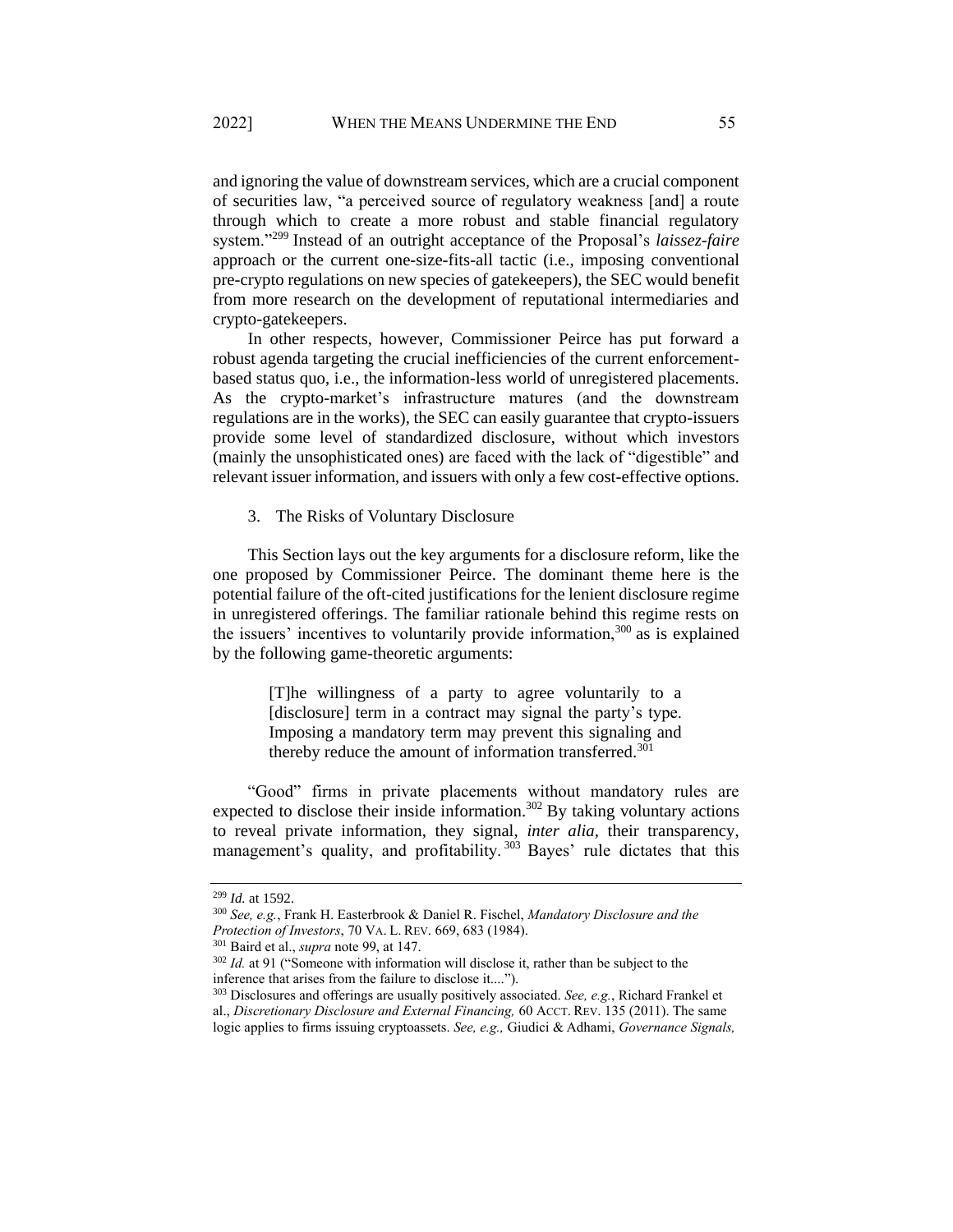disclosure by the good actors affects the beliefs of investors about these issuers' quality.<sup>304</sup>

To a degree, this approach works in crypto-markets. Research on cryptoofferings suggests that investors reward more transparent issuers with a lower cost of capital, higher offering success, and better liquidity.<sup>305</sup> Alas, although issuer information is valued by investors, it is also possible that the nature of cryptoassets *per se* may adulterate the standard incentives for accurate voluntary disclosure.

First, when disclosure erodes competitive advantages and increases the risk of hacking,<sup>306</sup> a crypto-issuer may find it best not to disclose. In that case, issuer's silence or under-disclosure neither signifies low project quality nor suggests how good or bad a particular project is *vis-à-vis* similarly situated issuers.<sup>307</sup> Under these conditions of imperfect signaling, investors cannot properly distinguish between high- and low-quality firms or reward goodquality issuers with a lower cost of capital. A set of standardized disclosures would help both issuers and investors reduce adverse selection,<sup>308</sup> while the

<sup>307</sup> *See, e.g.,* Fox, *Truly New Securities, supra* not[e 130,](#page-24-1) at 719 ("[S]ignaling can fail to solve the adverse-selection problem for a number of reasons: issuer claims of high quality are not fully credible, issuers have reasons not to disclose positive information and so silence does not necessarily mean that the issuer is low quality, silence by a low-quality issuer does not reveal how much worse it is compared to the issuer that is affirmatively disclosing facts demonstrating its high quality, and many retail investors are not attentive to the absence of disclosure on each of a myriad of different topics nor sophisticated in the inferences that they draw."); Fox, *Retaining Mandatory Securities Disclosure, supra* not[e 130,](#page-24-1) at 1361 ("Silence is not a complete substitute for affirmatively disclosing a lack of good news because the market knows that an issuer could choose a low-disclosure regime for reasons other than a lack of good news. As we have seen, an issuer may choose not to disclose because revealing the information might put it in an inferior position vis-à-vis a competitor, major supplier, or major customer.").

*supra* not[e 200;](#page-37-0) Ofir & Sadeh, *supra* note [112,](#page-21-0) at 29-30; Howell et al., *supra* note 218, at 4, 22, 16, 34-36 (discussing, *inter alia,* GitHub and the impact of GitHub disclosure on project employment and success).

<sup>304</sup> Baird et al., *supra* note 99, at 80-87, 302 (Bayes's rule "provides a method for updating beliefs in light of new information.").

<sup>305</sup> Howell et al., *supra* note [218,](#page-41-0) at 26 (finding that "ICO issuers are mindful of the importance of transparency"); Bourveau et al., *supra* note 117, at 5 (more informative disclosures are associated with ICO success); Lyandres et al., *supra* note [115,](#page-22-0) at 20 (finding an association between specific disclosure language and capital raising).

<sup>306</sup> Collao & Winship, *supra* not[e 108,](#page-21-1) at 739 ("[T]he availability of the programming code source increases hacking chances," (citing S. Adhami et al., 'Why Do Businesses Go Crypto?' *An Empirical Analysis of Initial Coin Offerings*, 100 J. ECON. & BUS. 64 (2018))); Rodrigues, *supra* note [132,](#page-25-0) at 704-705 (discussing The DAO); Bourveau et al., *supra* note 117, at 40. *See also* Yadav, *supra* not[e 92,](#page-18-0) at 1145 (mentioning unwillingness to reveal proprietary algorithms).

<sup>308</sup> Pritchard, *Revisiting, supra* not[e 15,](#page-4-1) at 1020-21 (2013) ("[S]ome standardization of disclosure practices would likely benefit both investors and issuers. The size of today's private offerings also raises the possibility of a collective-action problem for investors, thereby making it difficult for them to negotiate for contractual representations and warranties.").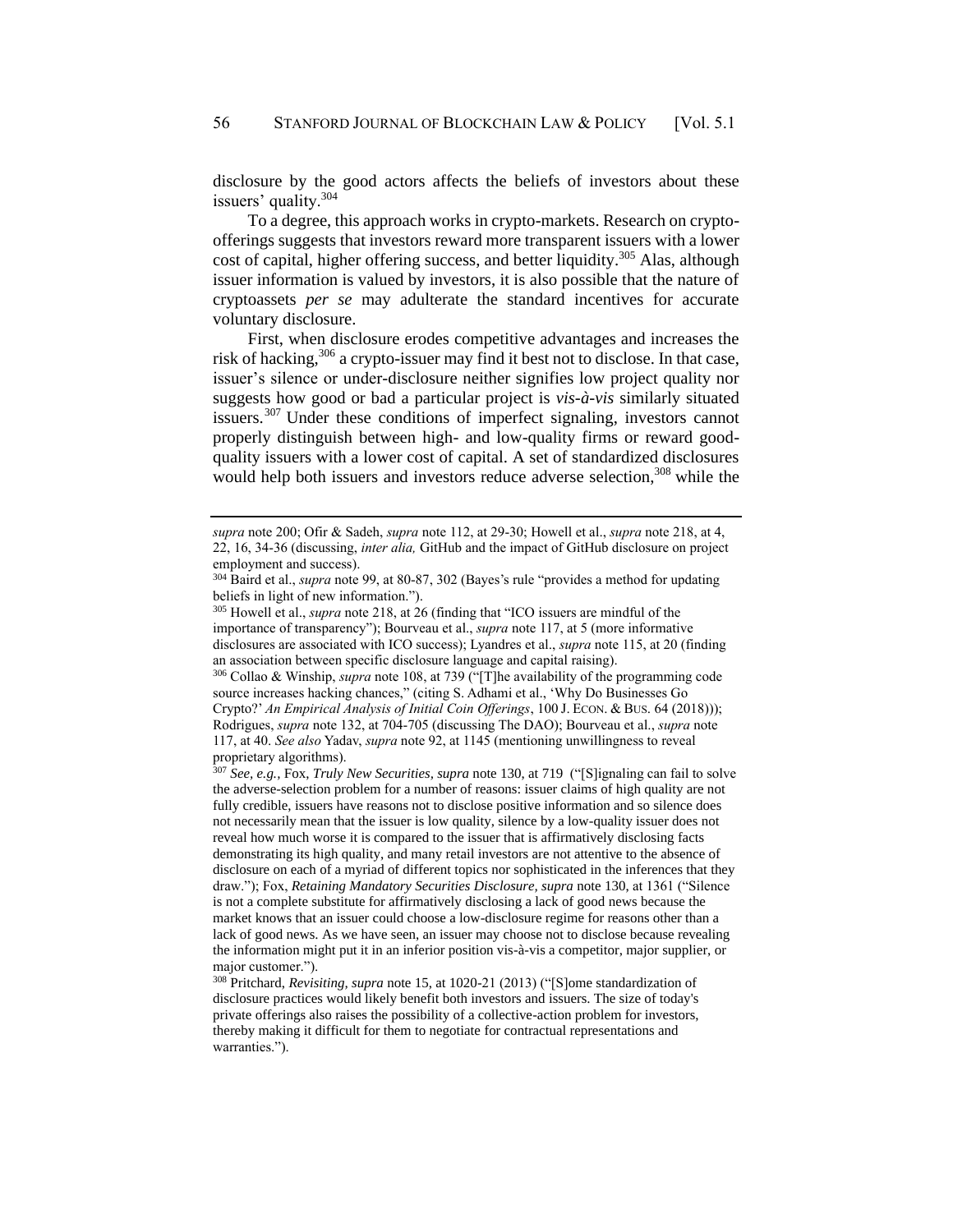risks to the issuers' competitive advantages could be handled contractually, between issuers and investors.

Second, as I argued elsewhere, an investment contract to develop and deliver cryptoassets is often akin to bonds.<sup>309</sup> It is not the bond-purchasers but the shareholders of an issuer-developer who bear the costs of disclosure.<sup>310</sup> In cases where developers-shareholders cannot receive the entrepreneurial surplus, giving them "a pro rata claim on the expected positive cash flow generated by the project,<sup>3311</sup> their incentives to incur disclosure costs may be insufficient, resulting in a suboptimal information environment.

Third, while sophisticated parties such as individual hedge funds and venture capital firms have the bargaining power to negotiate for better disclosure and other provisions constraining agency costs and information asymmetry $312$  and examine the code directly, our concern is with smaller, less sophisticated crypto-investors. These parties may be unable to bargain for and receive comparable and adequate disclosures.

Their unsophistication should weaken "unravelling" in the cryptomarket (i.e., the process where once some issuers disclose, others follow suit). For unravelling to work, investors must have "the ability… to infer the other player's information from that player's silence."<sup>313</sup> When no inferences can be drawn concerning the unobserved nature of a crypto-project and its founders' silence, there should be fewer incentives to disclose. <sup>314</sup> The resulting lack of comparability and inadequate issuer reporting should expose investors, particularly the unsophisticated ones, to risk, raise the discount investors apply to crypto-assets, and in the end, increase the cost of capital for digital-asset issuers.

To date, crypto-markets have approached these issues mainly through two vectors: (1) third-party auditing and review by the community and cryptogatekeepers,<sup>315</sup> and (2) developers' reputation.<sup>316</sup> I have already emphasized

<sup>309</sup> Guseva, *A Conceptual Framework, supra* note [4,](#page-2-0) at 179-88.

<sup>310</sup> Paul G. Mahoney, *The Exchange as Regulato*r, 83 VA. L. REV. 1453, 1458 ("Disclosures about a particular firm are useful to all investors but the cost of disclosure is borne only by the shareholders of that firm.")

<sup>311</sup> Fox, *Retaining Mandatory Securities Disclosure, supra* not[e 130,](#page-24-1) at 1358.

<sup>312</sup> For an overview of related contracting practices, see Darian M. Ibrahim, *Public or Private Venture Capital?*, 94 WASH. L. REV. 1137, 1163-67 (2019).

<sup>313</sup> Baird et al., *supra* note 99, at 95.

<sup>&</sup>lt;sup>314</sup> *Id.* In addition, "[w]hen information is verifiable and the uninformed party knows that the other party possesses information, the informed party is likely to disclose the information." *Id.* at 317.

<sup>315</sup> *Supra* Section D(2).

<sup>316</sup> As Reyes pointed out, a "founder's reputation will rise or fall with the success of the public blockchain protocol he or she created," while "core developers exist in a loop of reputational intermediaries… allowing their own reputation to rise or fall with the integrity of the protocol." Reyes, *(Un)Corporate, supra* not[e 114,](#page-22-3) at 1919.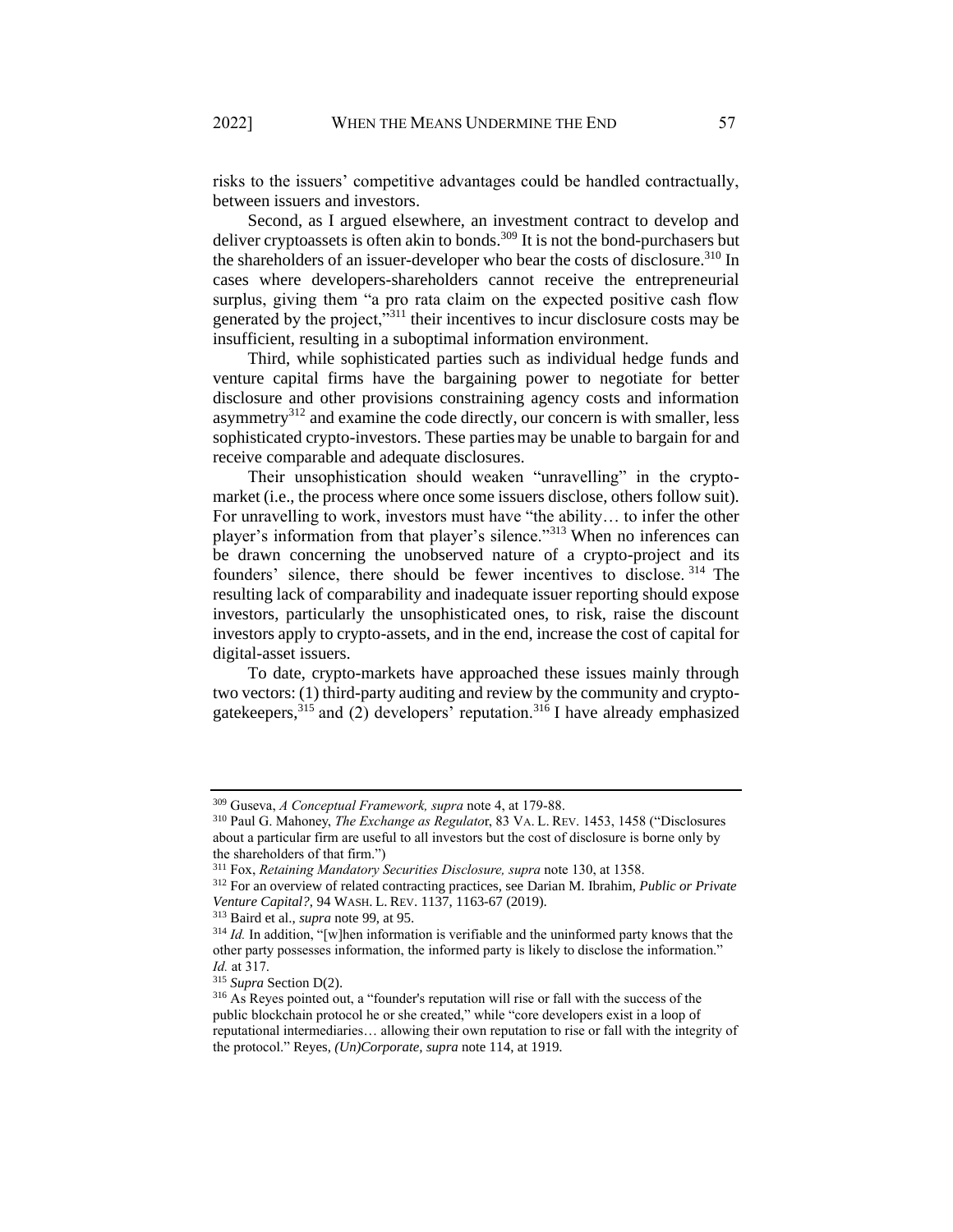that the depth of community reviews and gatekeeping may vary and that audit firms are typically not subject to regulatory oversight.<sup>317</sup>

The second vector is similarly imperfect because the value of reputation and trust are the strongest in long-term interactions where retaliation for misbehavior has a positive probability. If a bad issuer wished to do a cryptooffering only once, as some developers do, the investors, the users of the assets, and the developer community would have fewer chances to retaliate against that actor and downgrade its reputation.<sup>318</sup> The firm could inveigle purchasers into its short-term project by making exaggerated and aspirational claims and even disappear with the "loot," which may be both money and private information. Evidence from early ICOs corroborates this paradigm and shows that embroidered and inaccurate statements were both common<sup>319</sup> and associated with crowdfunding success.<sup>320</sup>

The final variable in our map of private crypto-placements and the need for information is the positive correlation between a lower risk of securities law liability and decreased voluntary disclosure.<sup>321</sup> A rational firm establishes its optimal level of reporting by weighing the private costs of reporting against the costs of nondisclosure. <sup>322</sup> Compliance with exemptions from the Securities Act entails a lessened liability regime compared with public offerings<sup>323</sup> and shields issuers from the strictures of Securities Act Section 5.<sup>324</sup> In essence, the issuer's main risk concerns engaging in fraud, using manipulative or deceptive devices, and/or making material misstatements or omissions with scienter.<sup>325</sup> As discussed elsewhere, this liability framework places the onus of pleading the elements of fraud on plaintiffs and, thus, may

<sup>317</sup> *See supra* note 295 and accompanying text; Brummer et al., *supra* not[e 102,](#page-20-0) at 33. While self-regulatory mechanisms are developing, and there are codes of ethics and data authentication services, those organizations are often not subject to regulation. Collao & Winship, *supra* not[e 108,](#page-21-1) at 737-38, 740, 752-53 (discussing self-regulatory mechanisms). <sup>318</sup> On the relevant issues in ICOs, see, e.g., Momtaz, *Moral Hazard*, *supra* note [218,](#page-41-0) at 8 ("[T]oken issuers can tap the finance market only once, which increases the pressure on the venture to raise enough funding to be able to realize the project."). *See also* Momtaz, *Revolution*, *supra* note [218.](#page-41-0) *See also* ROBERT AXELROD, THE EVOLUTION OF COOPERATION 182 (1984).

<sup>319</sup> *See generally* Cohney et al., *supra* note [61;](#page-10-0) Zetzsche et al., *The ICO Gold Rush, supra*  not[e 44](#page-8-2) (examining how developers do not disclose crucial information).

<sup>320</sup> Momtaz, *Moral Hazard, supra* not[e 218,](#page-41-0) at 12-37.

<sup>321</sup> *See, e.g.*, Paul M. Healy & Krishna G. Palepu, *Information Asymmetry, Corporate Disclosure, and the Capital Markets: A Review of the Empirical Disclosure Literature*, 33 J. ACCT. & ECON. 405, 422-23 (2001) (summarizing the debate on the association between shareholder litigation and disclosure); Jinyoung Park Wynn, *Legal Liability Coverage and Voluntary Disclosure*, 83 ACCT. REV. 1639 (2008).

<sup>322</sup> Rational firms would carefully weigh their costs. Baird et al., *supra* note 99, at 25, 28. <sup>323</sup> To recap, Securities Act Sections 11 and 12(a)(2) are inapplicable. *Supra* Parts B&C. <sup>324</sup> *Id.*

 $325$  15 U.S.C. § 78j; 17 C.F.R. § 240.10b-5 (2021). Section 17 liability is also a relevant risk. 15 U.S.C. § 77q.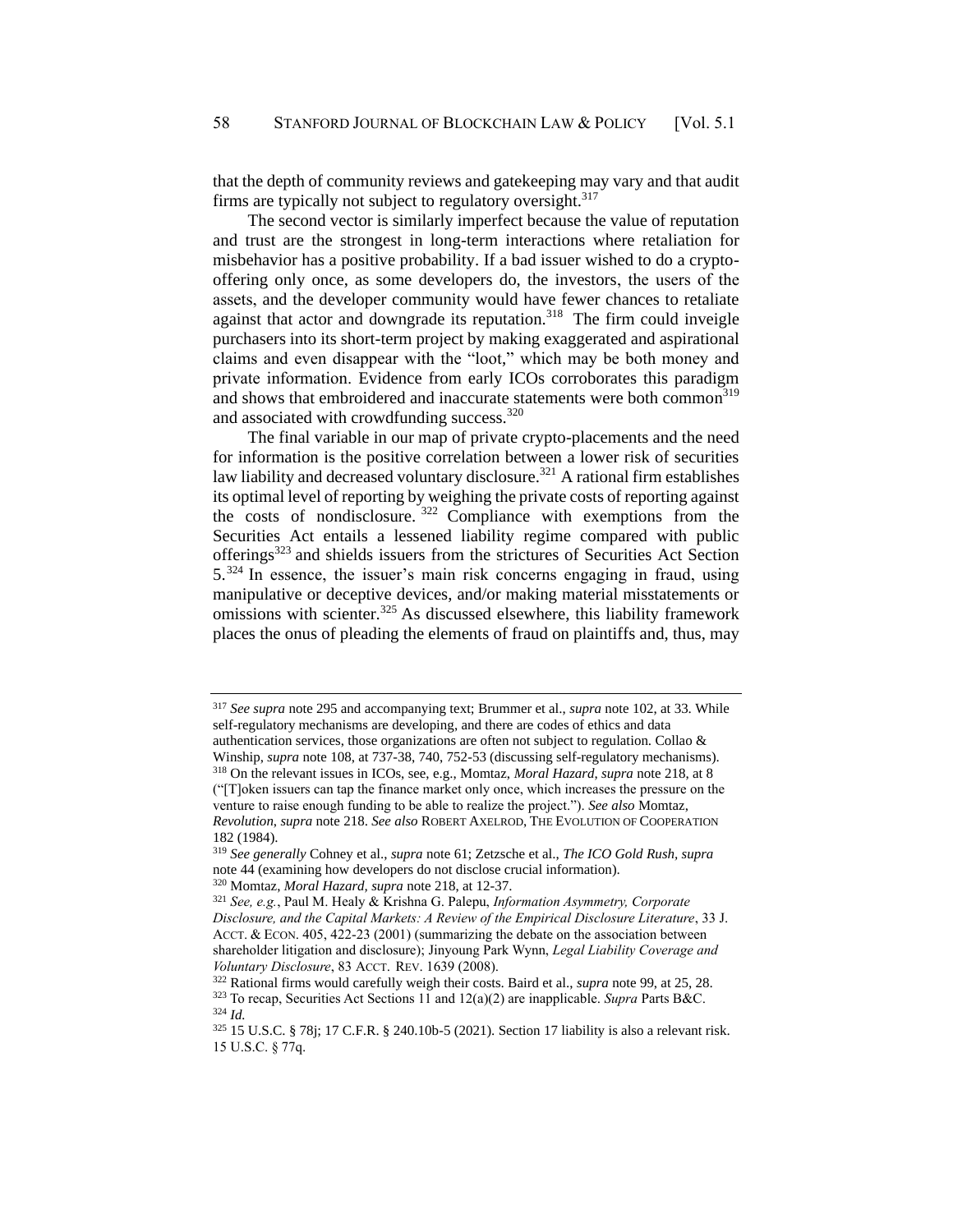be more costly to investors than Securities Act claims.<sup>326</sup> This reduced liability may dampen issuers' motivation to disclose.

To summarize, it is reasonable to assume that crypto-issuers seeking capital through private placements are incentivized to disclose less rather than more information, *ergo,* the market for digital-asset offerings may be affected by the improper fit of the disclosure regime of the Securities Act *and* the lack of information in private placements. The ramifications of the reduced disclosure should be harmful to investors, primarily unsophisticated investors. The only appropriate solution is a rule ensuring some level of uniform disclosure and reporting by crypto-issuers.

#### G. CONCLUSION

Our narrative is complete. Through empirical and policy analysis, this Article has explored a fundamental disconnect between the statutory objectives of the Commission and the actual outcome of its policies in digitalasset markets. The SEC regulates crypto-markets via enforcement and ignores the significant pure-information component of cryptoassets.

Avoiding enforcement, crypto-issuers attempt to comply with securities law by resorting to private placements, which do not entail mandatory disclosure in most offerings. Consequently, while compliance with the private placement exemptions staves off SEC enforcement and lowers the offering costs of crypto-issuers, it also channels their behavior toward less transparent markets.

Cryptoasset purchasers are exposed to the information asymmetry of private placements aggravated by the unique risks of crypto. This information-less environment is particularly harmful to less sophisticated investors who may be unable to elicit voluntary disclosure from issuers and ensure that the disclosed information is adequate and material to their cryptoasset purchases. All the while, more sophisticated cryptoasset purchasers rely on the pure-information model that exists independently of the SEC regulations and the Securities Act.

The means (*viz*., enforcement) undermine the end (i.e., protecting investors and facilitating fair and efficient markets). Taking these arguments further, in pursuing regulation via enforcement, the Commission may have funneled crypto-issuers into *de facto* information-less, perfunctory, and lackadaisical compliance with exemptions. The investors do not receive the promised informational benefits of securities law, while the SEC spends its enforcement resources on promoting the status quo that does not benefit the very persons the Commission was created to protect.

Finally, if investors are unable to evaluate cryptoassets and run comparisons across crypto-projects, they apply higher discounts which raise

<sup>326</sup> *Supra* note 163.